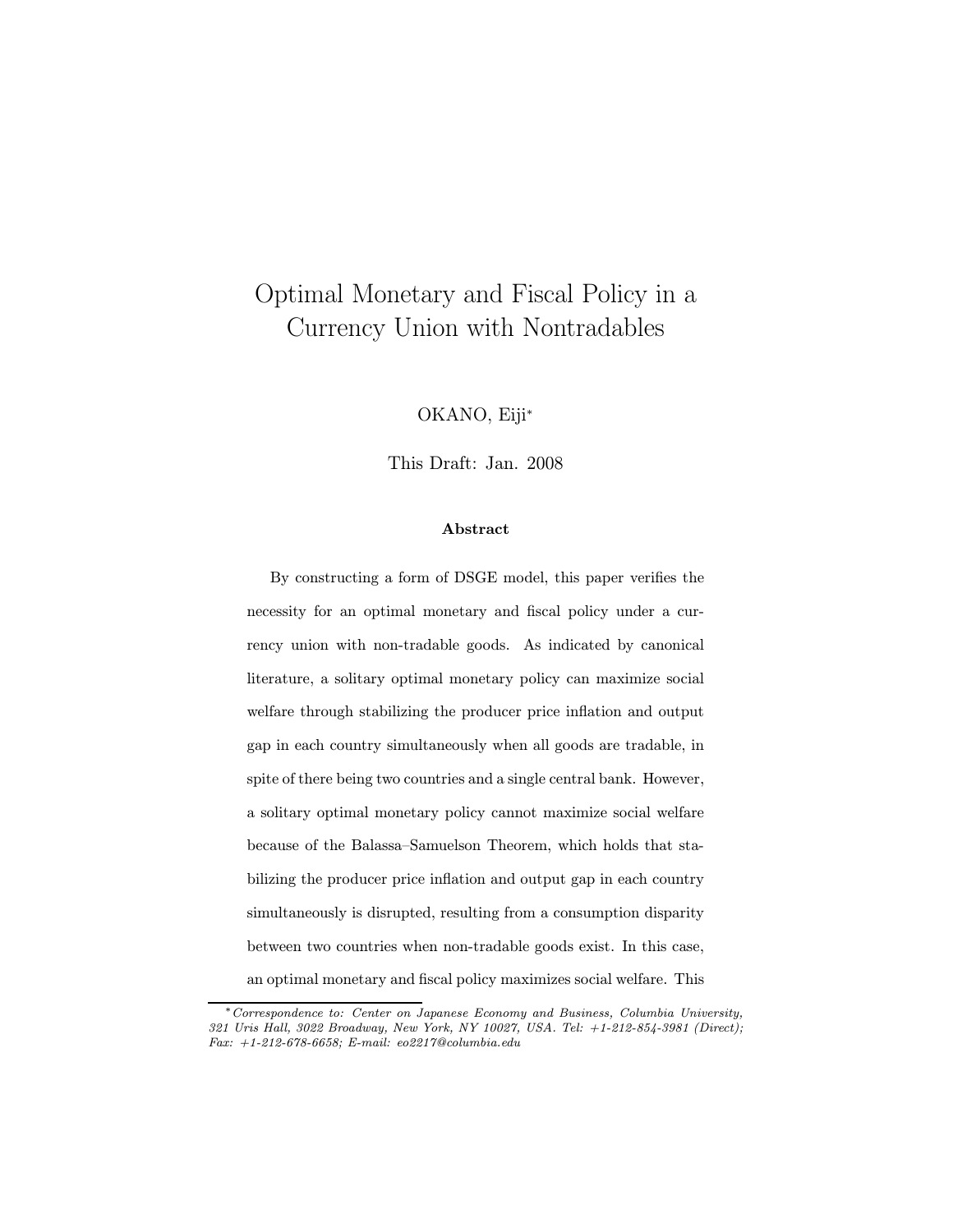result, which supports implications derived from the DGSE framework, underlines the necessity of a policy mix, and is affirmed by canonical literature.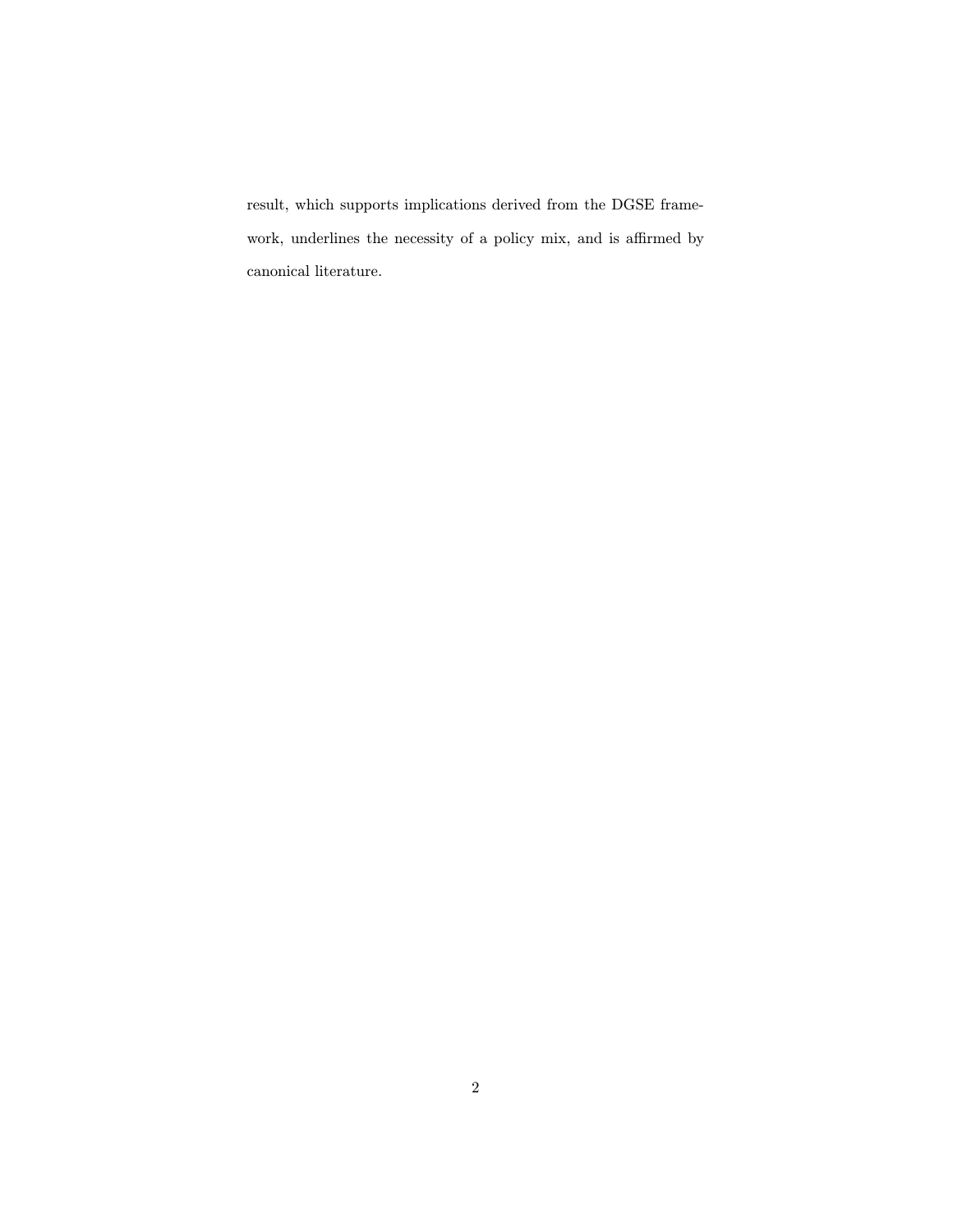### 1 Introduction

A currency union that had previously been pure academic speculation became a reality when the European Monetary Union (EMU) was established. Needless to say, the creation of the EMU has led to new challenges for policy makers. This paper provides a tractable framework suitable for the analysis of fiscal and monetary policy in a currency union and studies its implications for the optimal design of such policies.

Discussions of optimal monetary policy in a currency union have become vigorous. Assuming that all goods are tradable, Benigno (2004) derives an interest policy implication that optimal monetary policy, a synonym for inflation targeting in a simple situation, can maximize social welfare in a currency union that consists of two countries, assuming that, in addition to perfect risk sharing at both domestic and international levels, the economies in the two countries are identical on the demand side. Thus, the solitary central bank in a currency union can achieve welfare maximization. This policy implication is meaningful and amazing from the viewpoint of canonical opinions by Grauwe (1992), who summed up implications derived by Mundel (1961), McKinnon (1963) and Kenen (1969), and mentioned that optimal currency area is realized when one of following conditions is satisfied: (i) flexible nominal wage; (ii) flexible labor mobility; and (iii) fiscal transfer by the centralized government. However, Benigno (2004) shows that none of these conditions is needed to realize optimal currency area if solitary optimal monetary policy is conducted.  $1$  The policy implication derived by Benigno (2004) seems, at a glance, to be one of the New Keynesian's greatest findings. However, usefulness of optimal monetary policy

<sup>&</sup>lt;sup>1</sup>Benigno (2004) assumes price stickiness rather than wage stickiness, a work force who cannot cross borders, and that there are no fiscal transfers between the countries.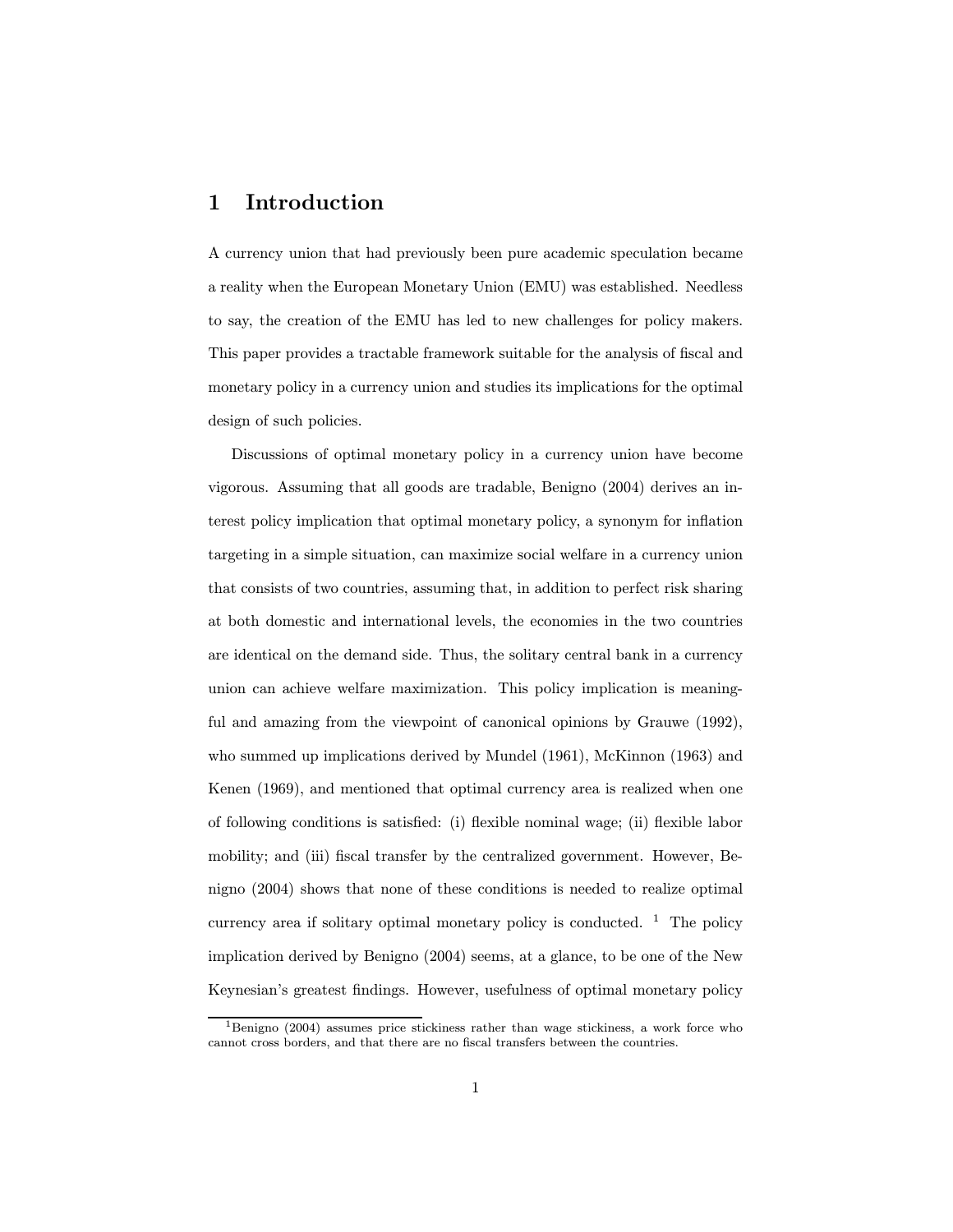under a currency area is not settled among New Keynesian authors.<sup>2</sup>

Gali and Monacelli (Forthcoming) insist on a monetary and fiscal policy mix using a currency union model that, rather than comprising two countries, consists of an infinite number of infinitesimal countries. Under this framework, the solitary central bank can maximize welfare at a union-wide level, whereas it needs some support brought about by fiscal authority to maximize welfare.

From this implication, it can be said that Gali and Monacelli (Forthcoming) show that there is room to discuss centralized government advocated by canonical authors. Because Gali and Monacelli (Forthcoming) assume a currency union that consists of an infinite number of infinitesimal countries, fiscal expenditures in each country can be ignored in a point of view of the whole currency union. If a two-country setting is allowed, as canonical authors and Benigno (2004) adopt, fiscal transfer by the centralized government, which is one of the requirements to make an optimal currency union, may have a great role to maximize social welfare. Although fiscal transfer by the centralized government has not been considered for a long time, it is important to investigate the role of fiscal transfer by the centralized government under the New Keynesian's context.

To discuss the necessity of monetary and fiscal policy mix, and to discuss the necessity of the centralized government, which is advocated by canonical authors, we should pay attention to the presuppositions that may cause confusion on the policy implications between Benigno (2004) and Gali and Monacelli (Forthcoming). Although canonical studies consider the existence of nontrad-

<sup>2</sup>Ferrero (2005) also discusses monetary and fiscal policy rule under a currency union with distortionary taxation. Beetsmaa and Jensen (2005) study the implications of fiscal policies in a monetary union. These papers insist that some support brought about by fiscal authority is essential to maximize welfare.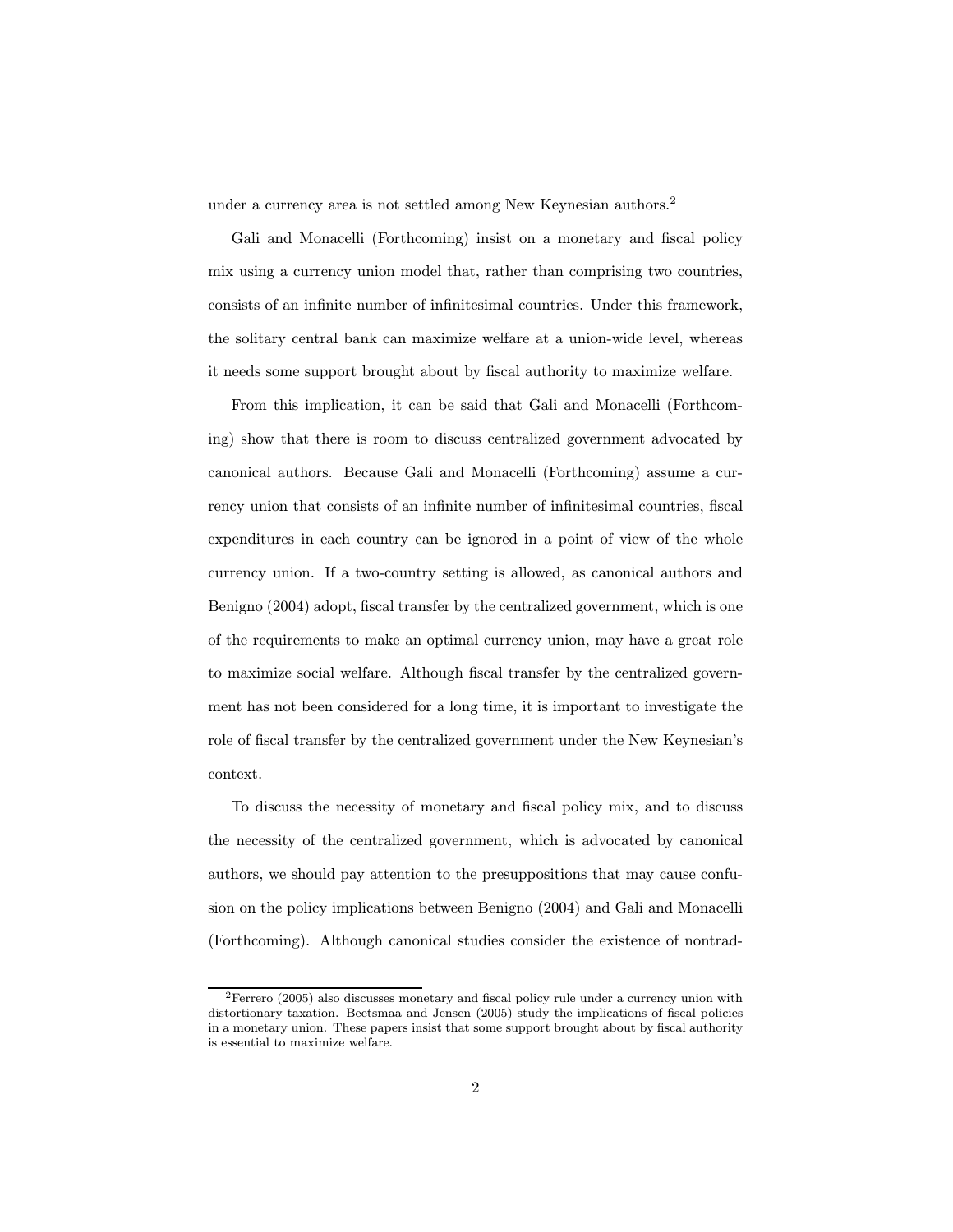able goods, these studies do not consider the existence of nontradable goods.<sup>3</sup> While the definition of nontradable goods is not simple, as was mentioned by McKinnon (1963), nontradables, in general, correspond to services towards goods in an actual economy. Following the definition that regards goods produced in the manufacturing industry, agriculture, forestry, fishery and mining as tradables and regards goods produced in other industries as nontradables, as used by Canzoneri, Cumby and Diba (1999), nontradables, in terms of current and purchaser's price, accounted for 50.3% of the sum of nontradables and tradables in major euro area countries such as Belgium, Germany, France, Greece, Italy, the Netherlands, Portugal and Spain in 1999. It is obvious that the share of nontradables should not be ignored in analyzing monetary policy. From the above discussions, there are two circumstances to consider when we discuss optimal policy rule under a currency union. One of the circumstances is the existence of nontradable goods and the other is the roles of fiscal transfers by the centralized government.

In consideration of these circumstances, this paper constructs a form of DSGE model that describes a currency union that consists of two countries with nontradable goods to analyze an optimal monetary policy, and an optimal monetary and fiscal policy mix. Needless to say, nontradable goods have a disregarded effect on an open economy.<sup>4</sup> Whereas a nominal exchange rate does not appear in our model, because the model is a closed system, the Balassa— Samuelson Theorem explains a disparity in the consumer price indices (CPIs)

<sup>3</sup>Neither papers on monetary policy in a currency union nor papers on monetary policy in an open economy, such as Benigno (2004), Benigno and Benigno (forthcoming) and Gali and Monacelli (2005), consider the existence of nontradable goods, although these papers derive some important implications.

<sup>4</sup>Analyzing exchange rate volatility rather than monetary policy, Stockman and Tesar (1995), Benigno and Thoenissen (2005) and Selaive and Tuesta (2006) focus on nontradable goods in the consumption—real exchange rate anomaly. These papers on the Balassa— Samuelson Theorem point out the relationship between the anomaly and the theorem.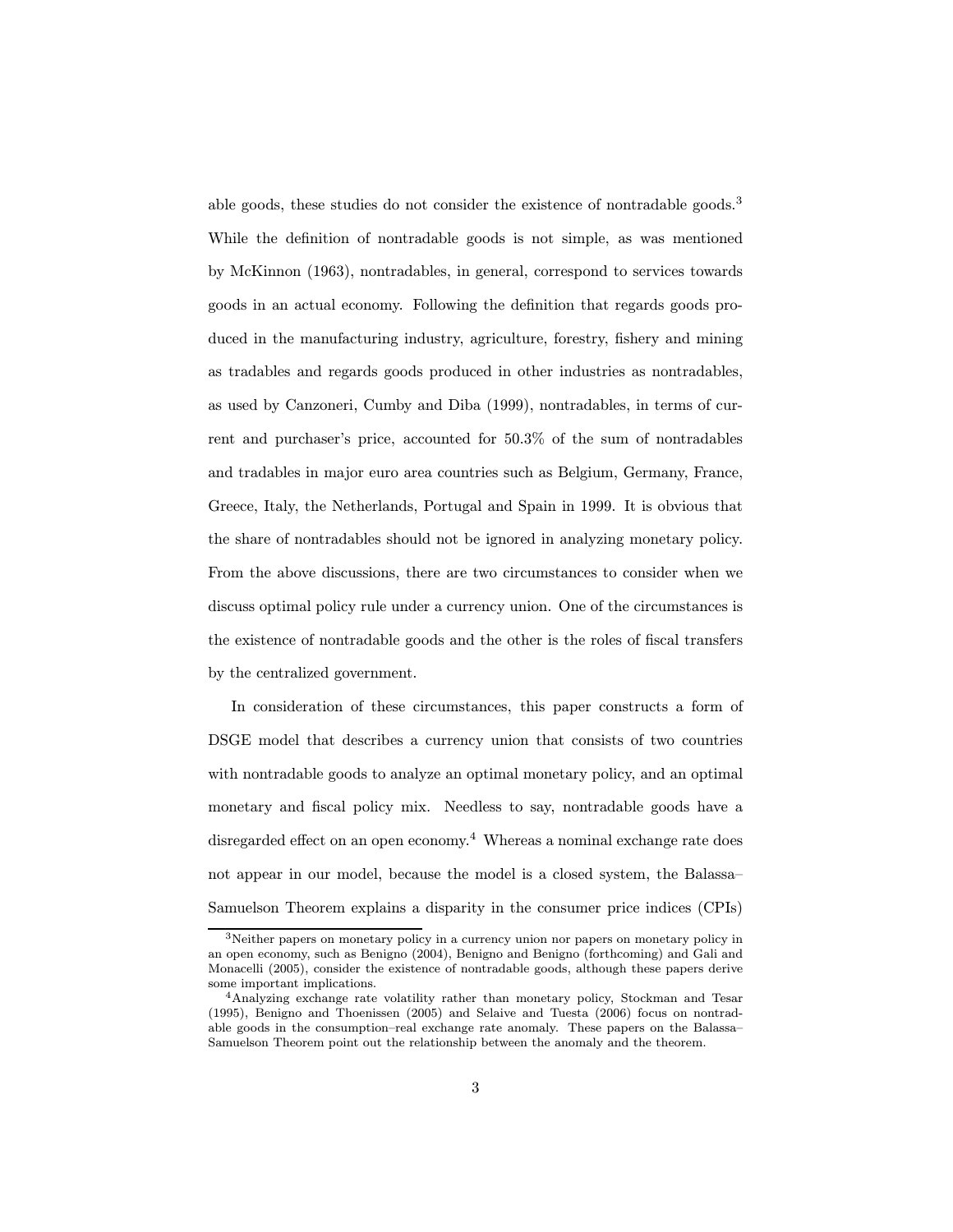between two countries composing a currency union. This circumstance is not considered by Benigno (2004) and is a notable feature in our paper.

Intentions and results in our paper are as follows. First, we show the difficulties of conducting a monetary policy and the necessity of a monetary and fiscal policy mix in a currency union with nontradables. Second, we allow implementation of fiscal policy by a centralized government, which is emphasized by Grauwe (1992) as one of the important conditions of the optimal currency area. We investigate the appropriateness of a centralized government, which is advocated by canonical authors from the viewpoint of welfare maximization, which is one of the important agenda items in recent DSGE literature. By calculating social welfare or loss under various share of nontradables, we show that policy mix is essential to maximize social welfare if nontrdables exist in a currency union. Also, we show that solitary monetary policy can maximize social welfare if all goods are tradable. this result support half of policy implications derived by Benigno (2004) who implies that solitary monetary policy can maximize social welfare in a currency union while denies half of one derived by him. Third, we show allocation brought about by centralized government can be replicated by self-oriented setting, namely, local government because particular attention could be paid to the optimal monetary and fiscal policy mix in a cooperative versus a noncooperative equilibrium. Our second and third result support half of policy implications derived by canonical authors such as McKinon (1963) and Grauwe (1992) who support centralized government while deny half of one derived by them.

The paper is organized as follows. Section 2 constructs the model. Section 3 log-linearizes the model. Section 4 defines and analyzes monetary policy quali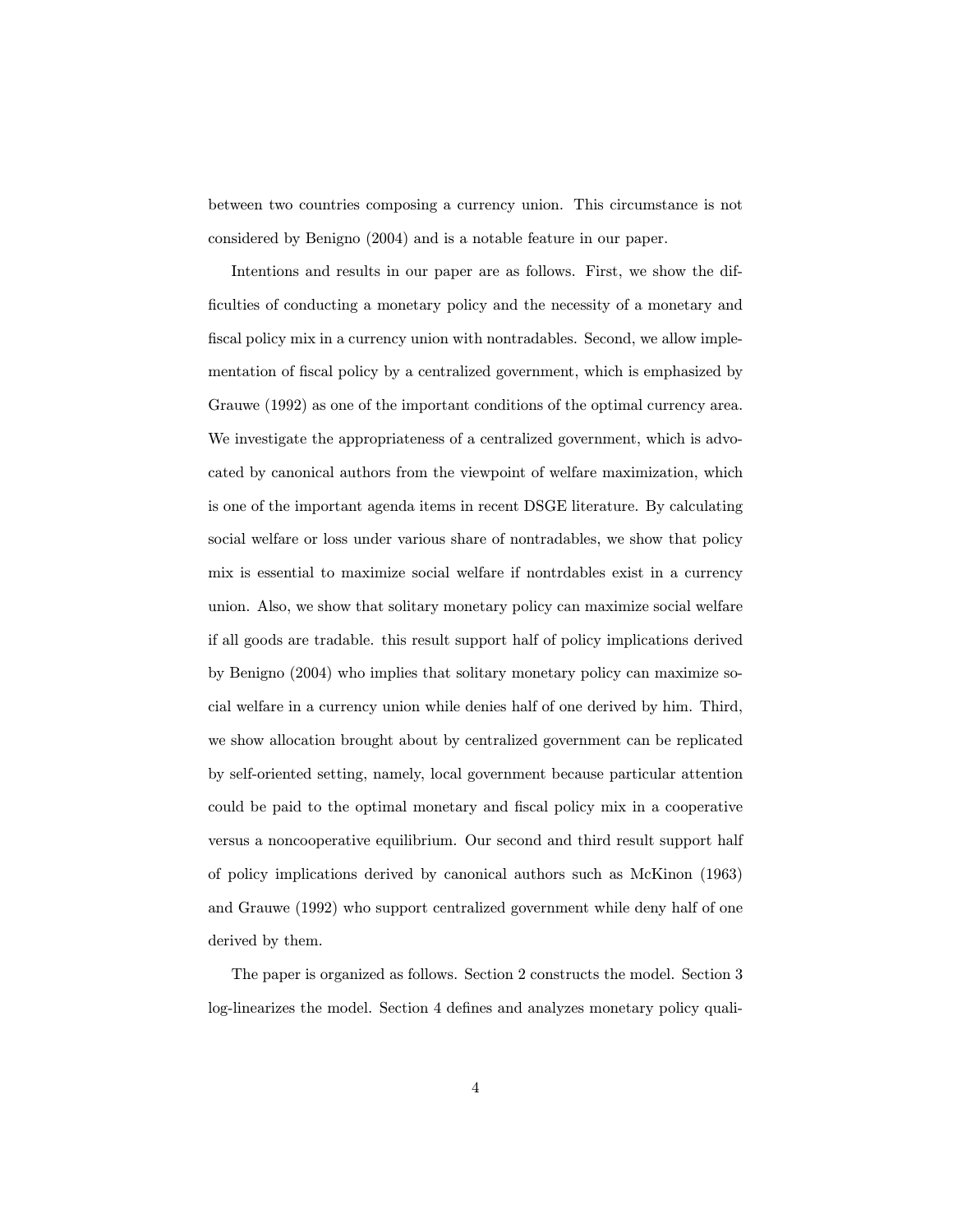tatively without a fiscal policy regime and a mixed optimal monetary and fiscal policy regime. Section 5 is a numerical analysis including a welfare analysis. Section 6 analyzes implementing a cooperative solution by self-oriented fiscal authorities. Section 7 concludes this paper. The technical details are derived in the appendix.<sup>5</sup>

### 2 The Model

We construct a closed-system currency union model belonging to the class of DSGE models with nominal rigidities and imperfect competition, and refer to Obstfeld and Rogoff (2000), Gali and Monacelli (2005). Following Stockman and Tesar (1995), we allow imperfect substitution between tradables and nontradables, while Obstfeld and Rogoff (2000) implicitly assume that these goods are perfect substitutes. The union-wide economy consists of two equally sized countries, countries  $H$  and  $F$ . Country  $H$  produces an array of differentiated goods indexed by the interval  $h \in [0,1]$ , while country F produces an array of differentiated goods indexed by  $f \in [1, 2]$ .

#### 2.1 Households

Preference of the representative household in country  $H$  is given by:

$$
\mathcal{U}_t \equiv \mathcal{E}_t \sum_{t=0}^{\infty} \delta^t \left( \ln C_t - \frac{1}{1+\varphi} N_t^{1+\varphi} \right) \tag{1}
$$

where  $E_t$  denotes the expectation, conditional on the information set at period  $t, \delta \in (0,1)$  denotes the subjective discount factor,  $C_t$  denotes consumption in country H,  $N_t \equiv N_{H,t} + N_{N,t}$  denote hours of work in country H,  $N_{H,t}$  and  $N_{N,t}$  denote hours of work to produce tradable goods produced in country H

<sup>&</sup>lt;sup>5</sup>An additional mathmatical supplement with more complete analytical derivations and further details available on the web at http://www.cku.ac.jp/okano/papers e.html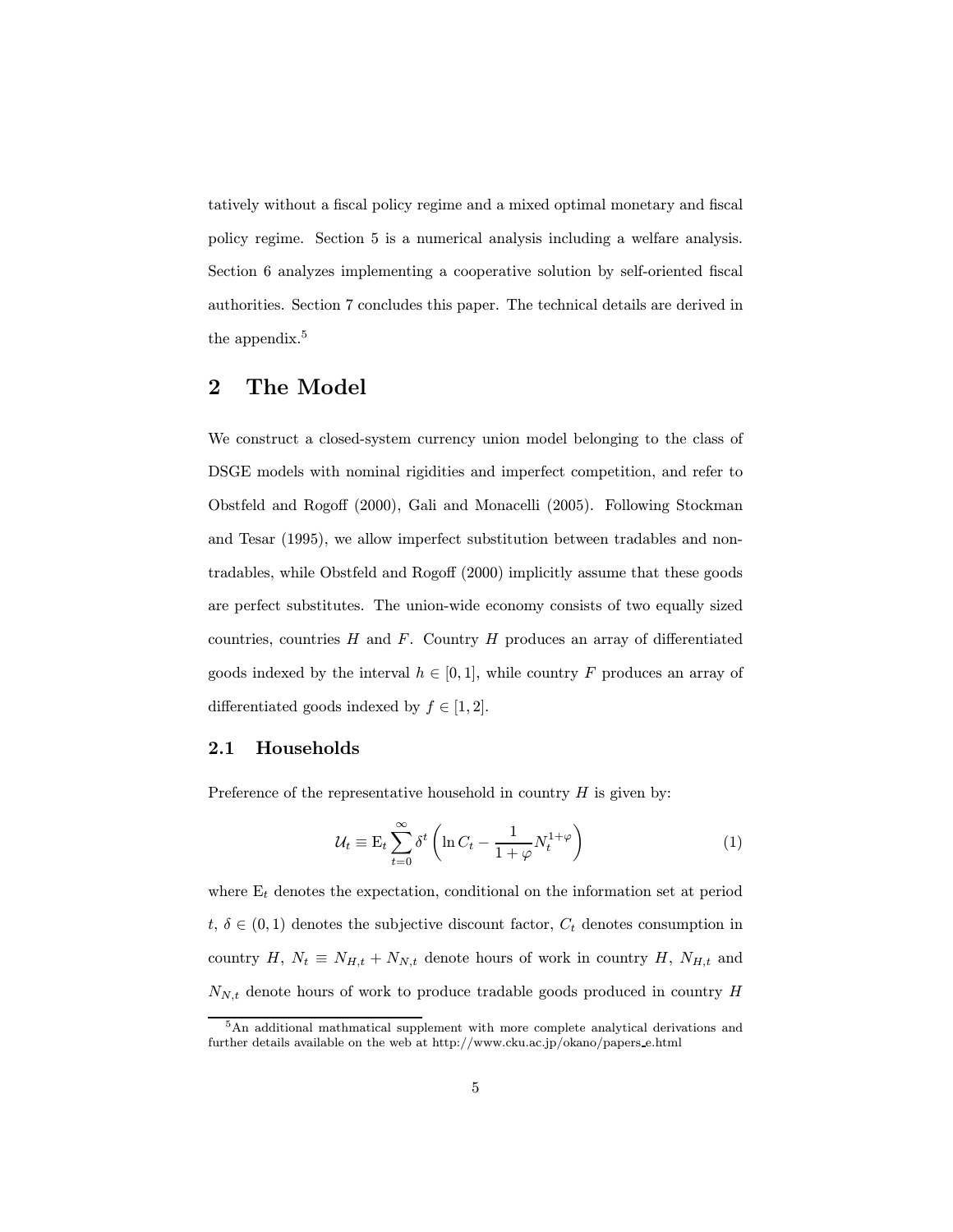and nontradable goods produced in country  $H$ , respectively,  $\gamma$  denotes the share of tradables in the CPI, and  $\varphi$  denotes the inverse of a labor supply elasticity.  $U^*$ , denoting preference of the representative household in country  $F$ , is defined analogously. We note that quantities and prices peculiar to country  $F$  are denoted by asterisks while quantities and prices without asterisks are those in country H or common to both countries.

More precisely, private consumption is a composite index defined by:

$$
C_t \equiv \left[ \gamma^{\frac{1}{\eta}} C_{T,t}^{\frac{\eta-1}{\eta}} + (1-\gamma)^{\frac{1}{\eta}} C_{N,t}^{\frac{\eta-1}{\eta}} \right]^{\frac{\eta}{\eta-1}}
$$
(2)

where  $C_{T,t} \equiv 2 C_{H,t}^{\frac{1}{2}} C_{F,t}^{\frac{1}{2}}$  denotes the consumption index for tradables,  $C_{H,t}, C_{F,t}$ and  $C_{N,t}$  denote Dixit-Stiglitz-type indices of consumption across the tradables produced in country  $H$  and produced in country  $F$ , and nontradables produced in country H, respectively,  $\theta > 1$  denotes the elasticity of substitution across goods produced within a country, and  $\eta > 0$  denotes the elasticity of substitution between tradable and nontradable goods.

Total consumption expenditures by households in country  $H$  are given by  $P_{H,t}C_{H,t} + P_{F,t}C_{F,t} + P_{N,t}C_{N,t} = P_tC_t$ , with  $P_{H,t}$  and  $P_{F,t}$  being Dixit-Stiglitztype indices of the price of tradable goods produced in countries  $H$  and  $F$ , respectively, and  $P_{N,t}$  being Dixit-Stiglitz-type indices of the price of nontradable goods produced in country  $H$ . A sequence of budget constraints in country  $H$  is given by:

$$
B_t + W_t N_t + S_t \ge P_t C_t + \mathcal{E}_t Q_{t,t+1} B_{t+1}
$$
\n(3)

where  $Q_{t,t+1}$  denotes the stochastic discount factor,  $B_t$  denotes the nominal payoff of the portfolio,  $W_t$  denotes the nominal wage,  $S_t$  denotes the lump-sum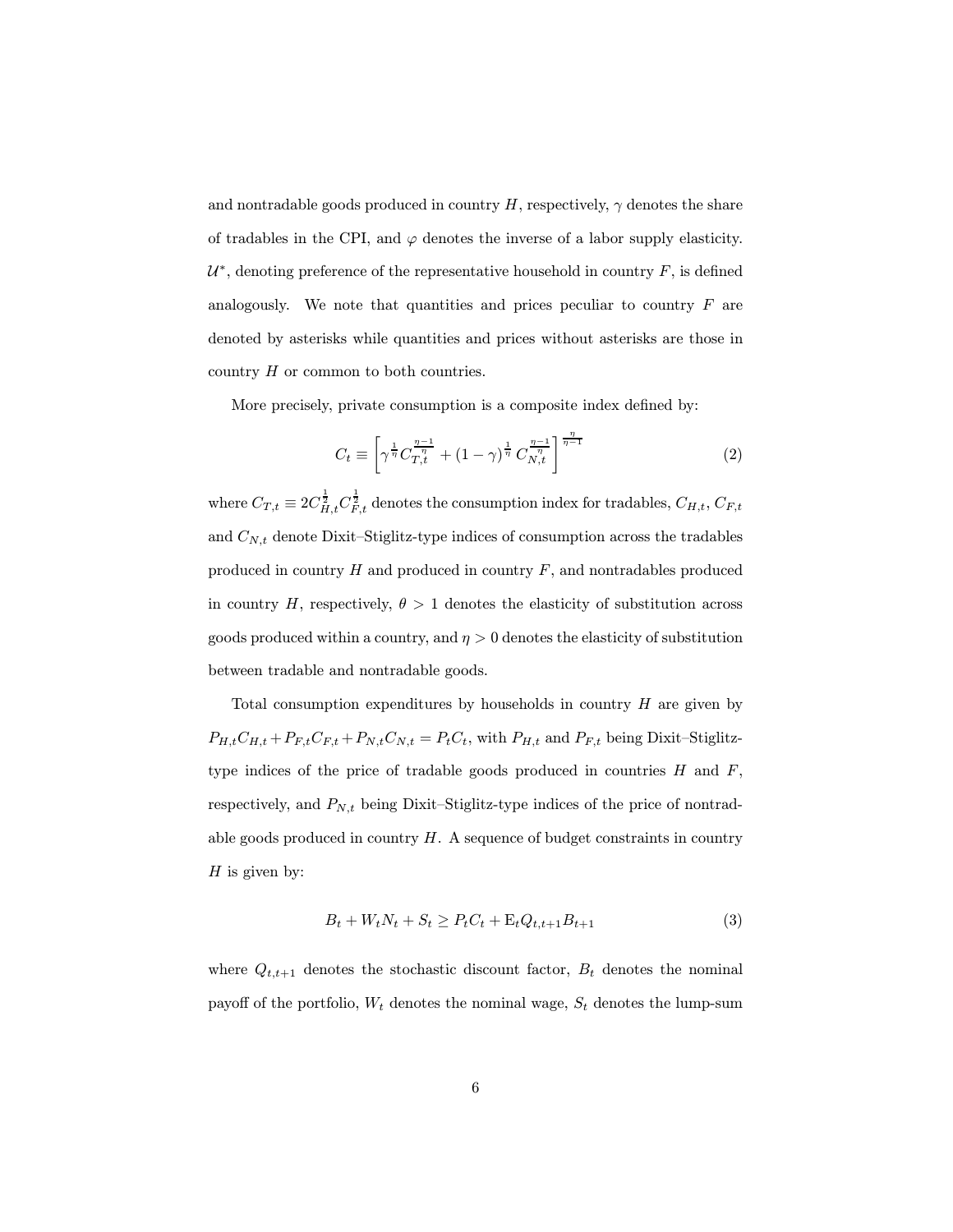taxes, and  $P_t$  denotes the CPI defined by:

$$
P_t \equiv \left[ \gamma P_{T,t}^{1-\eta} + (1-\gamma) P_{N,t}^{1-\eta} \right]^{\frac{1}{1-\eta}}.
$$
 (4)

We also note that the producer price index  $(PPI)$  in country  $H$  is defined by:

$$
P_{P,t} \equiv \frac{P_{H,t}Y_{H,t} + P_{N,t}Y_{N,t}}{Y_{H,t} + Y_{N,t}},
$$
\n(5)

where  $Y_{H,t}$  and  $Y_{N,t}$  denote a Dixit–Stiglitz-type index of the aggregate output of tradables produced in country  $H$  and of nontradables, respectively.

The optimal allocation of any given expenditure within each category of goods implies the demand functions as follows:

$$
C_{H,t} = \frac{1}{2} \left( \frac{P_{H,t}}{P_{T,t}} \right)^{-1} C_{T,t} \quad ; \quad C_{F,t} = \frac{1}{2} \left( \frac{P_{F,t}}{P_{T,t}} \right)^{-1} C_{T,t}
$$

$$
C_{T,t} = \gamma \left( \frac{P_{T,t}}{P_t} \right)^{-\eta} C_t \quad ; \quad C_{N,t} = (1 - \gamma) \left( \frac{P_{N,t}}{P_t} \right)^{-\eta} C_t, \quad (6)
$$

where  $P_{T,t} \equiv P_{H,t}^{\frac{1}{2}} P_{F,t}^{\frac{1}{2}}$  denotes the tradables price index (TPI).

The representative household maximizes Eq.(1) subject to Eq.(3). Optimality conditions are given by:

$$
\delta E_t \frac{C_{t+1}^{-1} P_t}{C_t^{-1} P_{t+1}} = \frac{1}{R_t} \tag{7}
$$

$$
C_t N_t^{\varphi} = \frac{W_t}{P_t},\tag{8}
$$

where  $R_t \equiv 1 + r_t$  satisfying  $R_t^{-1} = Q_{t,t+1}$  denotes the gross nominal return on a riskless one-period discount bond paying off one unit of the common currency (for short, the gross nominal interest rate), and  $r_t$  denotes the net nominal interest rate. Eq.(7) is an intertemporal optimality condition, namely the Euler equation, and Eq. $(8)$  is an intratemporal optimality condition.<sup>6</sup> Combining and

<sup>&</sup>lt;sup>6</sup>Optimality conditions analogous to Eqs.(7) and (8) must hold in country F.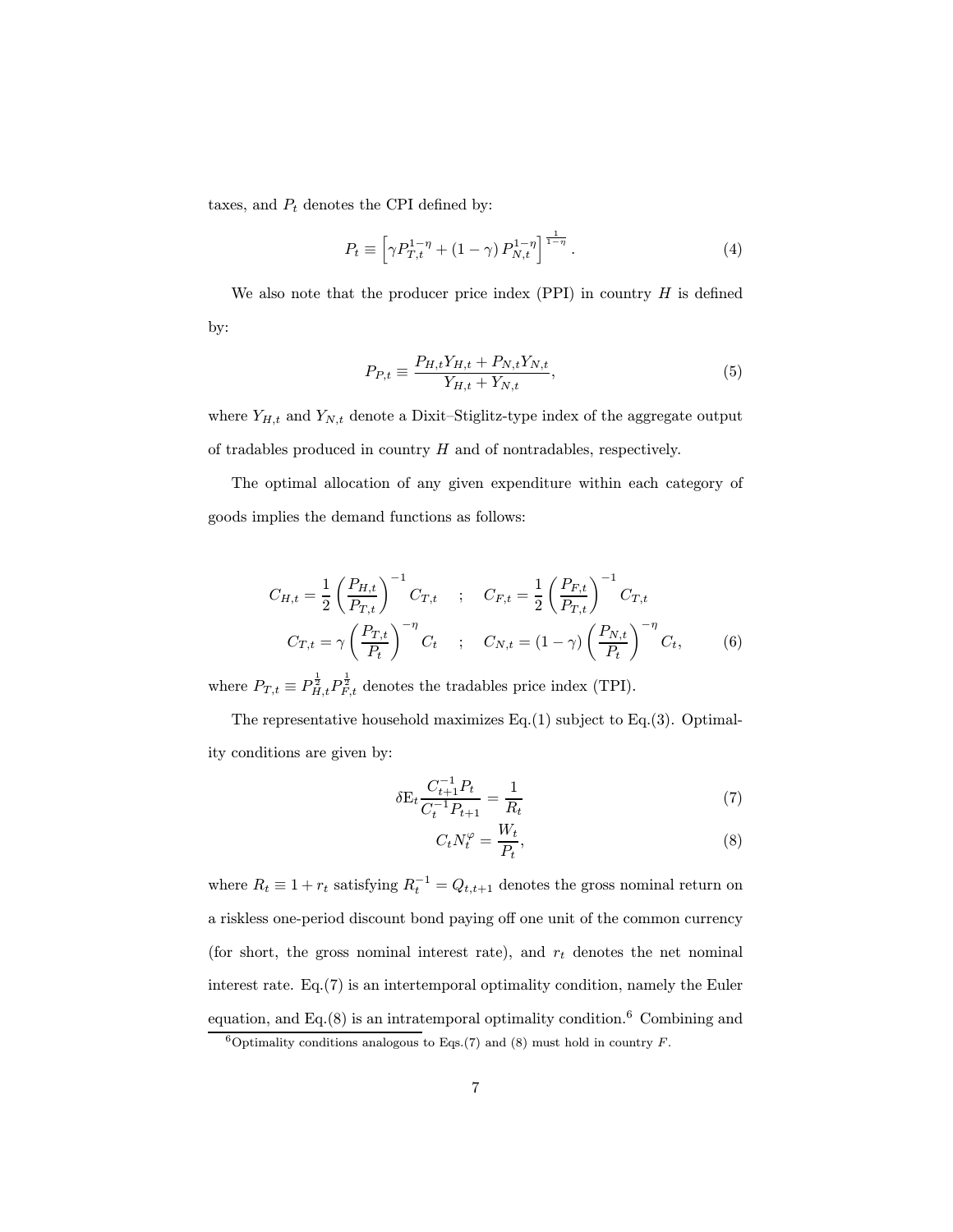iterating both Eq.(7) and its counterpart in country  $F$ , we have an optimal risk-sharing condition as follows:

$$
C_t = \vartheta C_t^* \mathsf{Q}_t \tag{9}
$$

with  $\mathsf{Q}_t \equiv \frac{P_t^*}{P_t}$  denoting the CPI differential between the two countries and  $\vartheta$ denoting a constant depending on the initial value. Following Chari, Kehoe and McGrattan (2002), we assume that  $\vartheta = 1$ .

#### 2.2 Firms

Each firm is classified into one of two groups: tradables producers and nontradables producers. Each producer can use a linear technology to produce a differentiated good as follows:

$$
Y_{H,t}(h) = A_{H,t} N_{H,t}(h) \; ; \; Y_{N,t}(h) = A_{N,t} N_{N,t}(h) \,, \tag{10}
$$

where  $Y_{H,t}(h)$  and  $Y_{N,t}(h)$  denote the output of tradable goods h produced in country H and of nontradables h, respectively, and  $A_{H,t}$  and  $A_{N,t}$  denote stochastic productivity shifters associated with tradables produced in country  $H$  and nontradables produced in country  $H$ , respectively. Each producer in country  $F$  can use a technology similar to country  $H$ .

Each firm of a single differentiated good prices its goods in response to the elasticity of substitution across goods produced within the SOE given the CPI. This is because each firm plays an active part in the monopolistically competitive market. We assume that Calvo—Yun-style price-setting behavior applies, and, therefore, that each firm resets its price with a probability of  $1 - \alpha$  in each period, independently of the time elapsed since the last adjustment.

When setting a new price in period  $t$ , firms seek to maximize the expected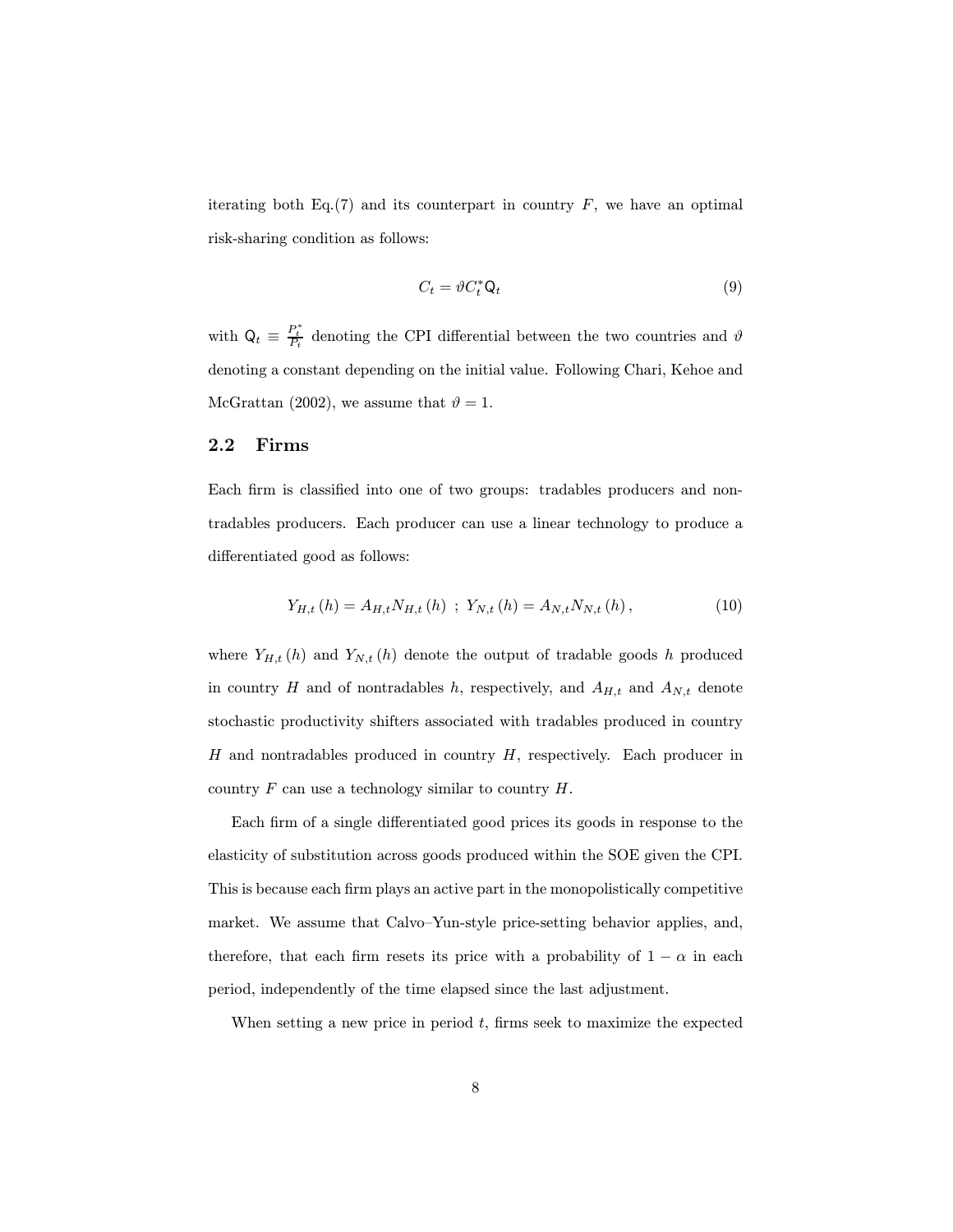discounted value of profits. The FONCs are as follows:

$$
\mathbf{E}_{t}\left[\sum_{k=0}^{\infty}(\alpha\delta)^{k}\,\Lambda_{t+k}\tilde{C}_{H,t+k}\left(\tilde{P}_{H,t}-\zeta P_{P,t+k}MC_{H,t+k}\right)\right] = 0,
$$
\n
$$
\mathbf{E}_{t}\left[\sum_{k=0}^{\infty}(\alpha\delta)^{k}\,\Lambda_{t+k}\tilde{C}_{N,t+k}\left(\tilde{P}_{N,t}-\zeta P_{P,t+k}MC_{N,t+k}\right)\right] = 0 \qquad (11)
$$

where  $\Lambda_t$  denotes the marginal utility of nominal income in country H,  $MC_{H,t} \equiv$  $\frac{W_t(1-\tau)}{P_{P,t}A_{H,t}}$  and  $MC_{N,t} \equiv \frac{W_t(1-\tau)}{P_{P,t}A_{N,t}}$  denote the marginal costs associated with tradables produced in country  $H$  and nontradables produced in country  $H$ , respectively,  $\tilde{C}_{H,t+k}$  and  $\tilde{C}_{N,t+k}$  denote the total demands when the prices are changed of tradables produced in country  $H$  and nontradables produced in country  $H$ , respectively,  $\tilde{P}_{H,t}$  and  $\tilde{P}_{N,t}$  denote the adjusted prices of tradables produced in country H and nontradables produced in country H, respectively, and  $\zeta \equiv \frac{\theta}{\theta - 1}$ is a constant markup and  $\tau$  denotes an employment subsidy. We take it as given that the law of one price always holds.

We also note that using Eq.(8), marginal cost can be rewritten as follows.

$$
MC_{H,t} = \frac{(1-\tau) C_t N_t^{\varphi} P_t}{P_{P,t} A_{H,t}} \quad ; \quad MC_{N,t} = \frac{(1-\tau) C_t N_t^{\varphi} P_t}{P_{P,t} A_{N,t}}.
$$
 (12)

Note that the subsidy  $\tau$  has an important role to derive the first best under the flexible price equilibrium through eliminating monopolistical competitive power. To derive the first best, we set  $\tau = 1 - \zeta^{-1}$ . Because of this,  $\tau$  does not appear in our log-linearized model.<sup>7</sup>

We define country wide real marginal cost as  $MC_t \equiv \frac{MC_{H,t}Y_{H,t} + MC_{N,t}Y_{N,t}}{Y_{H,t} + Y_{N,t}}$ .

<sup>&</sup>lt;sup>7</sup>Our setting  $\tau = 1 - \zeta^{-1}$  makes marginal utility of consumption equal to marginal disutility of labor which is derived by solving maximization problem of utility function subject to international risk sharing conditon, technological constraint and market clearing condition under flexible price equilibrium. Gali and Monacelli (2005) ditail the role of an employment subsidy.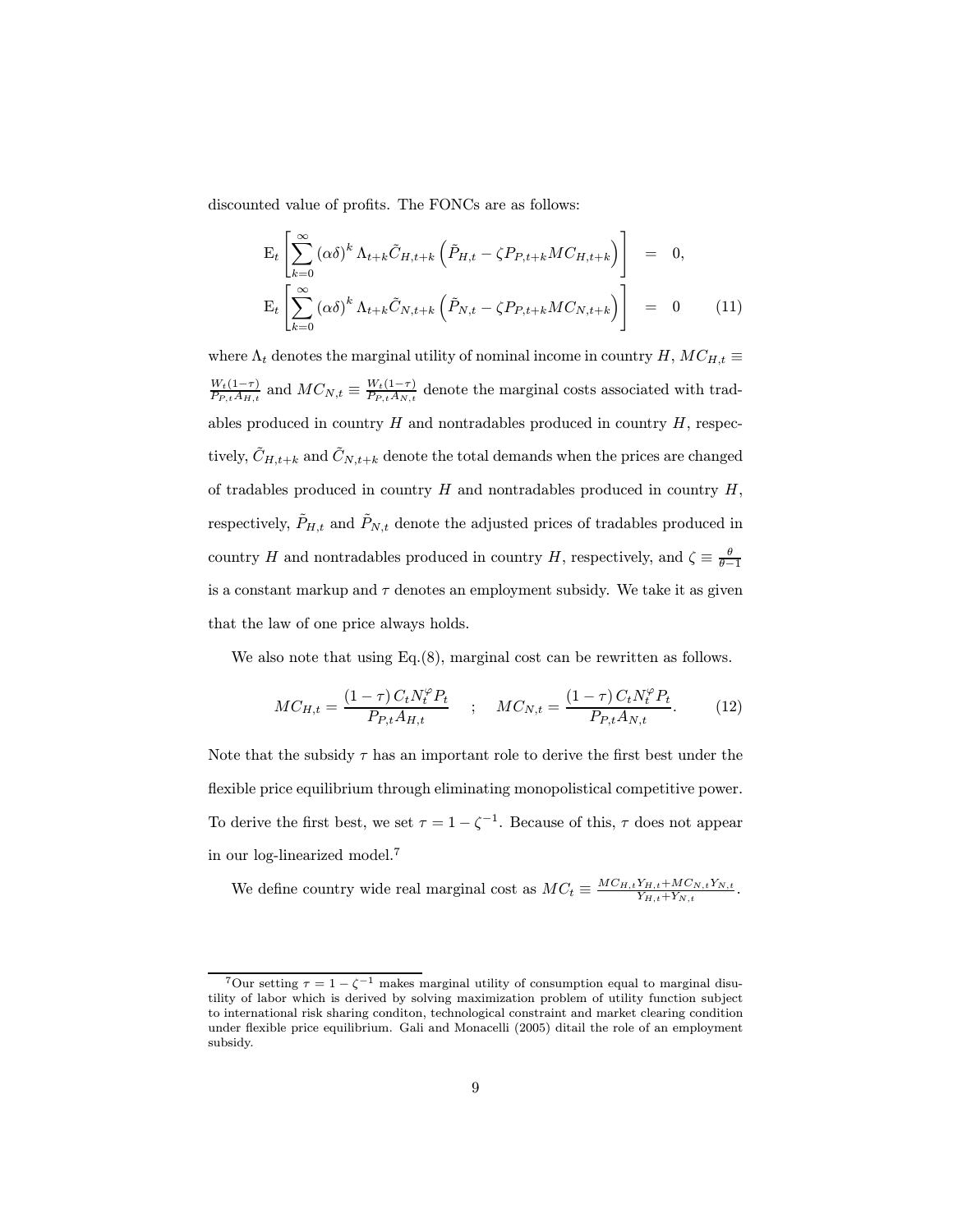#### 2.3 Centralized Government

As mentioned above, we verify alternative policy regimes, i.e., an optimal monetary policy without a fiscal policy regime and an optimal monetary and fiscal policy mix regime. In the former case, in this union, no government absolutely defrays its fiscal deficit in the first place. This phenomenon is indicated by  $G_t = G_t^* = 0$  for all t in our model, where  $G_t \equiv \frac{P_{H,t}}{P_{G,t}} G_{H,t} + \frac{P_{N,t}}{P_{G,t}} G_{N,t}$  denotes government expenditure on goods produced in country  $H, G_{H,t}$  and  $G_{N,t}$  denote government expenditure on tradable goods produced in country H and non-tradable goods produced in country H and  $P_{G,t} \equiv \frac{P_{H,t}G_{H,t} + P_{N,t}G_{N,t}}{G_{H,t} + G_{N,t}}$  denotes average price of goods purchased by government in country  $H$ .<sup>8</sup>

In the latter case, a centralized government, which is advocated by canonical authors, and is imaginary, conducts fiscal policy as a policy authority as well as the central bank. We refer to this centralized government as merely "government". In this case, the government's budget constraint is relaxed, i.e.,  $G_t = -G_t^*$ , which implies that government expenditure on goods in country  $H$  is financed by levying taxes on goods in country  $F$  and vice versa, whereas union-wide government expenditure is always zero. The government expenditure index is given by the Dixit—Stiglitz type. For simplicity, we assume that government purchases are fully allocated to a domestically produced good. For any given level of public consumption, the government allocates expenditures across goods to minimize total cost. Thus, a set of government demand schedules is analogous to, and associated with, private consumption.

Similar to Gali and Monacelli (Forthcoming), we do not assume government budget constraint explicitly. However, our steady state is not distorted because

<sup>&</sup>lt;sup>8</sup>To be exact, this phenomenon is indicated by  $\frac{dG_t}{Y} = \frac{dG_t^*}{Y} = 0$  in our log-linearized model, where  $\boldsymbol{Y}$  denotes a steady-state value of output.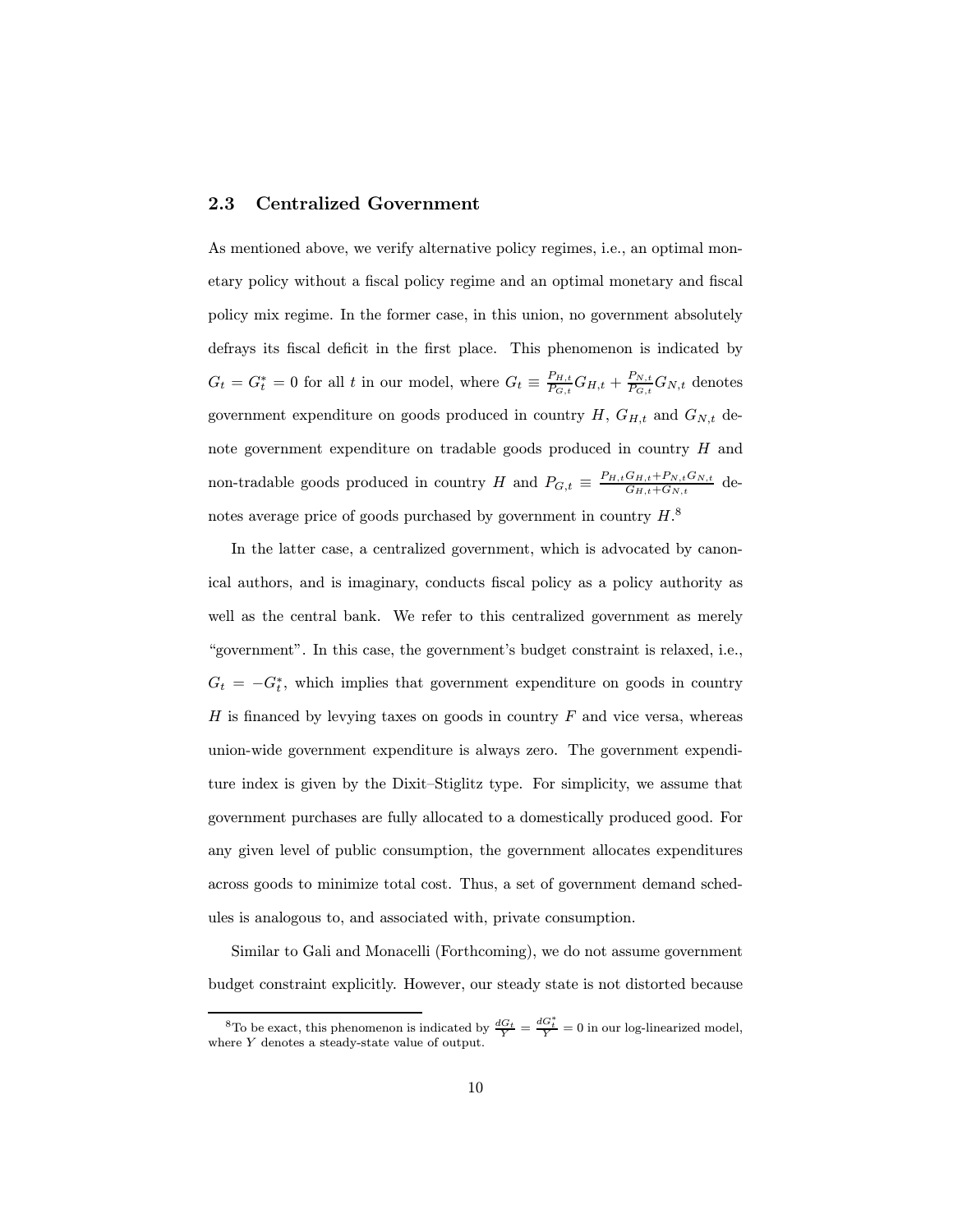of this. As mentioned, Benigno (2004) imply that solitary monetary policy maximize social welfare in a currency union while Ferreo (2007) and Beetsma and Jensesn (2005) insist necessity not only of optimal monetary policy but also of optimal fiscal policy to maximize social welfare. These three papers assume that all goods are tradable and a currency union which consists of two countries. Difference in policy implications between Benigno (2004) and Ferreo (2007) and Beetsma and Jensesn (2005) stem from setting of steady state. Benigno (2004) assumes non-distorted steady state while Ferreo (2007) and Beetsma and Jensesn (2005) assume distorted steady state. Our paper investigates the effects of existence of non-tradable goods which causes Balassa—Samuelson Theorem effect. If we assume not only existence of non-tradable goods but also distorted steady state, it becomes very hard to find the role of fiscal policy or income transfer. From this context, it can be said that not assuming government budget constraint explicitly is one of advantage in our paper. In other words, we can compare simply policy implications between Benigno (2004) who assume all goods are tradable and our paper which investigates effects on welfare under various share of nontaradables.

#### 2.4 Market Clearing

The market in country  $H$  for tradables clears when domestic demand equals domestic supply as follows:

$$
Y_{H,t}(h) = C_{H,t}(h) + C_{H,t}^{*}(h) + G_{H,t}(h),
$$
\n(13)

where  $C_{H,t}^*(h)$  denotes country F's demand for generic tradables produced in country  $H$ . As for nontradables, equilibrium requires that:

$$
Y_{N,t}(h) = C_{N,t}(h) + G_{N,t}(h).
$$
\n(14)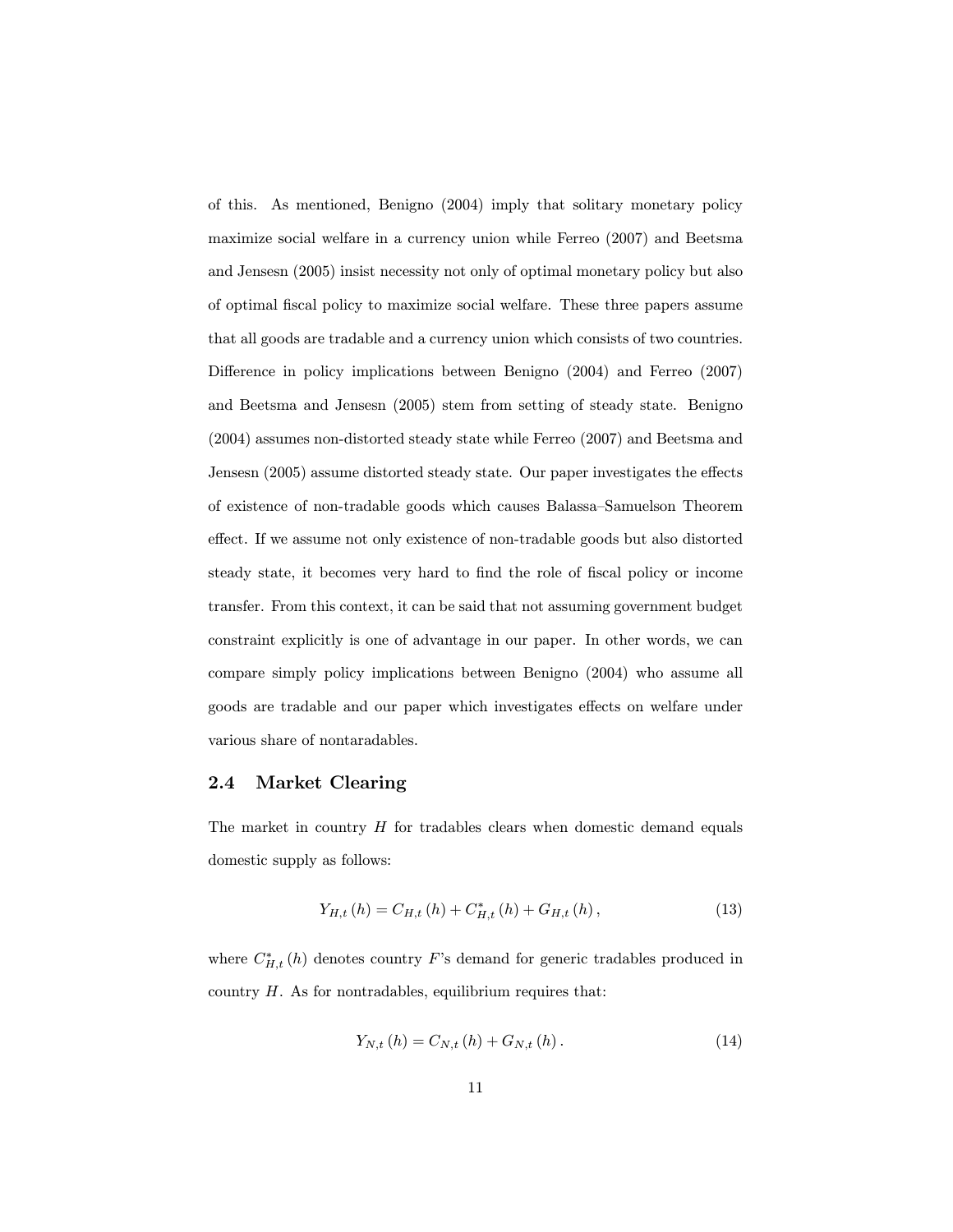Let  $Y_{H,t}$  denote a Dixit–Stiglitz-type index of the aggregate output of tradables produced in country  $H$ . Combining this definition and Eqs.(6) and (9), Eq.(13) can be rewritten as:

$$
Y_{H,t} = \frac{\gamma}{2} \left( \frac{P_{H,t}}{P_{T,t}} \right)^{-1} C_t \left[ \left( \frac{P_{T,t}}{P_t} \right)^{-\eta} + \left( \frac{P_{T,t}}{P_t^*} \right)^{-\eta} Q_t^{-1} \right] + G_{H,t}.
$$
 (15)

Eq.(15) and its counterpart in country  $F$  imply that:

$$
\frac{Y_{H,t} - G_t}{Y_{F,t} - G_t^*} = \mathsf{T}_t,
$$

where  $Y_{F,t}$  denotes the aggregate output of tradables produced in country  $F$  and  $\mathsf{T}_t \equiv \frac{P_{F,t}}{P_{H,t}}$  denotes the terms of trade (TOT). Thus, the differential of output of tradables between country  $H$  and country  $F$  is equal to the TOT.

Let  $Y_{N,t}$  denote a Dixit–Stiglitz-type index of the aggregate output of tradables produced in country  $H$ . Combining this definition and Eqs.(6) and (9),  $Eq.(14)$  can be rewritten as follows:

$$
Y_{N,t} = (1 - \gamma) \left(\frac{P_{N,t}}{P_t}\right)^{-\eta} C_t + G_{N,t}.
$$
 (16)

Eq.(16) and its counterpart in country  $F$  imply that:

$$
\frac{Y_{N,t}-G_t}{Y^*_{N,t}-G^*_t}=\mathsf{N}_t^\eta\mathsf{Q}_t^{-(\eta-1)}
$$

where  $\mathsf{N}_t \equiv \frac{P^*_{N,t}}{P_{N,t}}$  denotes a nontradables price differential between countries H and  $F$  (NPD). Analogous to the differential of output of tradables, the differential of output of nontradables between the two countries is equal to the price differential of nontradables between them.

We define the aggregate domestic index of output as:

$$
Y_t \equiv \frac{P_{H,t}}{P_{P,t}} Y_{H,t} + \frac{P_{N,t}}{P_{P,t}} Y_{N,t},
$$
\n(17)

analogous to that introduced for consumption index Eq.(2).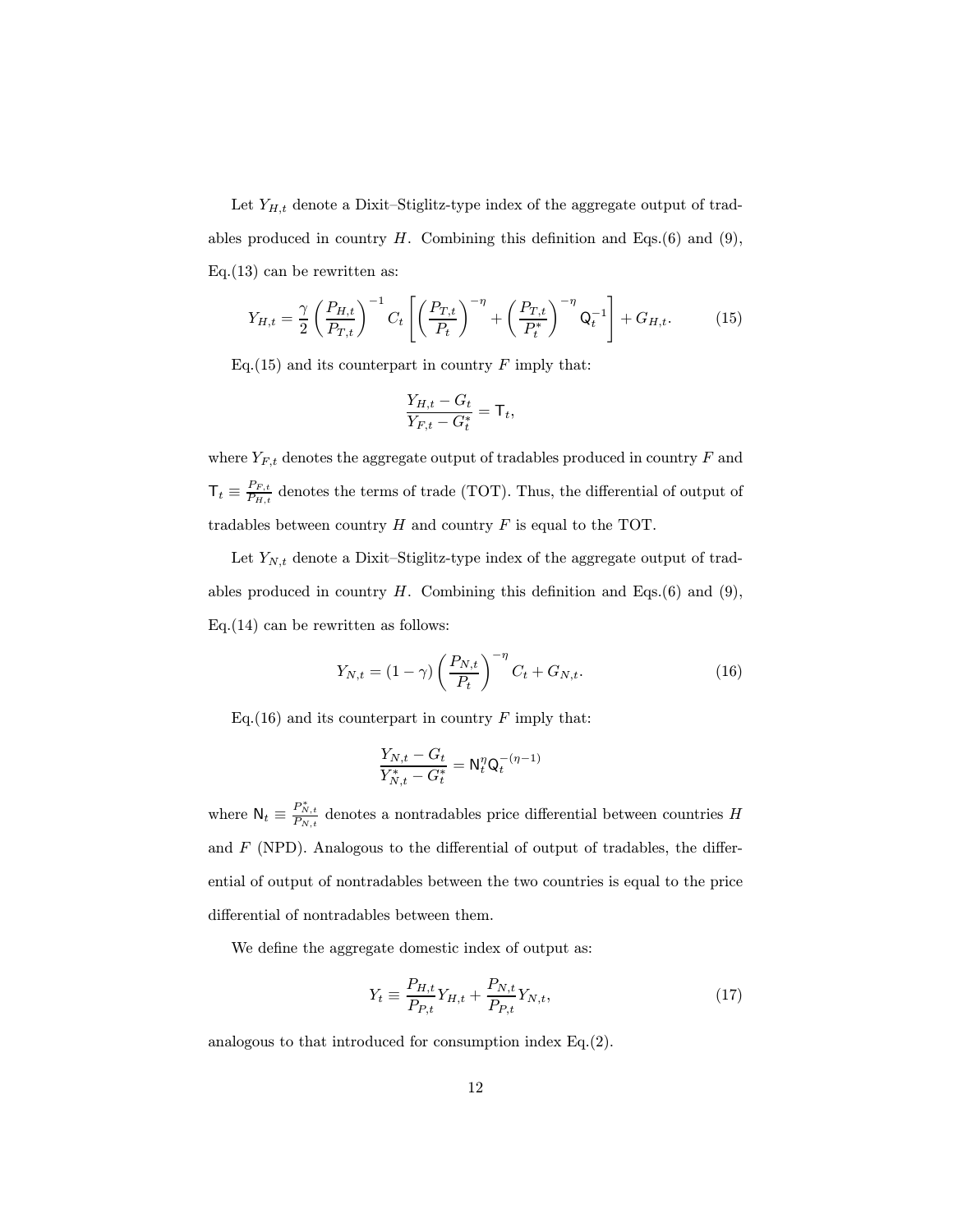#### 2.5 The Trade Balance

Following Gali and Monacelli (2005), net exports in country  $H$  is defined as follows:

$$
NX_t \equiv Y_t - \frac{P_t}{P_{P,t}} C_t - G_t, \qquad (18)
$$

where  $NX_t$  denotes net exports in country  $H$ .

### 3 Log-linearization of the Model

This section describes the stochastic equilibrium that arises from perturbations around the deterministic equilibrium. Lowercase letters denote percentage deviations of steady-state values for respective uppercase letters when there is no note to the contrary, i.e.,  $v_t \equiv \frac{dV_t}{V}$ , where  $V_t$  denotes the voluntary variable and V denotes the steady-state value of  $V_t$ . Lowercase letters accompanied with R as superscript mean logarithmic differential between the two countries for the respective uppercase letters, i.e.,  $v_t^R \equiv v_t - v_t^*$ , while lowercase letters accompanied with  $W$  as a superscript mean the logarithmic weighted sum of the two countries for the respective uppercase letters; i.e.,  $v_t^W \equiv \frac{1}{2}(v_t + v_t^*)$ . Lastly, small letters accompanied with  $\Delta$  mean changes in the large-letter variable, i.e.,  $\Delta v_t \equiv v_t - v_{t-1}.$ 

#### 3.1 Aggregate Demand and Output

Log-linearizing Eqs. $(7)$  and  $(9)$ , we obtain the following:

$$
c_t = \mathbf{E}_t c_{t+1} - \hat{r}_t + \mathbf{E}_t \pi_{t+1}
$$
  
\n
$$
c_t^R = \mathbf{q}_t, \tag{19}
$$

where  $\hat{r}_t \equiv \ln R_t$  denotes the logarithmic union-wide gross nominal interest rate,  $\pi_t$  denotes the CPI inflation rate in country H, and  $q_t$  denotes the logarithmic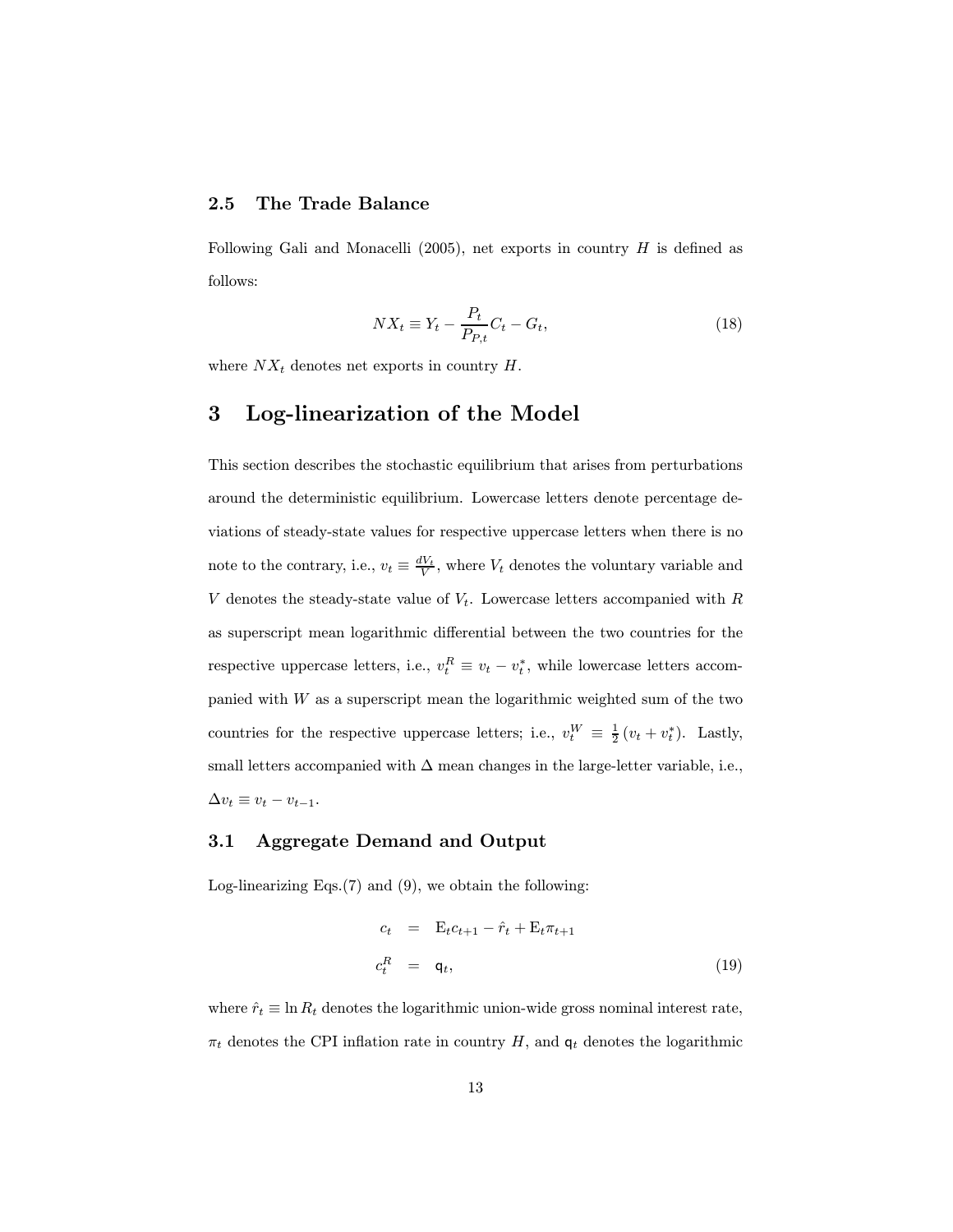CPI differential between the two countries. Notice that the second equality in Eq.(19) implies that the logarithmic consumption differential between the two countries depends on the logarithmic CPI differential.

Log-linearizing and manipulating Eqs.(4) and (5), we obtain:

$$
\pi_t = \gamma \pi_{T,t} + (1 - \gamma) \pi_{N,t} \tag{20}
$$

$$
\pi_{P,t} = \gamma \pi_{H,t} + (1 - \gamma) \pi_{N,t}, \qquad (21)
$$

with  $\pi_{T,t} = \frac{1}{2}\pi_{H,t} + \frac{1}{2}\pi_{F,t}$ , where  $\pi_{T,t}$  denotes the TPI inflation rate,  $\pi_{H,t}$ and  $\pi_{F,t}$  denote the inflation rate of tradables produced in countries H and F, respectively,  $\pi_{N,t}$  denotes the inflation rate of nontradables produced in country H, and  $\pi_{P,t}$  denotes the PPI inflation rate in country H.

Log-linearizing Eq. $(17)$ , we have:

$$
y_t = \gamma y_{H,t} + (1 - \gamma) y_{N,t}.
$$
\n<sup>(22)</sup>

Log-linearizing Eqs.  $(15)$  and  $(16)$  and plugging these equalities into Eq.  $(22)$ , we have:

$$
y_t = c_t + \frac{\gamma}{2} \mathbf{t}_t + \frac{\psi}{2} \mathbf{n}_t + \hat{g}_t \tag{23}
$$

with  $\psi \equiv (1 - \gamma) \gamma (\eta - 1)$ , where  $t_t$  denotes logarithmic TOT,  $n_t$  denotes logarithmic NPD, and  $\hat{g}_t \equiv \frac{dG_t}{Y}$  denotes percentage deviations of government spending from steady-state output levels in country H.

Eq.(23) and its counterpart in country  $F$  imply that:

$$
y_t^R = \gamma \mathbf{t}_t + (1 - \gamma) \varpi \mathbf{n}_t + \hat{g}_t^R \tag{24}
$$

with  $\varpi \equiv 1 + (\eta - 1)\gamma$ . Because of existing nontradables, the output differential between the two countries depends not only on the TOT, but also on the NPD.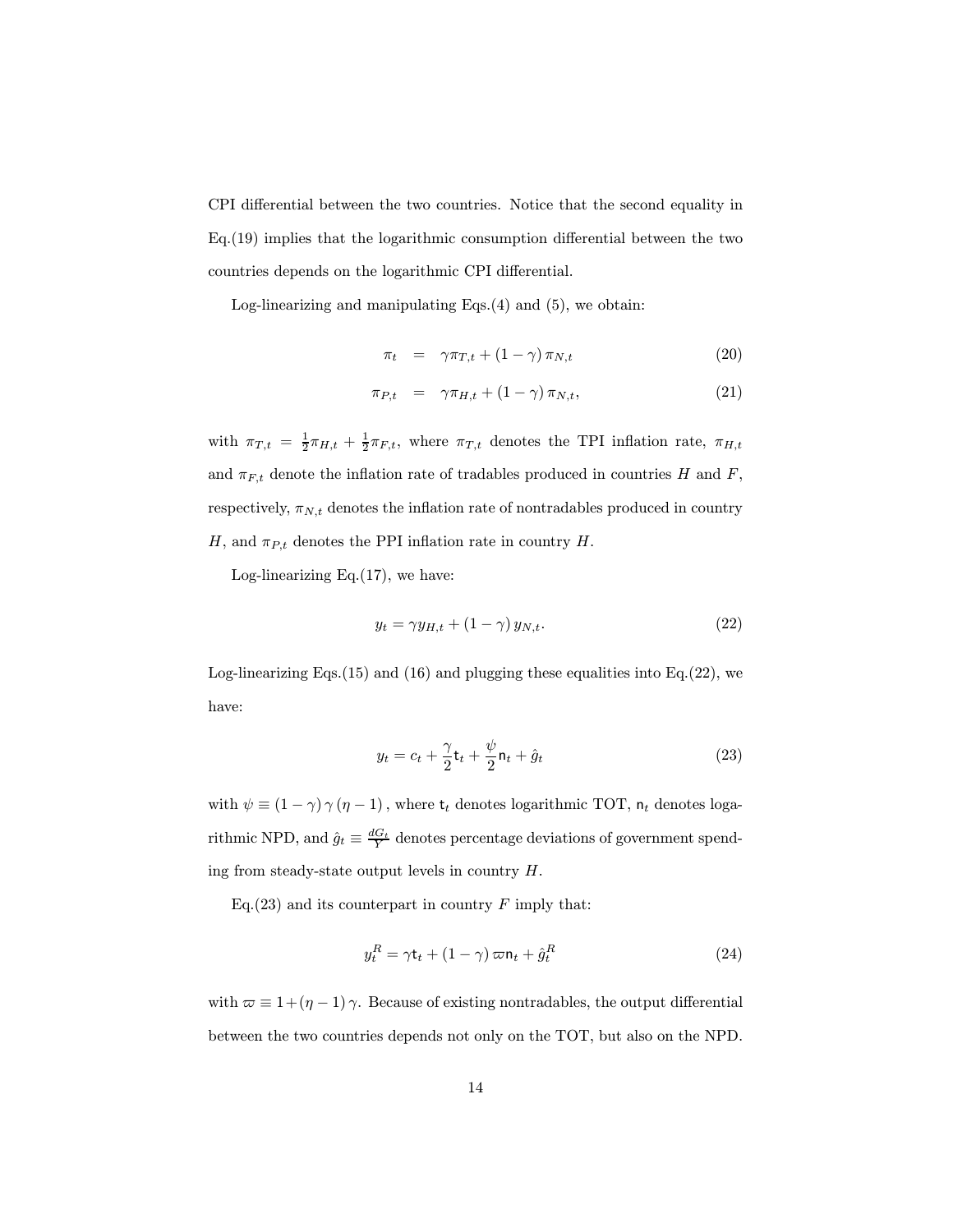When  $\gamma = 1$ , implying that there are no nontradables, this equality is reduced to  $y_t^R = \mathsf{t}_t+g_t^R$ , which is familiar in many New Open Economy Macroeconomics (NOEM) studies. This equality shows that an increase in the price of domestic nontradables diminishes domestic output when we ignore the effect of  $\eta$ .

Using the definition of the TOT and Eqs.(20) and (21), we have:

$$
\Delta t_t = -\frac{1}{\gamma} \pi_{P,t}^R - \frac{1 - \gamma}{\gamma} \Delta n_t.
$$
\n(25)

When  $\gamma = 1$ , Eq.(25) is reduced to  $\Delta t_t = -\pi_{P,t}^R$ , which implies that the TOT depreciation has an exact relationship with the PPI inflation differential. <sup>9</sup>

Plugging Eqs.(23) and (24) into the first equality in Eq.(19), we have aggregate demand curves or so-called new Keynesian IS curves (NKIS) as follows:

$$
y_t = \mathcal{E}_t y_{t+1} - \hat{r}_t + \mathcal{E}_t \pi_{P,t+1} - \frac{\psi}{2} \Delta \mathcal{E}_t \mathsf{n}_{t+1} - \Delta \mathcal{E}_t \hat{g}_{t+1}.
$$
 (26)

When all goods are tradable, i.e.  $\gamma = 1$ , Eq.(26) is reduced to:

$$
y_t = \mathbf{E}_t y_{t+1} - \hat{r}_t + \mathbf{E}_t \pi_{P,t+1} - \Delta \mathbf{E}_t \hat{g}_{t+1}.
$$

This shows no expected percentage change of the NPD in the NKIS and is a familiar expression when all goods are tradable.

Now, we refer to government expenditure constraints according to the Maastricht Treaty. At least, our currency union has the government expenditure constraint as follows:

$$
\hat{g}_t^W = 0 \tag{27}
$$

for all  $t$ . Eq.(27) implies that there are no union-wide government surpluses or deficits. If government expenditure is not allowed strictly in each country,

<sup>&</sup>lt;sup>9</sup>Eq.(25) can be rewritten as  $\pi_t - \frac{\gamma}{2} \Delta t_t = \pi_{P,t}$  or  $\pi_t^* + \frac{\gamma}{2} \Delta t_t = \pi_{P,t}^*$ , which implies that there is no difference between CPI and PPI when there are no tradables, i.e.  $\gamma = 0$ .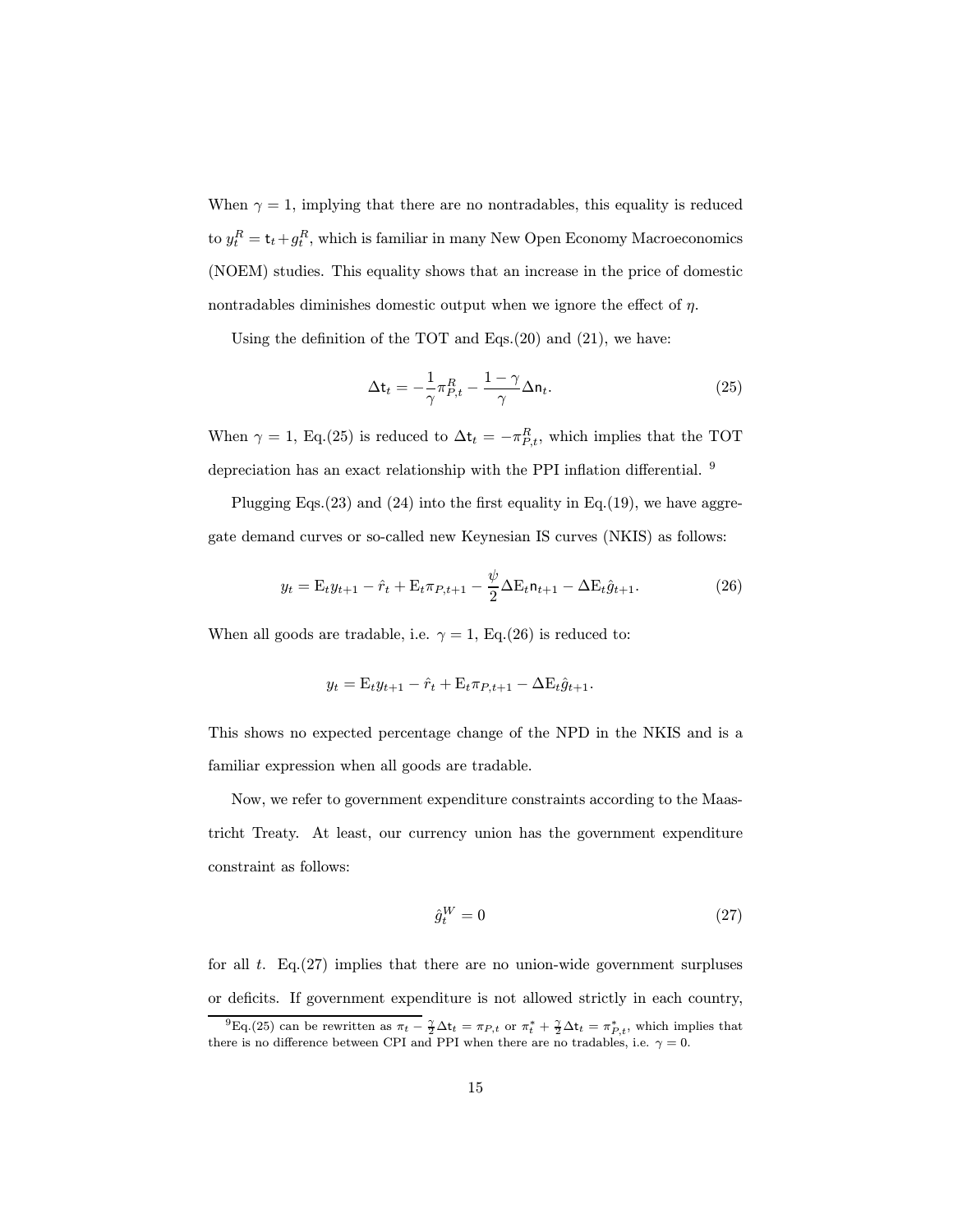constraint is not only  $Eq.(27)$ , but the following equality:

$$
\hat{g}_t^R = 0\tag{28}
$$

which implies that the government expenditure differential is zero. Thus, when both Eqs.(27) and (28) are imposed, government expenditure is zero in each country. In a later section, we analyze monetary and fiscal policy under alternative constraints on government expenditures.

#### 3.2 Aggregate Supply and Inflation

Log-linearizing Eq.(11) and rearranging, we can describe the dynamics of inflation in terms of marginal cost as follows:

$$
\pi_{H,t} = \delta E_t \pi_{H,t+1} + \lambda (1 - \gamma) p_{N,t} - \lambda (1 - \gamma) p_{H,t} + \lambda m c_{H,t}
$$
  

$$
\pi_{N,t} = \delta E_t \pi_{N,t+1} - \lambda \gamma p_{N,t} + \lambda \gamma p_{H,t} + \lambda m c_{N,t}
$$
 (29)

with  $\lambda \equiv \frac{(1-\alpha)(1-\alpha\delta)}{\alpha}$ .

Plugging Eq.(29) into Eq.(21), we have a PPI-based inflation dynamics equation, namely, a New Keynesian Philips Curve (NKPC), as follows:

$$
\pi_{P,t} = \delta E_t \pi_{P,t+1} + \lambda m c_t, \tag{30}
$$

where  $mc_t$  denotes logarithmic domestic marginal cost in country  $H$ . Combining the second equality of Eq.(29) and its counterpart in country  $F$ , the nontradables inflation differential is given by:

$$
\pi_{N,t}^R = \delta \mathbf{E}_t \pi_{N,t+1}^R + \lambda \gamma \mathbf{n}_t - \lambda \gamma \mathbf{t}_t + \lambda m c_{N,t}^R, \tag{31}
$$

which is a type of NKPC where, at first glance, Eq.(31) evolves into this version of a Balassa—Samuelson Theorem equality and can be called the New Keynesian Balassa—Samuelson Theorem equation (NKBS). Our model is a closed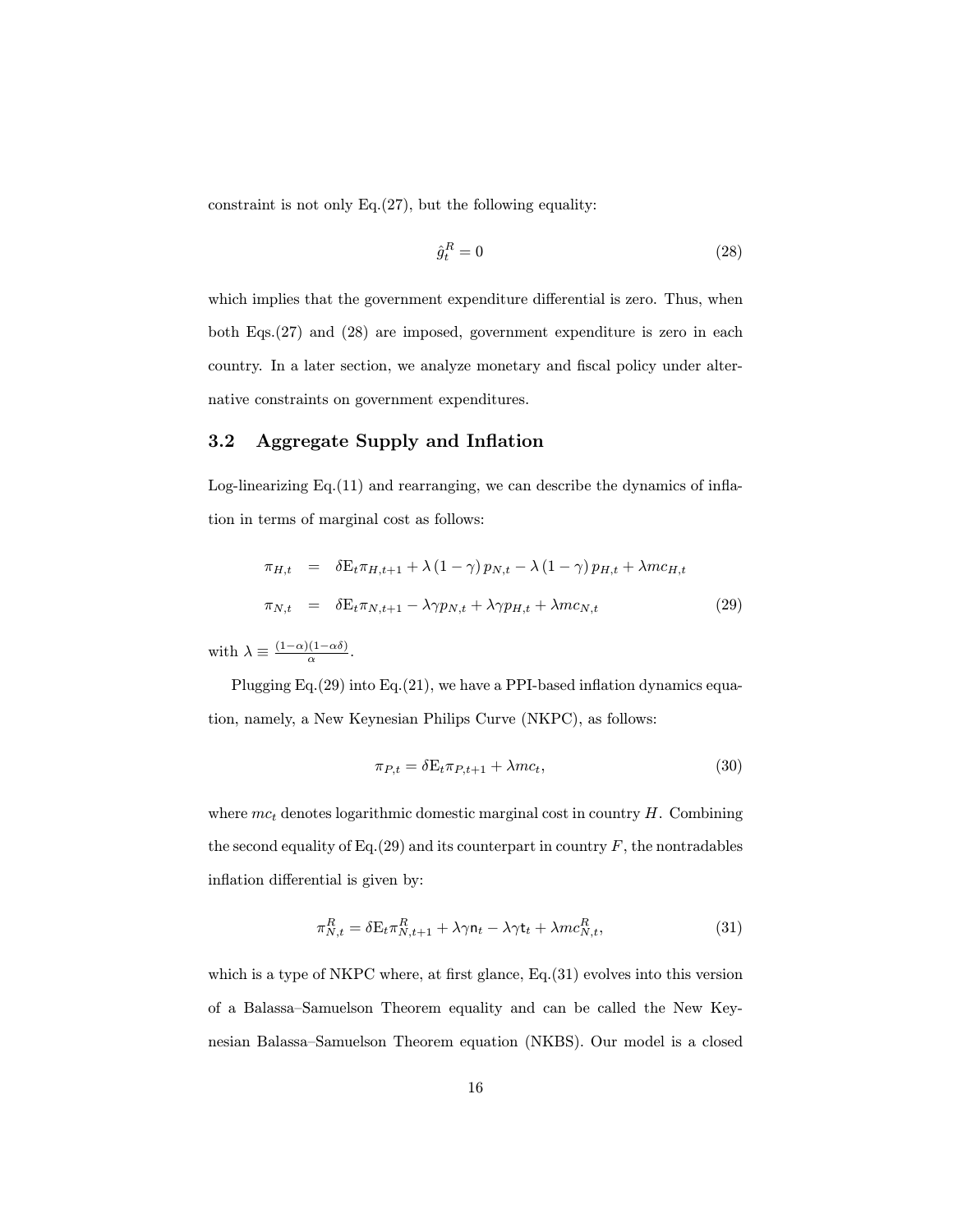system while a two-country economy is assumed; however, as with the Balassa— Samuelson Theorem, Eq.(31) explains the CPI disparity between the two countries, although the Balassa—Samuelson Theorem addresses the problem of why the nominal exchange rate deviates from purchasing power parity in the canonical international money and finance literature. Details on Eq.(31) are mentioned in a later section.

By log-linearizing the aggregated Eq.(10) and combining it with Eq.(22), we have:

$$
y_t = \gamma a_{H,t} + (1 - \gamma) a_{N,t} + n_t. \tag{32}
$$

Combining log-linearized Eq. $(8)$ , Eqs. $(23)$  and  $(32)$ , we have:

$$
mc_{H,t} = (1+\varphi) y_t - \frac{\psi}{2} \mathbf{n}_t - \hat{g}_t - (1+\varphi \gamma) a_{H,t} - (1-\gamma) \varphi a_{N,t}
$$

$$
mc_{N,t} = (1+\varphi) y_t - \frac{\psi}{2} \mathbf{n}_t - \hat{g}_t - \varphi \gamma a_{H,t} - [1 + (1-\gamma) \varphi] a_{N,t}, \quad (33)
$$

which implies that marginal cost depends not only on domestic output, but also on the NPD.

Using the definition of the logarithmic marginal cost, Eq.(33) can be rewritten as follows:

$$
mc_t = (1+\varphi) y_t - \frac{\psi}{2} \mathsf{n}_t - \hat{g}_t - (1+\varphi) \gamma a_{H,t} - (1+\varphi) (1-\gamma) a_{N,t}, \qquad (34)
$$

which implies that domestic marginal cost depends on the NPD. When  $\gamma = 1$ , Eq.(34) reduces to:

$$
mc_t = (1 + \varphi) y_t - \hat{g}_t - (1 + \varphi) a_{H,t},
$$

because of  $\psi = 0$  when  $\gamma = 1$ . This equality is a familiar expression in DSGE applied to the NOEM literature.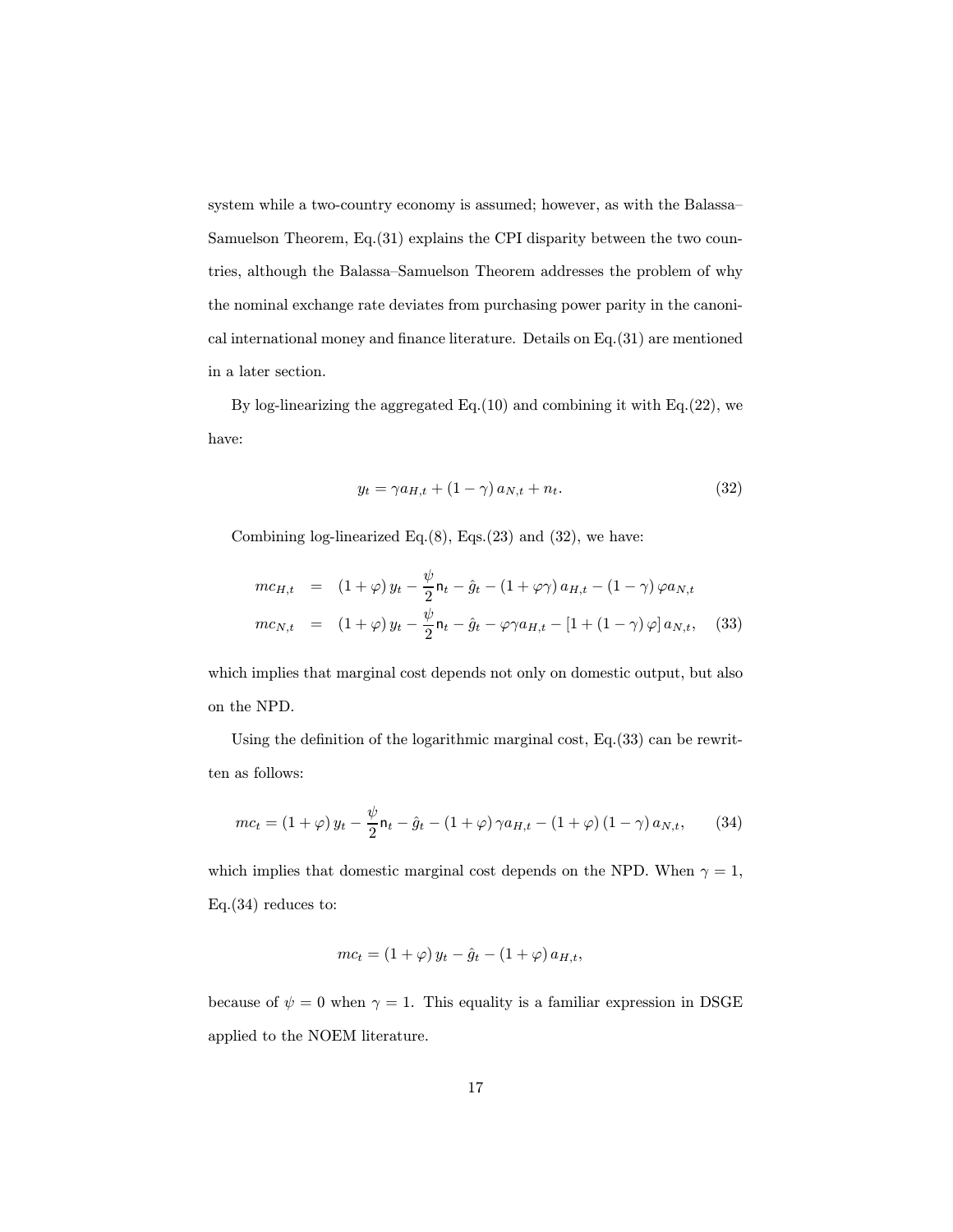Combining the second equality in Eq.(33) and its counterpart in country  $F$ , the logarithmic marginal cost differential associated with nontradables is given by:

$$
mc_{N,t}^{R} = (1+\varphi)y_{t}^{R} - \psi \mathbf{n}_{t} - \hat{g}_{t}^{R} - \varphi \gamma a_{H,t} + \varphi \gamma a_{F,t} - [1 + (1-\gamma)\varphi] a_{N,t} + [1 + (1-\gamma)\varphi] a_{N,t}^{*} \tag{35}
$$

#### 3.3 Dynamics of Relative Price and The Trade Balance

Log-linearizing Eq.(4) and rearranging yields:

$$
\mathsf{q}_t = (1 - \gamma) \, \mathsf{n}_t. \tag{36}
$$

It is clear by paying attention to Eqs.(19) and (36) that the logarithmic consumption differential depends on both the logarithmic CPI differential and the logarithmic NPD. When  $\gamma = 1$ , Eq.(36) is altered as  $q_t = 0$ , implying that the CPI between the two countries has an identity. In ordinary international finance literature, this means that purchasing power parity holds.

Combining Eqs. $(19)$ ,  $(20)$  and  $(36)$ , and rearranging, we have:

$$
\Delta E_t \mathbf{n}_{t+1} = \frac{1}{1 - \gamma} \Delta E_t c_{t+1}^R.
$$
\n(37)

This equality implies that expected changes in the NPD are exactly related to expected changes in the logarithmic consumption differential between the two countries.

Using the definition of the NPD and the inflation rate of nontradables, expected changes in the NPD can be written as:

$$
\Delta E_t \mathsf{n}_{t+1} = -E_t \pi_{N,t+1}^R. \tag{38}
$$

There is some relationship between the NPD and the trade balance. Combining the log-linearized Eqs.(18) and (23), we obtain:

$$
\widehat{n}x_t = \frac{\psi}{2} \mathsf{n}_t \tag{39}
$$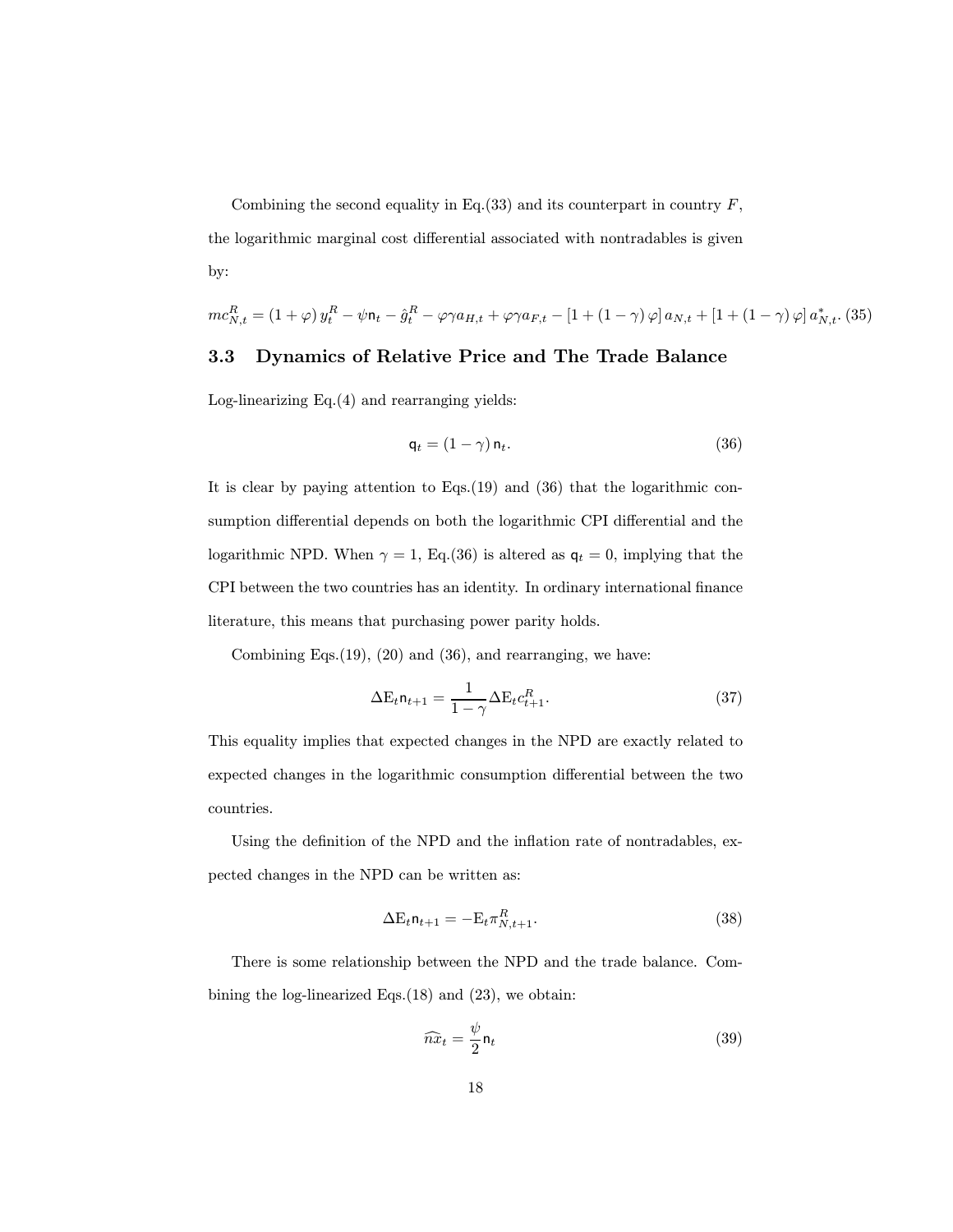where  $\widehat{nx}_t \equiv \frac{dNX_t}{Y}$  denotes net exports in terms of domestic output, expressed as a fraction of steady state output. Eq.(39) implies that a relative increase of nontradables price in country  $F$  brings about a trade balance surplus in country  $H$  and vice versa. When the nontradables price increases relative to that of tradables, demand for tradables increases while that for nontradables decreases. Hence, when the nontradables price in country  $F$  increases relative to that in country  $H$ , demand for tradables in country  $F$ , including tradables produced in country  $H$ , increases, and the trade balance in country  $H$  goes into the black. When  $\gamma = 1$ , implying that all goods are tradable, Eq.(39) is reduced to  $\hat{n}x_t = 0$ , implying balanced trade. In this model, the degree of relative risk aversion and the elasticity of substitution between tradables produced in countries  $H$  and  $F$  are implicitly assumed to be unity. These assumptions are adopted in Gali and Monacelli (2005): assuming that all goods are tradable, they showed that balanced trade is achieved under such parameter constraints. In our model, however, balanced trade is not assured because of nontradables.

There is another case that  $\widehat{n}x_t = 0$  holds: when  $\eta = 1$ , implying the elasticity of substitution between tradables and nontradables is unity, namely, both tradables and nontradables are a perfect substitution.

#### 3.4 Marginal Cost and Output Gap

In this section, we show that the linearized equilibrium dynamics have a representation in terms of an output gap. That representation has provided a basis for the analysis and evaluation of alternative policy regimes in much of the DSGE and NOEM literature. Following Gali and Monacelli (2005), we define the relation between output, its natural level and its gap as follows:

$$
y_t \equiv \bar{y}_t + \tilde{y}_t,
$$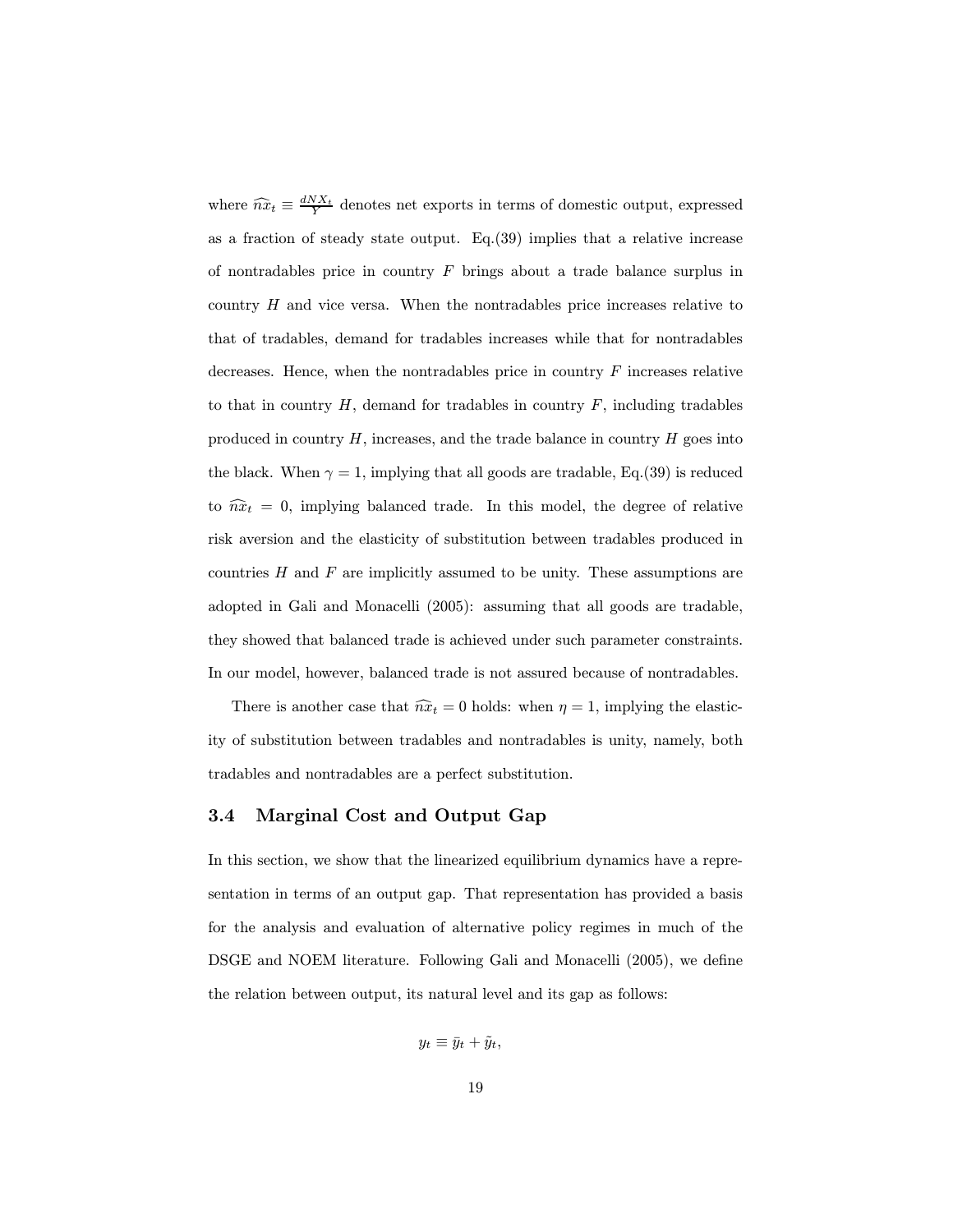where  $\tilde{y}_t$  denotes the logarithmic output gap at its natural level, and  $\bar{y}_t$  denotes the logarithmic natural level output. Under flexible price,  $\tilde{y}_t = \tilde{y}_t^* = 0$  must hold.

When fiscal authorities design their policies to dissolve distortions generated by monopolistically competitive markets, real marginal costs under flexible price equilibrium are unity, and their logarithm is given by:

$$
mc_t = mc_t^* = 0.
$$

In addition, under flexible price equilibrium, all relative prices are unity. Thus, logarithmic NPD under flexible price equilibrium is given by:

$$
\mathsf{n}_t=0.
$$

Combining these facts, Eq.(34) implies that:

$$
\bar{y}_t = \frac{1}{1+\varphi}\hat{g}_t + \gamma a_{H,t} + (1-\gamma) a_{N,t},
$$
\n(40)

Eq.(40) implies that the natural level of output consists of productivity, consumption disparity, and government spending.

Using Eq.(40), the log-linear approximated model can be rewritten in terms of the output gap. In addition, combining Eq. $(37)$ , Eq. $(26)$  can be rewritten as:

$$
\tilde{y}_t = \mathcal{E}_t \tilde{y}_{t+1} - 2\hat{r}_t + \mathcal{E}_t \pi_{P,t+1} + \mathcal{E}_t \pi_{P,t+1}^* + \Delta \mathcal{E}_t \tilde{y}_{t+1}^* + \bar{r}_t, \tag{41}
$$

with  $\nu \equiv \frac{\varphi}{1+\varphi}$  where  $\bar{r}_t \equiv -\gamma a_{H,t} - \gamma a_{F,t} - (1-\gamma) a_{N,t} - (1-\gamma) a_{N,t}^*$  denotes a version of the real natural interest rate. Eq.(41) and its counterpart in country  $F$  imply that under optimal risk sharing, NKISs in the two countries are homogeneous because Eq.(41) and its counterpart in country  $F$  are identical.

NKPCs, in terms of the output gap, are given by:

$$
\pi_{P,t} = \delta \mathbf{E}_t \pi_{P,t+1} + \kappa \tilde{y}_t - \frac{\psi \lambda}{2} \mathbf{n}_t,\tag{42}
$$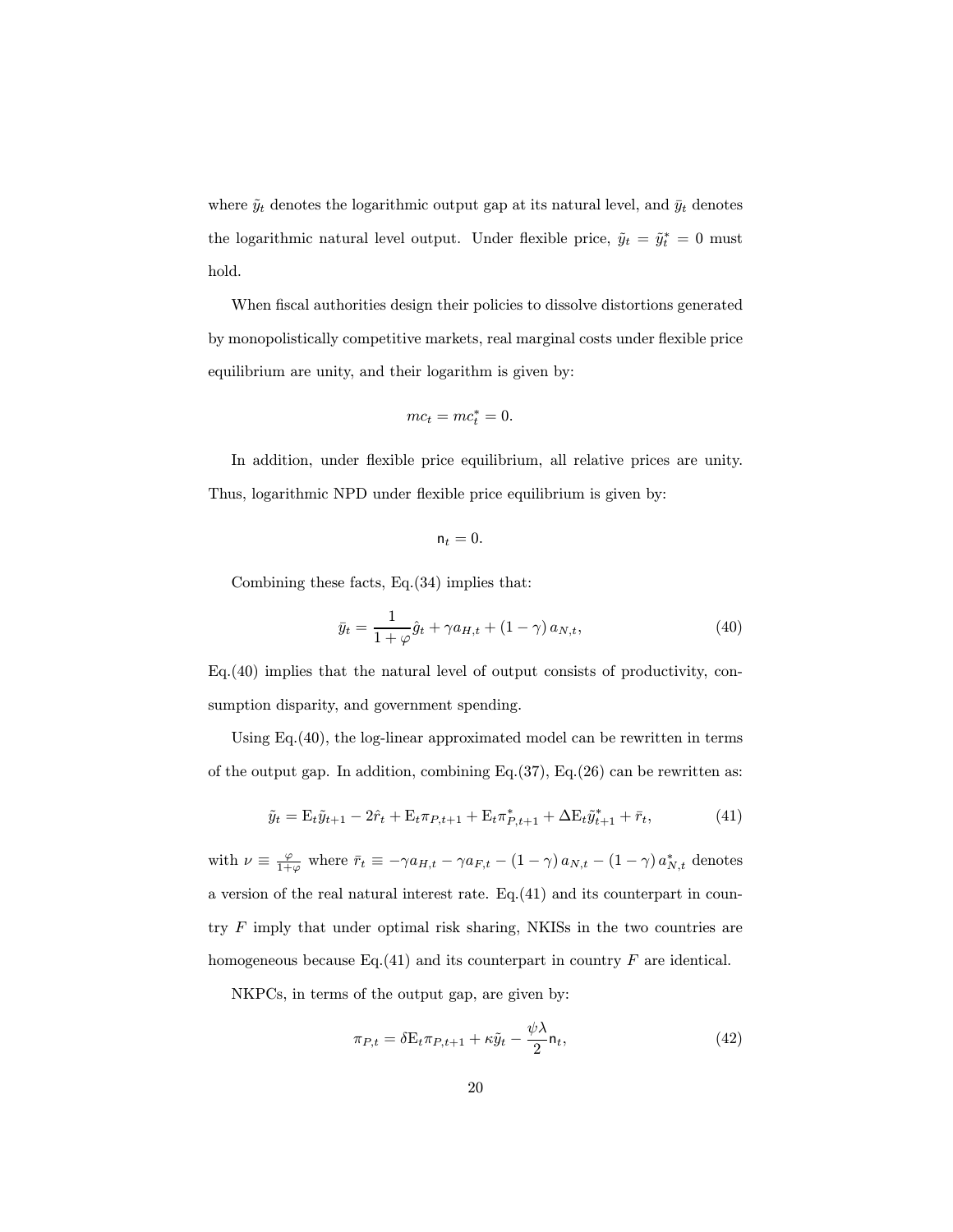with  $\kappa \equiv (1 + \varphi) \lambda$ . These expressions become familiar when  $\gamma = 1$ . In this case, Eq.(42) can be rewritten as:

$$
\pi_{P,t} = \delta \mathbf{E}_t \pi_{P,t+1} + \kappa \tilde{y}_t,
$$

which are derived by Gali and Monacelli (Forthcoming), who insist that inflationoutput trade-offs can be dissolved simultaneously in a small open economy, under severe deep parameter restrictions, by inflation targeting. Indeed, when inflation targeting, such as  $\pi_{P,t} = \pi^*_{P,t} = 0$  for all t, is introduced in our currency union with special restrictions, i.e.  $\gamma = 1$ , these equalities imply that  $\tilde{y}_t = \tilde{y}_t^* = 0$  for all t and that output gap is dissolved.

#### 3.5 Canonical Balassa—Samuelson Theorem and NKBS

As mentioned in the former subsection, we now turn to the relation between the canonical Balassa—Samuelson Theorem and the NKBS. Using Eq.(40), NKBS Eq.(31) can be rewritten as:

$$
\pi_{N,t}^R = \delta \mathbf{E}_t \pi_{N,t+1}^R + \lambda \varphi \tilde{y}_t^R + \lambda \mathbf{n}_t + \nu \lambda \hat{g}_t^R - \lambda a_{N,t} + \lambda a_{N,t}^*.
$$
 (43)

Using Eq.  $(36)$ , Eq.  $(43)$  can be rewritten as follows.

$$
\mathbf{q}_t = \frac{1-\gamma}{\lambda} \pi_{N,t}^R - \frac{(1-\gamma)\delta}{\lambda} \mathbf{E}_t \pi_{N,t+1}^R - (1-\gamma)\varphi \tilde{y}_t^R - (1-\gamma)\nu \hat{g}_t^R + (1-\gamma) a_{N,t} - (1-\gamma) a_{N,t}^*,
$$

which implies that the CPI disparity is dissolved between the two countries, namely,  $q_t = 0$  holds when the currency union has no nontradables, i.e., as  $\gamma = 1$ . A problem with the CPI disparity is resolved, as each country has the same CPI. This implies that purchasing power parity holds under an ordinary open-economy model. Even the fact that  $q_t = 0$  holds when  $\gamma = 1$  can be depicted; however, a character of Eq.(43) as the canonical Balassa—Samuelson Theorem in international money and finance literature is obscure. This stems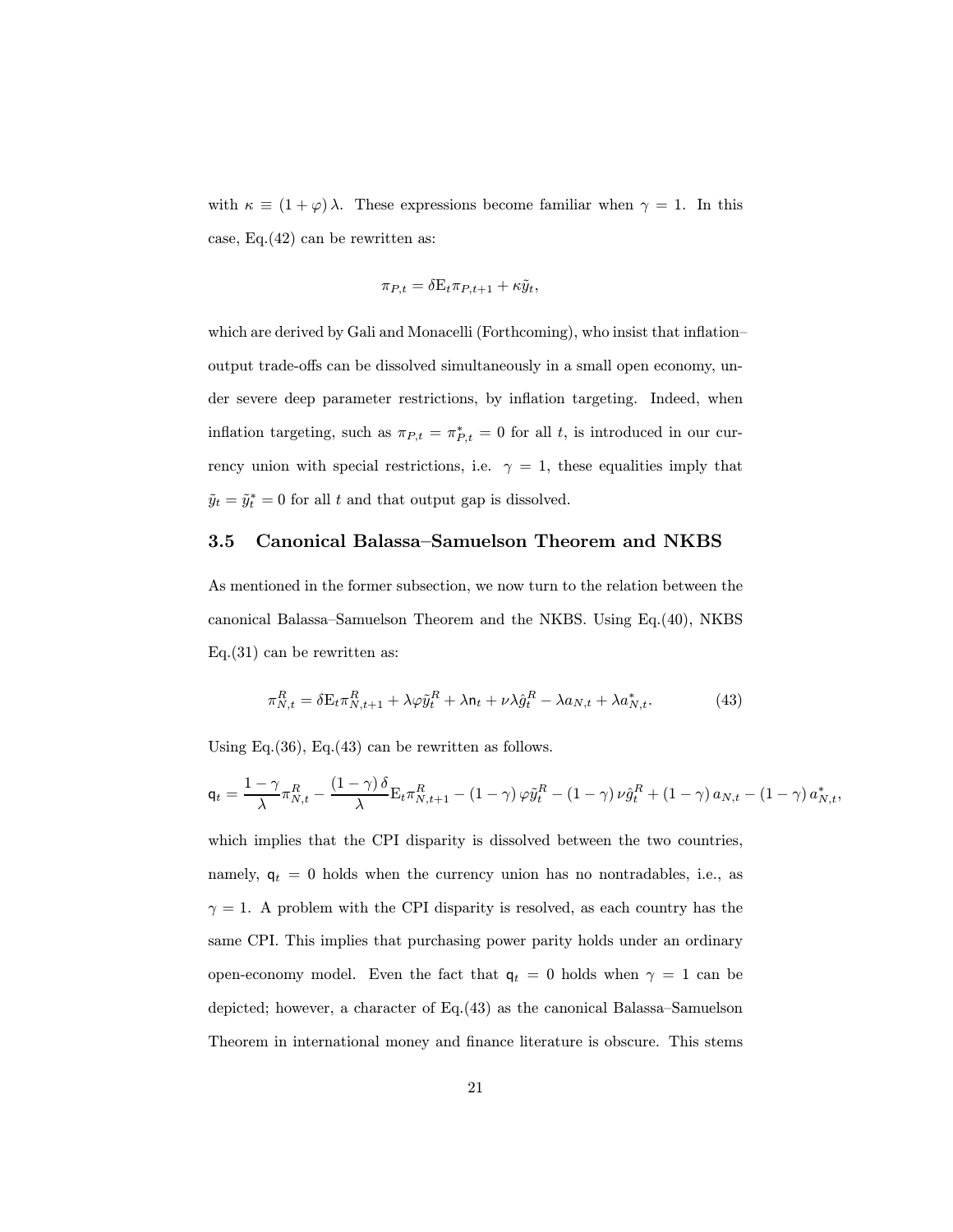from the fact that Eq.(43) is a dynamic equation, as in the New Keynesian literature, that has rightfully assumed nominal rigidities. To easily understand this character, we inspect Eq.(43) in a flexible price equilibrium. Under a flexible price equilibrium, Eq.(43) can be rewritten as:

$$
\mathsf{q}_t = -(1-\gamma) \nu \hat{g}_t^R + (1-\gamma) a_{N,t} - (1-\gamma) a_{N,t}^*,
$$

because  $\alpha = 0$  and  $\tilde{y}_t = \tilde{y}_t^* = 0$  holds. By neglecting the first term on the RHS in this equality, the CPI disparity, which can be called the "real exchange rate" when a nominal exchange rate exists, is determined by productivity shifters in a currency union. In this equality, relatively increasing the productivity of tradables produced in country  $H$ , i.e., decreasing the productivity of nontradables produced in country H, causes a decrease in the CPI disparity  $q_t$ . As the canonical Balassa—Samuelson Theorem explains, a rise in productivity of the tradables sector in the home country causes a decreasing real exchange rate through an increase in nontradables prices in the home country, which stems from an increase in wages in both the tradables and the nontradables sector because of perfect labor mobility between each sector.<sup>10</sup> This equality, the flexible price version of NKBS, can explain a decrease in the CPI differential stemming from an increase in the productivity of tradables produced in country  $H$ . Thus, Eq.(43) and similar equalities can be called an NKBS. Existing nontradables that cause disparities in the CPI and consumption is the principal friction taking rank with nominal rigidities in our currency-union model.

<sup>&</sup>lt;sup>10</sup>Labor mobility is not allowed between countries  $H$  and  $F$ , whereas perfect labor mobility exists between the tradables and nontradables sectors in each country.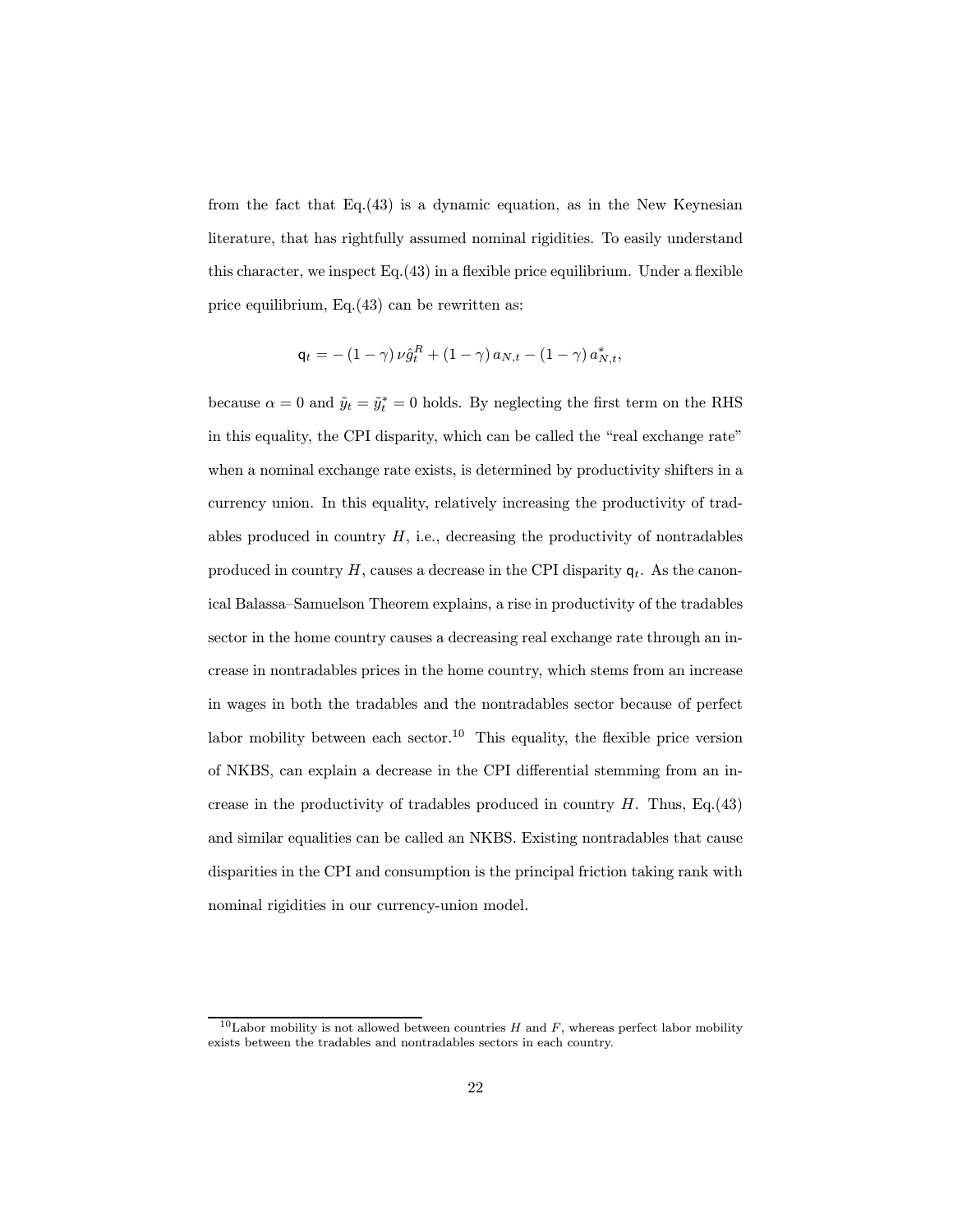### 4 Monetary and Fiscal Policy

In this section, we analyze the macroeconomic implications of an alternative policy regime for the currency union: an optimal monetary policy without a fiscal policy regime and an optimal monetary and fiscal policy-mix regime. Under an optimal monetary policy without a fiscal policy regime, because Eqs.(27) and (28) are imposed as government expenditure, government expenditure in each country is given by:

$$
\hat{g}_t = \hat{g}_t^* = 0 \tag{44}
$$

which implies that government expenditure in each country is zero.

Under an optimal monetary and fiscal policy-mix regime, only Eq.(27) is available as a government expenditure constraint. The government expenditure constraint under this regime can be written as:

$$
\hat{g}_t = -\hat{g}_t^* \tag{45}
$$

Under this regime, government expenditure is allowed while the government keeps zero union-wide government expenditure.

#### 4.1 Optimal Monetary Policy without Fiscal Policy

Under an optimal monetary policy without fiscal policy regime, only the central bank takes part as the authority because of Eq.(44). The central bank seeks to minimize the social loss function subject to our structural model.<sup>11</sup> The period loss function is derived by second-order Taylor approximated Eq.(1), which is given by:

$$
\mathcal{U}^W = -\sum_{t=0}^{\infty} \delta^t L_t^W + \text{t.i.p.} + o\left(\left\|\xi\right\|^3\right),
$$

<sup>&</sup>lt;sup>11</sup>Our structural model consists of Eqs.(38),(41), (42), and (43) and their counterparts in country F.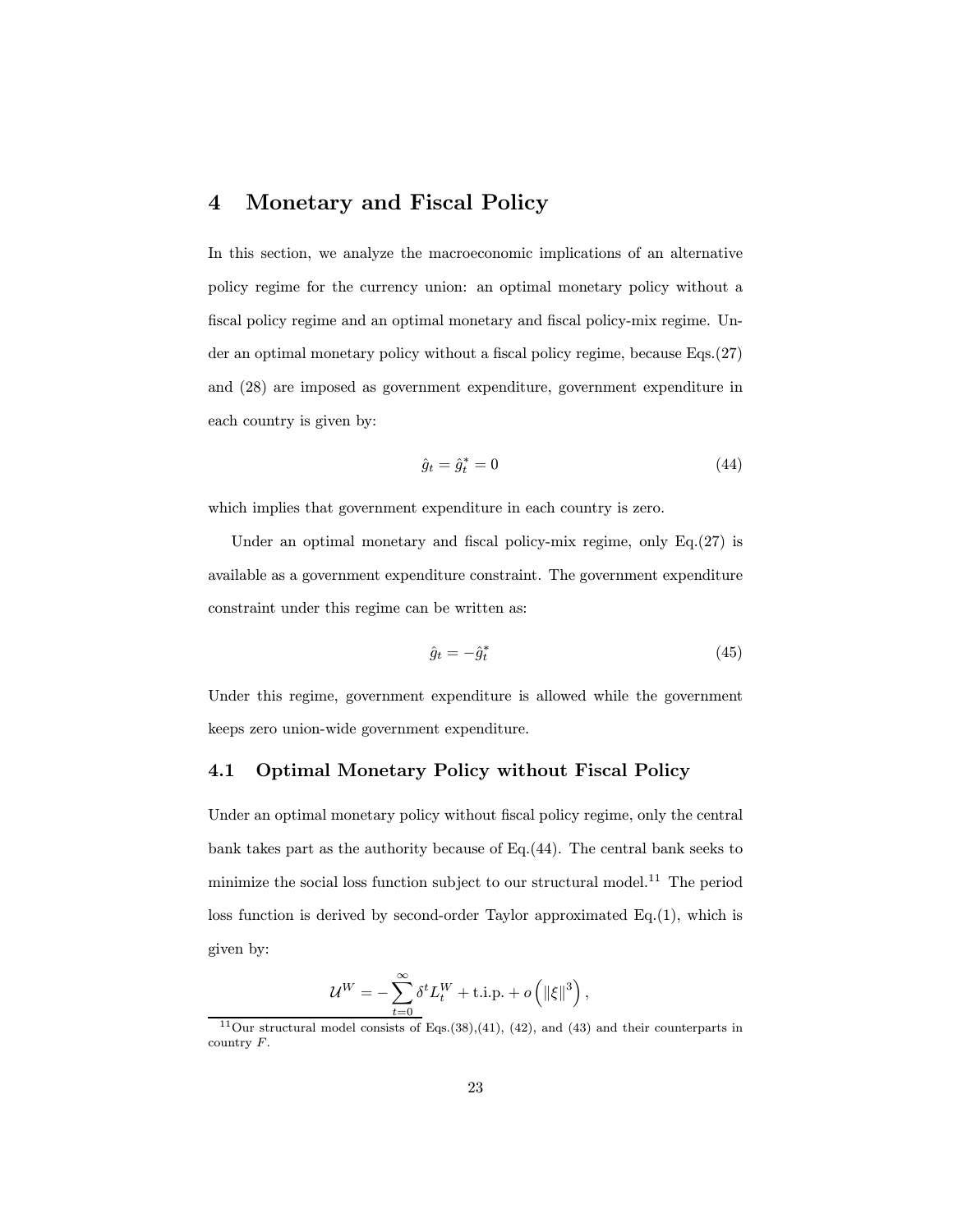with:

$$
L_t^W = \frac{1}{4} \left[ \frac{\theta}{\lambda} \pi_{P,t}^2 + (1+\varphi) \tilde{y}_t^2 + \frac{\theta}{\lambda} \left( \pi_{P,t}^* \right)^2 + (1+\varphi) \left( \tilde{y}_t^* \right)^2 \right]
$$

being period loss function,  $\mathcal{U}^W \equiv \frac{1}{2}(\mathcal{U} + \mathcal{U}^*)$  being union-wide utility, t.i.p. denoting the terms independent policy, and  $o\left(\left\|\xi\right\|^3\right)$  denoting terms that are higher than third order. <sup>12 13</sup> Disregarding the terms independent policy and terms that are higher than third order, we have have discounted value of social losses as follows:

$$
\mathcal{L}_t^W = \sum_{t=0}^{\infty} \delta^t L_t^W,\tag{46}
$$

where  $\mathcal{L}_t^W$  denotes discounted value of social losses.

Using the FONC of the Lagrangian, which consists of Eq.(46) and our structural model, we obtain the optimal monetary policy rule as follows:

$$
\hat{r}_t = \frac{1}{2}\bar{r}_t + \phi \pi_t^W,\tag{47}
$$

with  $\phi \equiv \theta$  being the reaction coefficient to inflation. Gali and Monacelli (2005) analyzed the subject using a policy rule similar to Eq.(47), whereas they did not derive an interest rate policy rule from the optimization problem. As mentioned above, this policy rule implies a union-wide inflation targeting policy.

We can investigate the features of optimal monetary policy without fiscal policy by observing a structural model. Paying attention to the real natural interest rate  $\bar{r}_t$ , which is common to the two countries, it is clear that all shifters

<sup>12</sup>Following Woodford (2001) and Gali and Monacelli (2005) and defining that the logarithm of each generic good PPI is the weighted sum of the logarithmic price of tradables and nontradables, we can obtain the second-order Taylor approximated utility function.

 $13$ If linear terms appear when a second order approximated utility function is obtained, second order approximation of the full model is required, as indicated by Benigno and Woodford (2005). We expand the model of Gali and Monacelli (2005) and terms of relative price appear in our model. However, linear terms can be eliminated entirely when a second order approximated utility function is obtained in our model. Thus, we do not require second order approximation of the full model. See Appendix E on the web for details.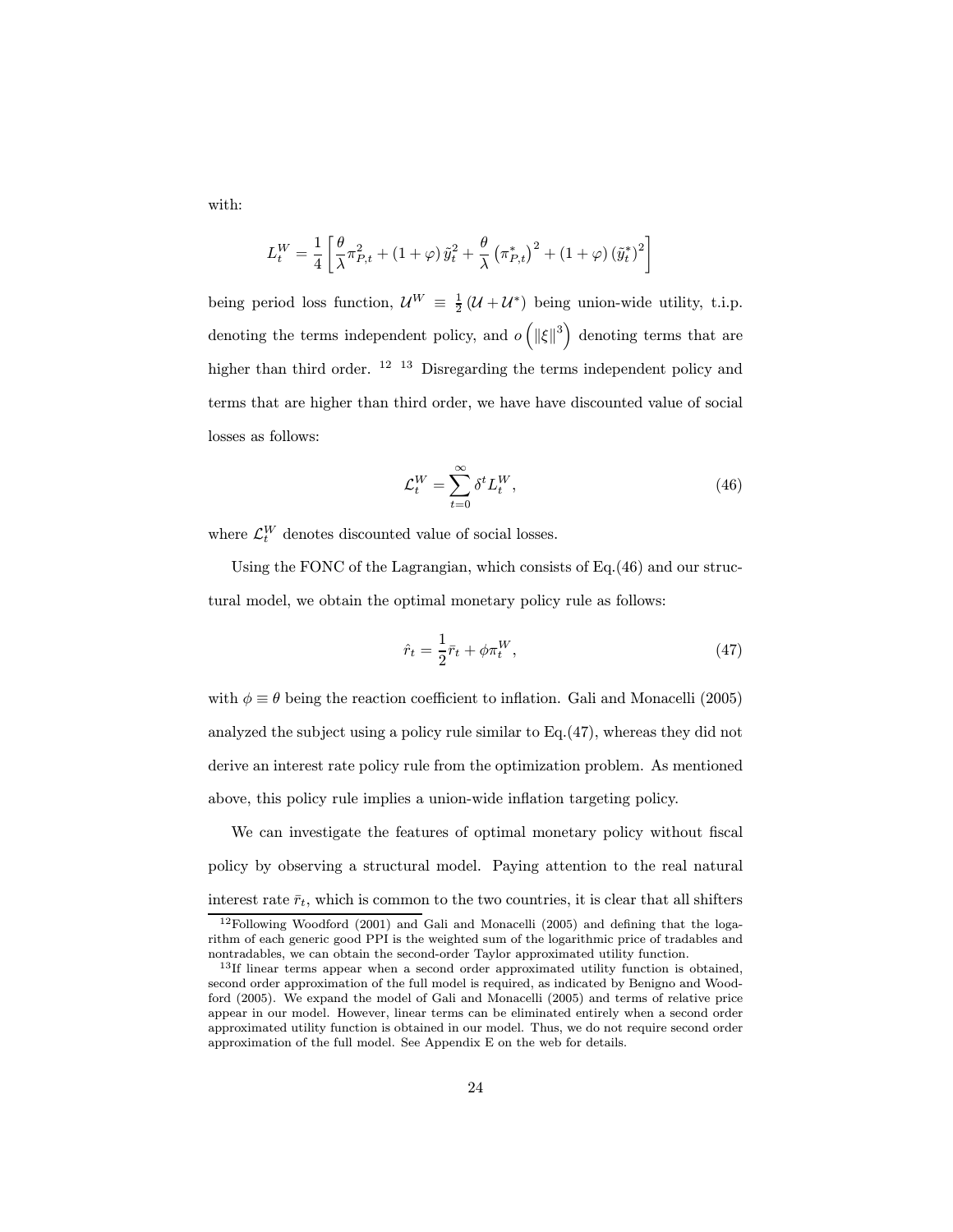affect the output gap in the same direction. Plugging  $Eq.(47)$  into  $Eq.(41)$ , NKISs are altered as:

$$
\tilde{y}_t = \mathbf{E}_t \tilde{y}_{t+1} - \phi \pi_{P,t} - \phi \pi_{P,t}^* + \mathbf{E}_t \pi_{P,t+1} + \mathbf{E}_t \pi_{P,t+1}^* + \Delta \mathbf{E}_t \tilde{y}_{t+1}^*,
$$

implying that optimal monetary policy insulates the output gap from any shifters because, when the central bank's interest rate rule is Eq.(47), the central bank seeks to make the nominal interest rate identical to the real natural rate.

Next, we inspect the supply side. Combining Eq.(42) and its counterpart in country  $F$ , we have:

$$
\pi^W_t = \delta \mathbf{E}_t \pi^W_{P,t+1} + \kappa \tilde{y}^W_t.
$$

This equality implies that the union-wide output gap is always zero when the central bank conducts monetary policy, following an optimal policy rule such as Eq.(47) because the central bank seeks to stabilize perfectly the union-wide inflation rate. For instance, we suppose that  $\pi_t^W = 0$  for all t is realized under the optimal policy rule. Paying attention to this equality, this means that  $\tilde{y}^{W}_{t} = 0$  for all t. The same finding is reported by Gali and Monacelli (2005) and Benigno (2004). The fact that inflation—output trade-offs can be resolved simultaneously holds not only at the union-wide level but also at the country level when there are no nontradables. Under Eq.(47), the PPI inflation rate in each country is also stabilized similarly to the union-wide inflation rate. This implies that the economy does not have the disparity of the PPI inflation rate, i.e.,  $\pi_t^R = 0$  for all t. Subtracting the counterpart of Eq.(42) in country F from Eq. $(42)$ , we have:

$$
\pi_{P,t}^R = \delta \mathbf{E}_t \pi_{P,t+1}^R + \kappa \tilde{y}_t^R,
$$

where we assume that there are no nontradables, i.e.,  $\gamma = 1$ . When  $\pi_{P,t}^R = 0$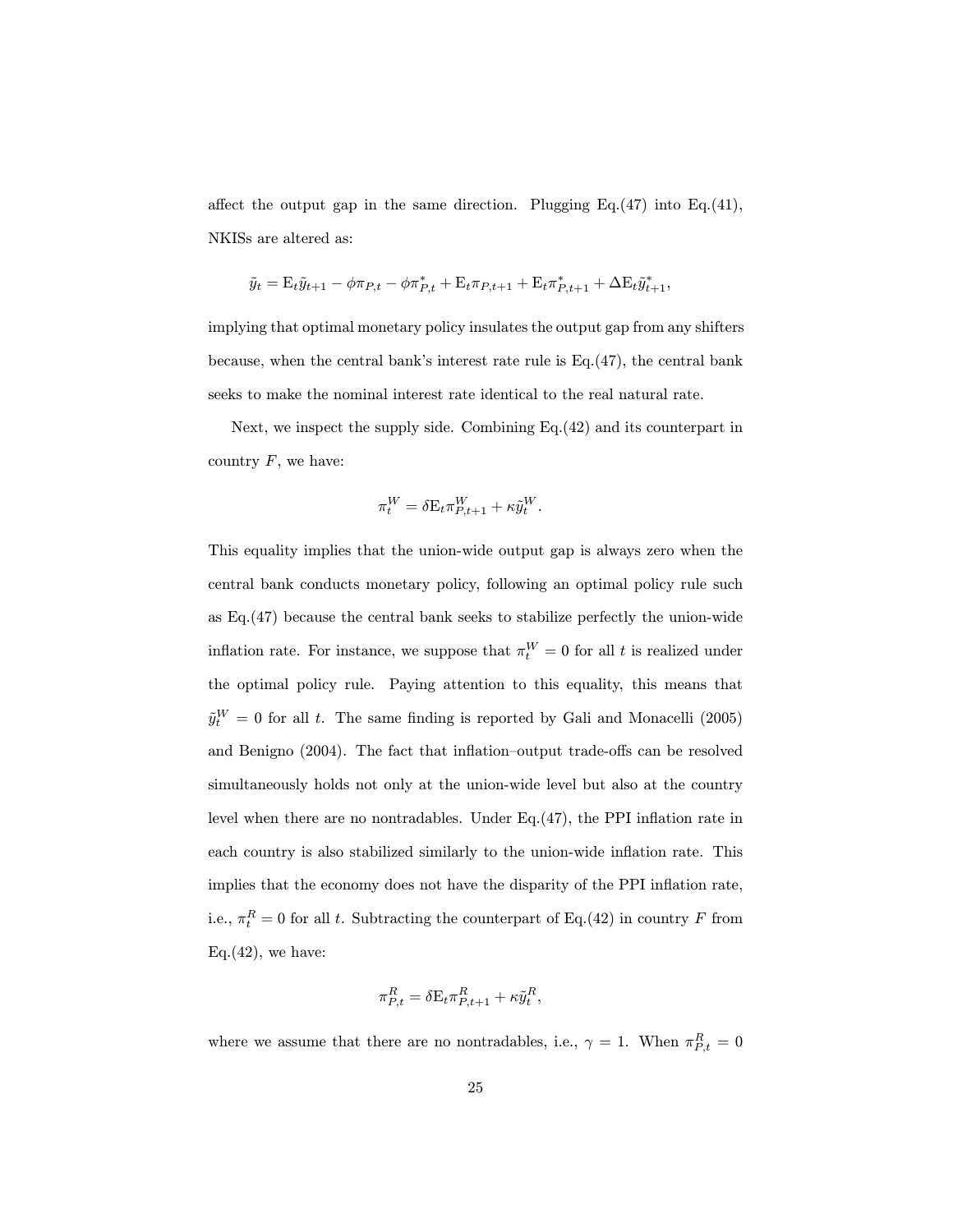for all t, that  $\tilde{y}_t^R = 0$  for all t is guessed by this equality. Not only  $\pi_t^W = 0$ but also  $\pi_t^R = 0$  for all t implies that  $\pi_{P,t} = \pi_{P,t}^* = 0$  for all t. Hence, under optimal monetary policy, the PPI inflation rates in countries  $H$  and  $F$  are fully stabilized, while the output gaps in countries  $H$  and  $F$  are fully stabilized, i.e.,  $\tilde{y}_t = \tilde{y}_t^* = 0$ . The same is stated by Benigno (2004).

However, when nontradables exist in the economy, the state of affairs brought about by optimal monetary policy is altered. While union-wide NKPC is not affected by the share of tradables, NKPC in terms of the PPI inflation rate differential between the two countries is affected by the share of tradables. Without a restriction  $\gamma = 1$  implying that there are no nontradable goods, NKPC in terms of PPI inflation rate differential is given by:

$$
\pi_{P,t}^R = \delta \mathbf{E}_t \pi_{P,t+1}^R + \kappa \tilde{y}_t^R - \psi \lambda \mathbf{n}_t.
$$

In this case, although optimal monetary policy is adopted, trade-offs between the inflation rate and the output gap in countries  $H$  and  $F$  arise. When does the NPD fluctuate? Rearranging Eq.(43), we obtain:

$$
\mathbf{n}_t = \frac{1}{\lambda} \pi_{N,t}^R - \frac{\delta}{\lambda} \mathbf{E}_t \pi_{N,t+1}^R - \varphi \tilde{y}_t^R - \nu \hat{g}_t^R + a_{N,t} - a_{N,t}^*,
$$
(48)

implying that when any shifters associated with nontradables result, the NPD changes. This change affects NKPCs unless  $\gamma = 1$ , which coincides with  $\psi = 0$ . Thus, inflation–output trade-offs cannot be dissolved unless  $\gamma = 1$  under optimal monetary policy. This can be explained by fluctuation of the CPI disparity. Using Eq.(36), NKPC can be rewritten as:

$$
\pi_{P,t}^R = \delta \mathbf{E}_t \pi_{P,t+1}^R + \kappa \tilde{y}_t^R - \gamma (\eta - 1) \lambda \mathbf{q}_t.
$$

Unless  $\gamma = 1$ ,  $q_t = 0$  does not hold. When the union-wide economy produces some nontradables, changes in productivity result in a CPI disparity between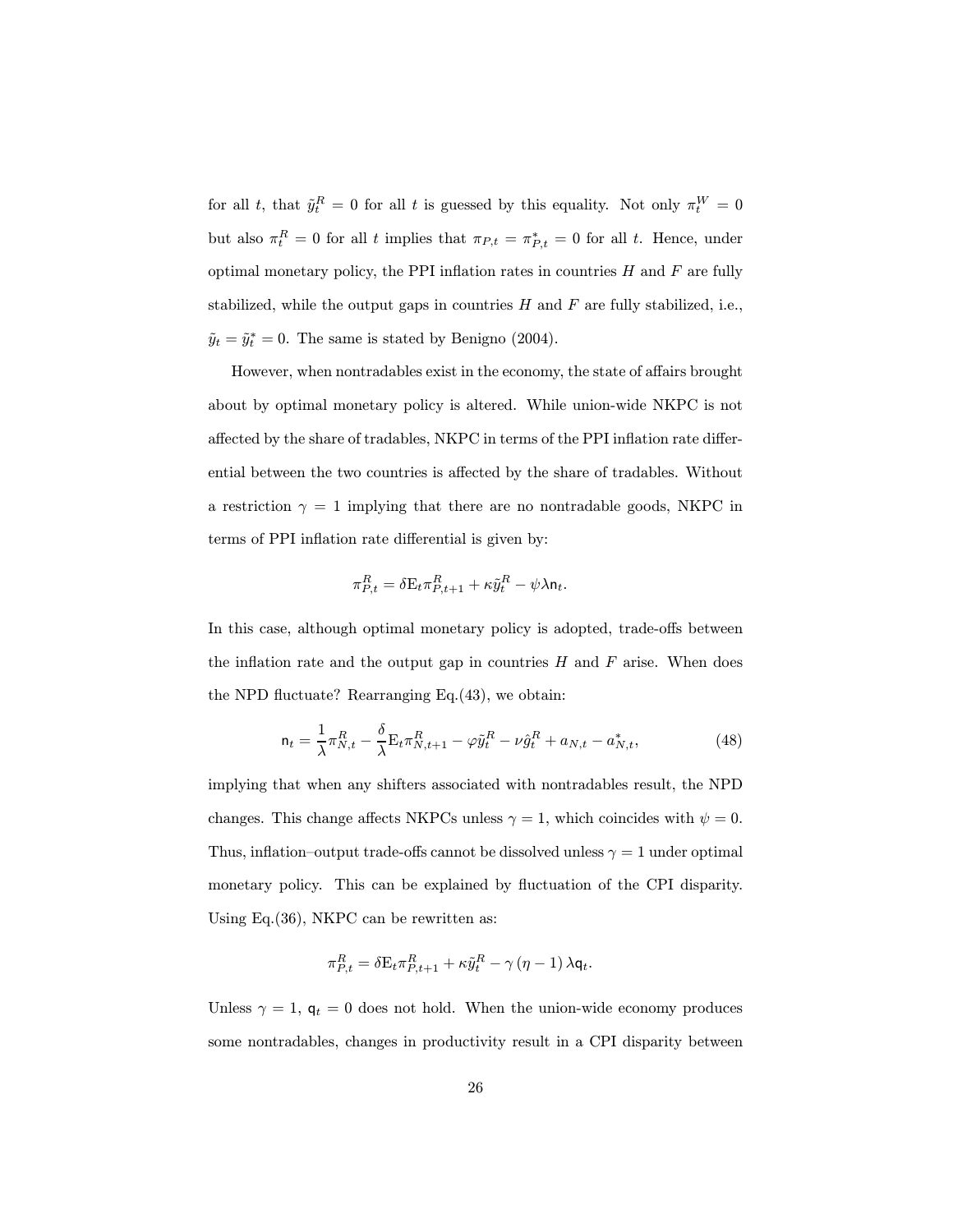the two countries. The CPI disparity expands the disparity of the output gap between the two countries. Although union-wide inflation, output gap and the PPI inflation in each country are stabilized by the optimal monetary policy, the output gap in each country cannot be stabilized by the policy when there are nontradables.

Gali and Monacelli (Forthcoming) reach a similar conclusion to ours with regard to optimal monetary policy in a currency union that consists of innumerable small open economies. In such a currency union, optimal monetary policy can stabilize union-wide inflation and the output gap, whereas the PPI inflation and the output gap are not stabilized in each country because the small open economy has a peculiar CPI, different from the union-wide CPI. This difference stems from the fact that the scale of the small open economy is infinitesimal. Our model, however, does not assume small open economies. Instead, it assumes two countries' economies and allows nontradables. Existing nontradables necessarily result in a disparity of CPIs between the two countries. On that point, we can double-check an implication derived by Gali and Monacelli (Forthcoming) using a two-country economic model with nontradables.

We refer to another case in which changes in NPD do not affect NKPCs, namely, optimal monetary policy can dissolve inflation—output trade-offs. When  $\eta = 1$  implying perfect substitution between tradables and nontradables,  $\psi = 0$ holds. In this case, changes in any shifters without union-wide preference shifters do not affect NKPCs through NKBS although nontradables exist. Thus, it can be said that elasticity of substitution between tradable and nontradables  $\eta$  is related to the Balassa–Samuelson Theorem in the same way as  $\gamma$ .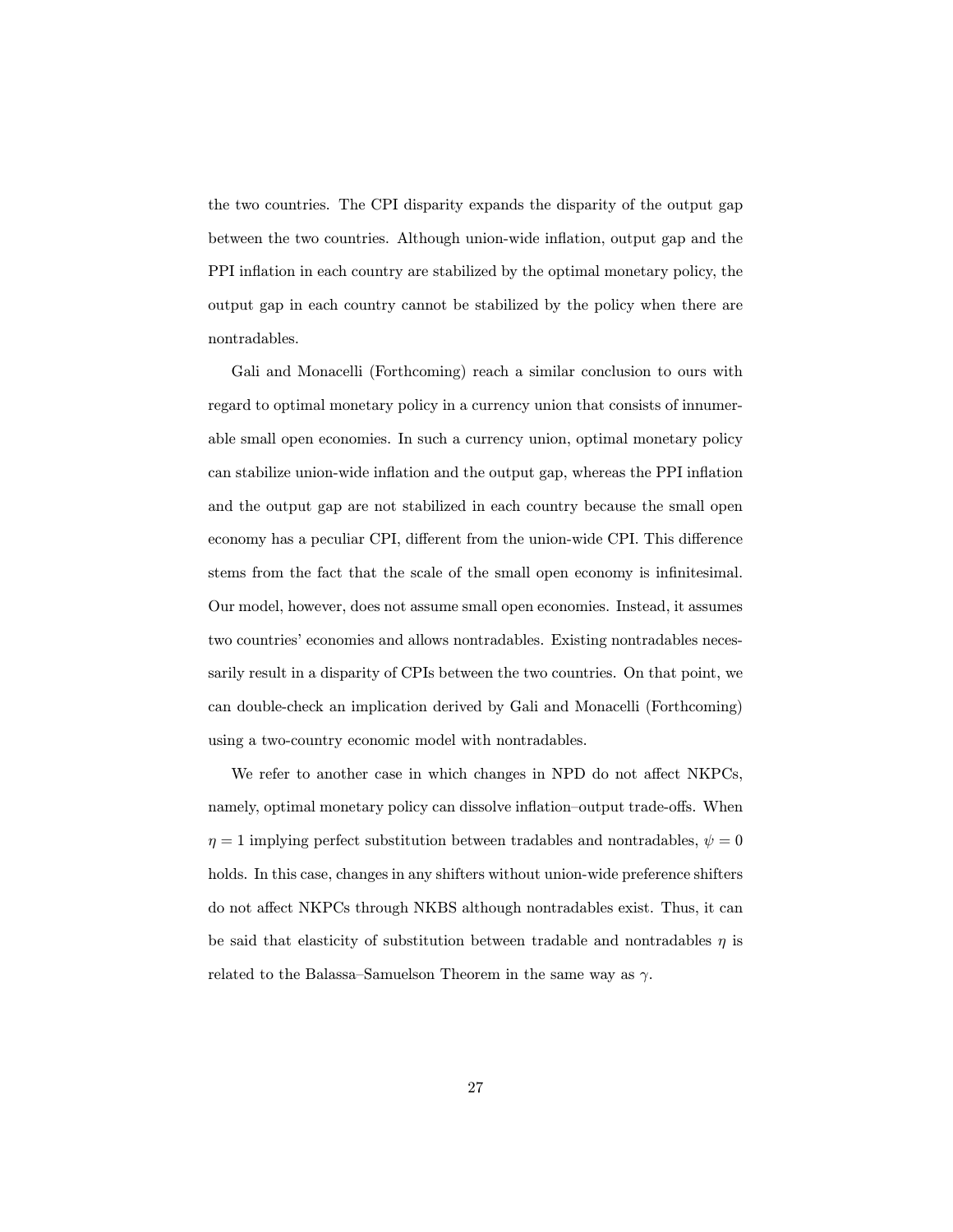#### 4.2 Optimal Monetary and Fiscal Policy Mix

Under a currency union with nontradables, monetary policy alone cannot stabilize both the PPI inflation and the output gap at the individual-country level. Now, we abandon Eq.(28) as a constraint but allow country-level government expenditure under Eq.(27). In this optimal monetary and fiscal policy-mix regime, both the central bank and the central government seek to minimize Eq.(46) subject to the structural model. The optimal fiscal policy rule derived by the FONCs of the Lagrangian is given by:

$$
\hat{g}_t^R = \bar{g}_t^R + (1+\varphi)\theta \pi_{P,t}^R + \frac{1}{\nu\lambda} \pi_{N,t}^R - \frac{\lambda+\delta}{\nu\lambda} \mathsf{n}_t,\tag{49}
$$

where  $\bar{g}_t^R \equiv \frac{1}{\nu} a_{N,t} - \frac{1}{\nu} a_{N,t}^*$  addresses real natural public expenditure disparity or real natural transfers of income. In contradistinction to the optimal monetary policy rule, Eq.(47), Eq.(49) consists of relative variables between the two countries. Plugging Eq.(49) into NKBS Eq.(43) yields:

$$
\mathbf{n}_t = \mathbf{E}_t \pi^R_{N,t+1} + \frac{\lambda \varphi}{\delta} \tilde{y}_t^R + \frac{\lambda \varphi \theta}{\delta} \pi^R_{P,t}.
$$

By contradistinction between this equality and Eq.(48), it is clarified that no productivity shifter can affect the NPD as long as the central government conducts optimal fiscal policy. Moreover, optimal monetary policy insulates NKISs from any productivity and preference shifters, and the optimal monetary and fiscal policy mix insulates NKPCs, not only at the union-wide level, but also at the individual-country level, from any exogenous productivity and preference shifter, regardless of the share of nontradables.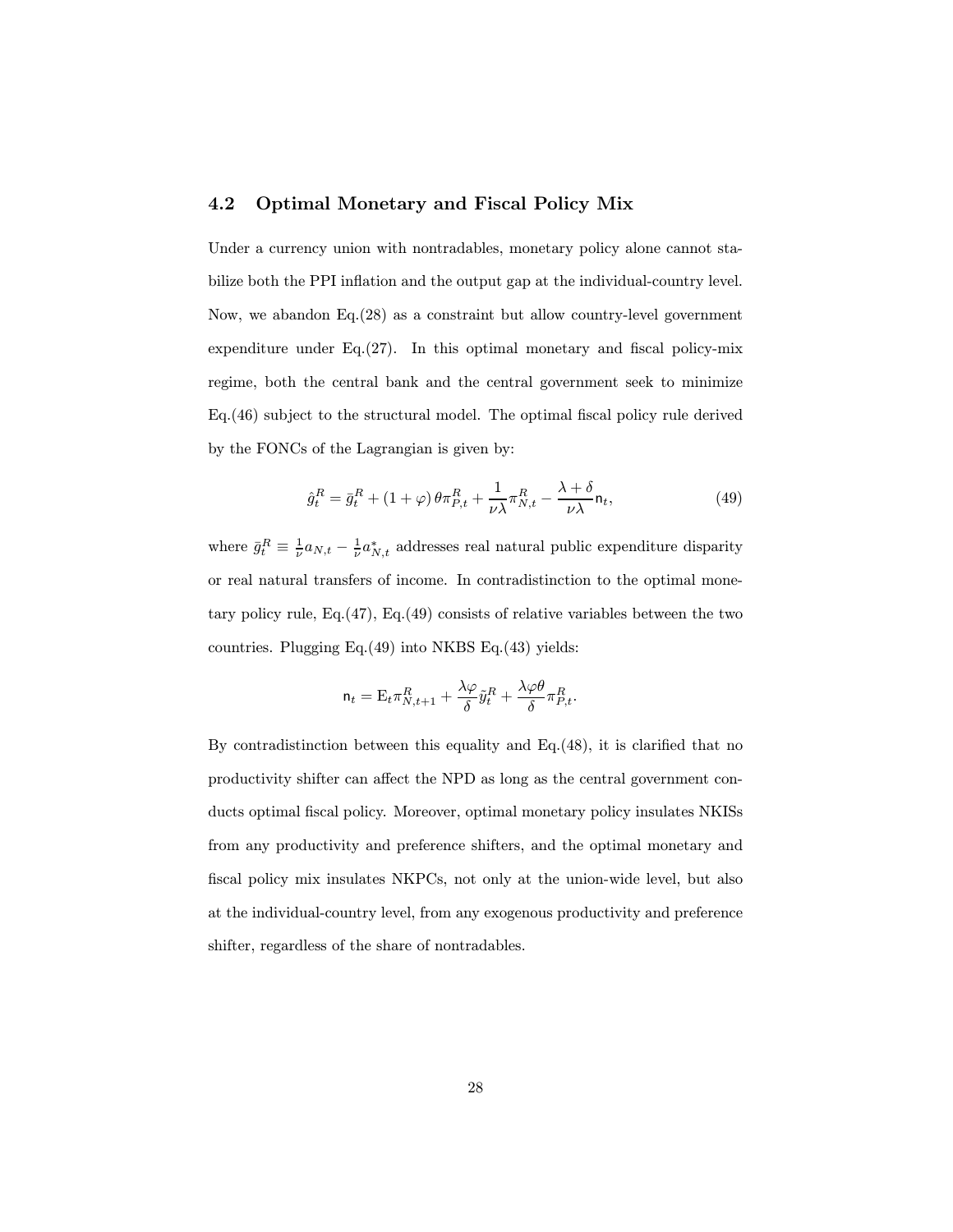### 5 Numerical Analysis

In this section, we illustrate the equilibrium behavior of the currency union under the alternative policy regime described above. We resort to a series of dynamic simulations and adopt the following benchmark parameterization. We assume an inverse of the labor supply elasticity  $\varphi$ , the elasticity of substitution across goods  $\theta$ , price stickiness consistent with an inverse of an average period of one year between price adjustments  $\alpha$ , the share of nontradables in the CPI  $\gamma$ , the elasticity of substitution between tradables and nontradables  $\eta$ , and the subjective discount factor  $\delta$  set equal to 3, 7.88, 0.66, 0.5, 0.44 and 0.99, respectively, as if the timing of the model were quarterly. Except for  $\gamma$  and  $\eta$ , these parameterizations are frequently used in DSGE literature, including Benigno (2004), Gali and Monacelli (Forthcoming) and (2005) and Rotemberg and Woodford (1997). As mentioned in the introduction, nontradables account for 50.3% of the major euro area, thus we set  $\gamma = 0.5$ . Following Stockman and Tesar (1995), we set  $\eta = 0.44$ .<sup>14</sup> We notice that setting  $\alpha = 0.66$  and  $\delta = 0.99$ implies that the slope of the NKPC  $\lambda$  is identical to 0.1786,  $\theta = 7.88$  implies that the Taylor Principle  $\phi$  is identical with 7.88, while the constant markup  $\zeta$  is approximately 1.1453, and  $\delta = 0.99$  implies that a riskless annual return is equal to about 4.04%. We also assume that the productivity and preference shifters are described according to the following AR (1) processes:

$$
a_{H,t} = \rho a_{H,t-1} + \xi_{H,t} \quad ; \quad a_{F,t} = \rho a_{F,t-1} + \xi_{F,t}
$$
  

$$
a_{N,t} = \rho a_{N,t-1} + \xi_{N,t} \quad ; \quad a_{N,t}^* = \rho a_{N,t-1}^* + \xi_{N,t}^*,
$$

<sup>&</sup>lt;sup>14</sup>Setting  $\eta = 0.44$  is used widely, including by Benigno and Thoenissen (2005) and Selaive and Tuesta (2006).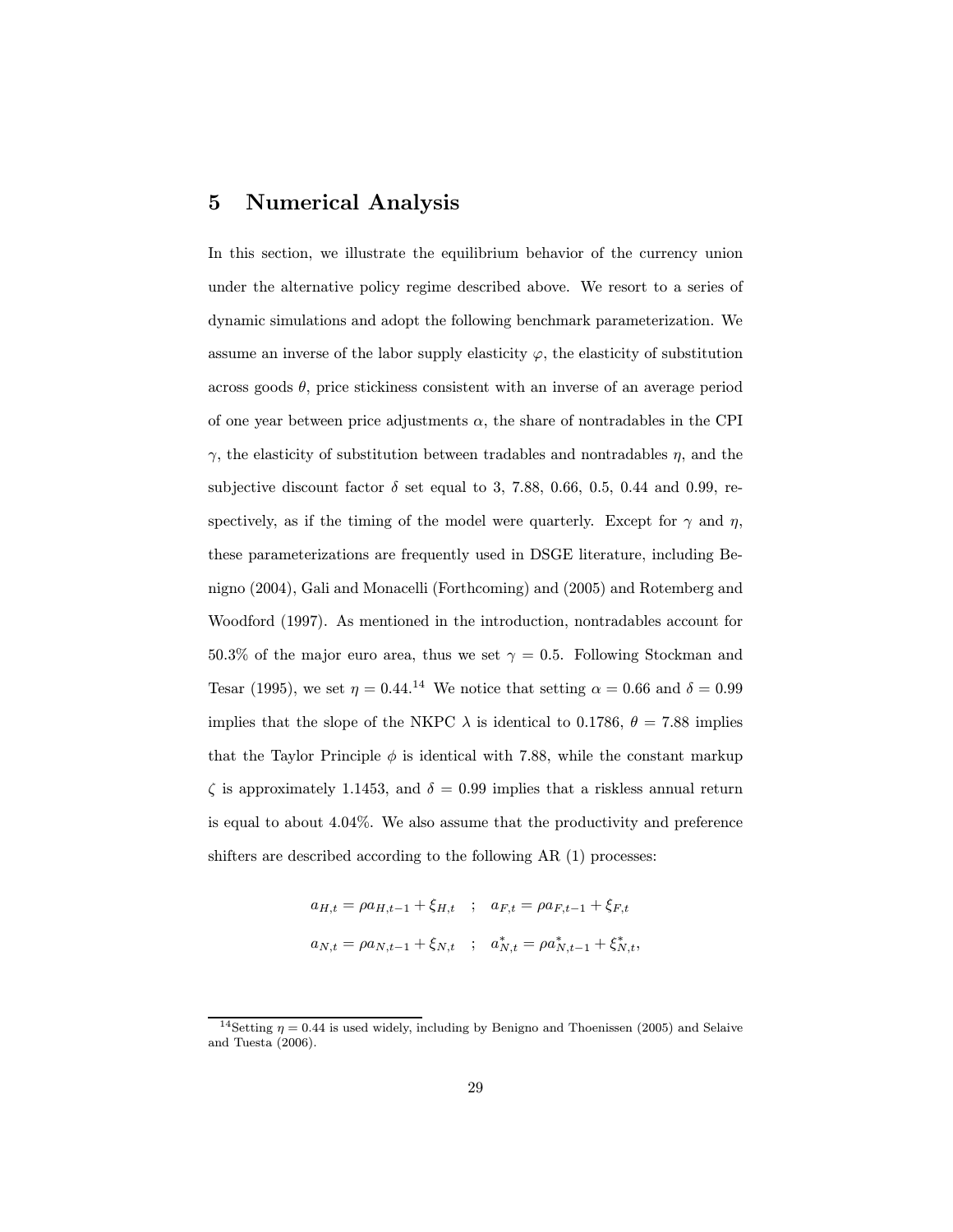where  $\xi_{H,t}$ ,  $\xi_{F,t}$ ,  $\xi_{N,t}$  and  $\xi_{N,t}^*$  denote the i.i.d. shocks, and  $\rho$  denotes the coefficient associated with AR (1) processes. Following Batini, Harrison and Millard (2001), we set  $\rho$  equal to 0.7.<sup>15</sup>

#### 5.1 Optimal Monetary Policy without Fiscal Policy

In accordance with the above finding, we inspect the benchmark parameterization case under optimal monetary policy without fiscal policy. Figure 1 displays the impulse responses to shocks under optimal monetary policy without fiscal policy. Neither  $\gamma = 1$  nor  $\eta = 1$  holds in the benchmark case; inflation-output trade-offs cannot be resolved by optimal monetary policy without fiscal policy. This can be confirmed by inspecting the top two panels in Figure 1. When shocks change the productivity shifter, the output gap results in a CPI disparity between the two countries, which is shown as the sixth panel in Figure 1. For instance, we consider the occurrence of changes in the productivity shifter of nontradables produced in country  $H$ . The nominal interest rate is lowered to maintain zero PPI inflation when this change occurs. When  $\psi = 0$ , this implies that  $\gamma$  or  $\eta$  is unity, thus insulating the reduction of the output gap from this shock. In the benchmark case, however,  $\psi$  does not equal zero, so the NKPCs are affected by changes in the NPD, namely the CPI differential. As shown in the sixth panel in Figure 1, changes in the productivity shifter of nontradables produced in country  $H$  cause changes in the CPI differential through NKBS. As mentioned in the former section, increasing productivity of nontradables produced in country  $H$  increases the CPI differential through the Balassa—Samuelson Theorem. An increase in wages in the nontradables sector stemming from increases in the productivity of nontradables produced in coun-

<sup>&</sup>lt;sup>15</sup>Batini, Harrison and Millard (2001) estimate AR (1) processes of productivity of tradables at 0.705 and of nontradables at 0.784. For simplicity, we adopt 0.7.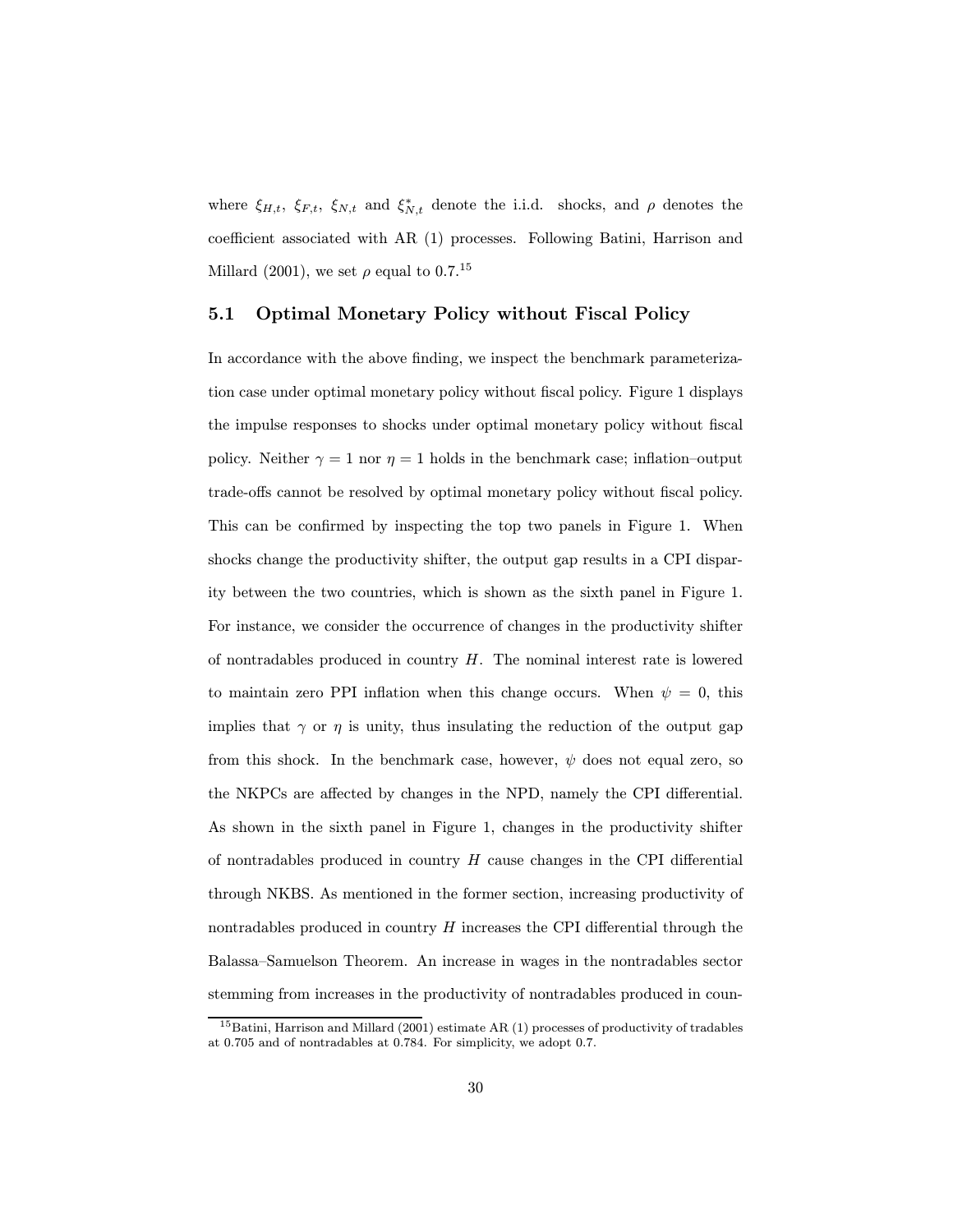try H causes an increase in the price of tradables produced in both countries. This is the cause of a relative increase in the CPI in country  $F$ , because the price of nontradables produced in country H somewhat decreases. As shown in Eq.(39), an increase in the CPI differential stemming from an increase in the price of tradables produced in both countries causes a trade balance surplus in country  $H$ , because of a rising demand for nontradables produced in country  $H$ . Thus, the output gap in country  $H$  decreases, while that in country  $F$ eventually increases. While monetary policy is optimal and can stabilize PPI inflation in both countries, NKBS affects NKPCs in the benchmark case, implying that half of the goods are nontradable. Thus, optimal monetary policy without fiscal policy is not adequate to resolve the inflation—output trade-offs when nontradables exist in the currency union.

Table 1 depicts macroeconomic volatility under optimal monetary policy without fiscal policy. Whereas the PPI inflation rate is fully stabilized to any changes in productivity shifters, the output gap in neither country is stabilized. It can be noted in Table 1 that any changes in productivity shifters associated with nontradables cause output gap fluctuations through changes in the CPI differential and the trade balance.

#### 5.2 Optimal Monetary and Fiscal Policy Mix

As mentioned in the former section, an optimal monetary and fiscal policy mix regime can stabilize both the PPI inflation rate and the output gap. Figure 2 shows impulse responses to shocks under an optimal monetary and fiscal policy mix with benchmark parameterization. That output gap and PPI inflation are stabilized simultaneously when the productivity shifter changes can be confirmed by the first to the fourth panels in Figure 2. An increase in the pro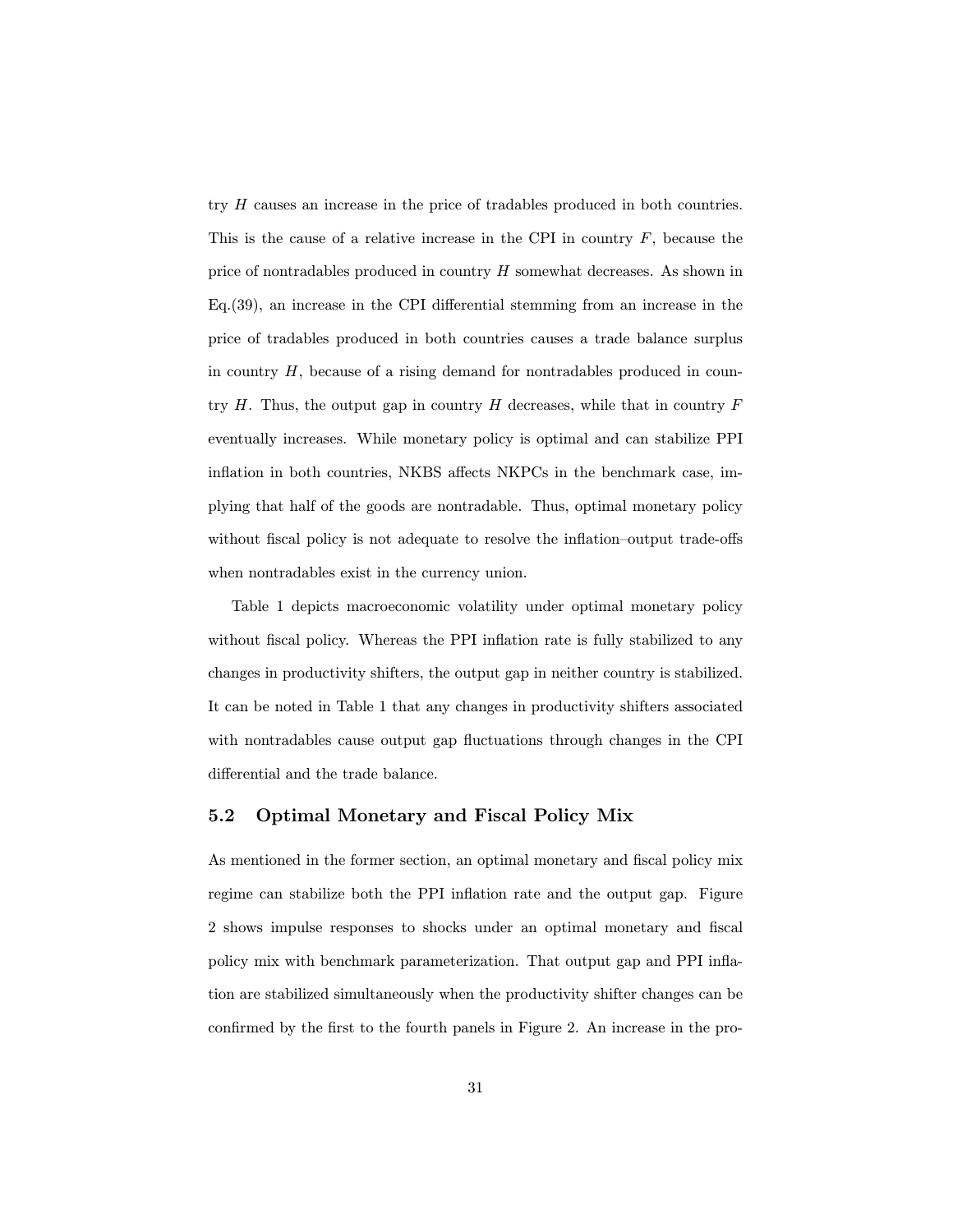ductivity shifter associated with nontradables produced in country H pressures the output gap in country  $H$  to decrease through NKBS. This is because the increase in prices associated with tradables produced in both countries stemming from an increase in productivity associated with nontradables produced in country  $H$  shifts demand for goods from tradables produced in both countries to nontradables produced in country  $H$ . Under an optimal monetary and fiscal policy-mix regime, however, an increase in the NPD caused by an increase in prices associated with tradables is prevented by an increase in government expenditure in country  $H$ ; namely, the fiscal deficit in country  $H$ . An increase in government expenditure in country  $H$  controls the decrease in the PPI in country  $H$ , including tradables prices. Thus, the CPI differential is unchanged while a decrease in pressure associated with nontradables prices in country  $H$  results. Finally, the output gap in country  $H$  is unchanged because the trade balance is fully stabilized. In country  $F$ , adverse changes occur in response to a shock to the productivity shifter associated with nontradables produced in country H. This is shown in the last panel in Figure 2. An increase in a productivity shifter associated with nontradables produced in country  $H$  increases prices in country  $F$  relative to those in country  $H$ . This relative increase in prices in country  $F$ , namely, an increase in the NPD, places decreasing pressure on the output gap in country  $F$ . Under this regime, however, government expenditure in country  $F$  becomes smaller, which, in turn, increases the CPI in country  $F$ . <sup>16</sup>

As shown in Table 1, an optimal monetary policy regime can fully stabilize both the PPI inflation and the output gap, whereas optimal monetary policy without a fiscal policy regime stabilizes only the PPI inflation rate. Benigno

<sup>&</sup>lt;sup>16</sup>Paying taxes in kind in country  $\overline{F}$ , consumption goods relatively decrease and the CPI is under pressure to increase.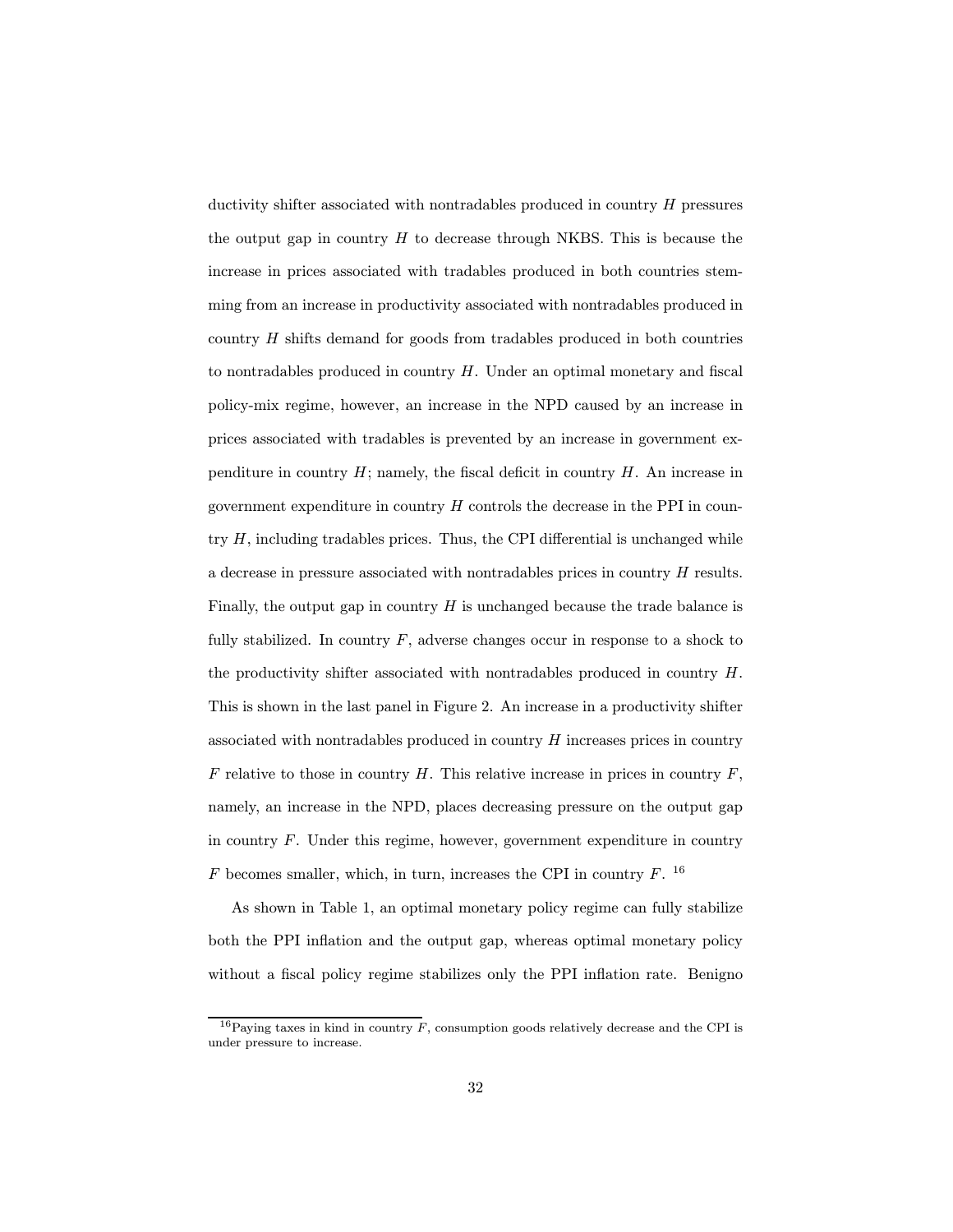(2004) asserts that the optimal monetary policy, namely simple union-wide inflation targeting, can stabilize both the inflation rate and the output gap simultaneously. When a currency union consists of homogeneous economies, a solitary instrument, namely the interest rate of the consolidated currency, can resolve inflation—output trade-offs. When a currency union consists of heterogeneous economies, however, the interest rate cannot correct a disparity across economies, although it can stabilize the union-wide economy. Similarly to our paper, Gali and Monacelli (Forthcoming) insist on the importance of fiscal policy in currency union. Gali and Monacelli (Forthcoming) do not assume the existence of nontradables, but rather a currency union that consists of infinitesimal countries. Because a currency union that consists of infinitesimal countries is much the same as our settings for heterogeneity, whereas we assume a twocountry economy that is adopted by Benigno (2004) who assumes that all goods are tradable, the issue associated with an optimal monetary and fiscal policy mix should concern policy administration.

#### 5.3 The Role of Share of Nontradable Goods

In this section, we investigate to what extent the welfare-based ranking of the regimes discussed above may be sensitive to the calibration of the central parameter characterizing the currency union: the share of nontradables  $1 - \gamma$ . Before this sensitivity analysis, we define the expected welfare loss criterion. Taking unconditional expectations on the second-order Taylor approximated  $Eq.(1)$ , and letting  $\delta \to 1$ , the expected welfare loss function is given by :

$$
\mathcal{L}^{W} = \frac{1}{4} \left[ \frac{\theta}{\lambda} \text{var} \left( \pi_{P,t} \right) + (1 + \varphi) \text{var} \left( \tilde{y}_t \right) + \frac{\theta}{\lambda} \text{var} \left( \pi_{P,t}^{*} \right) + (1 + \varphi) \text{var} \left( \tilde{y}_t^{*} \right) \right].
$$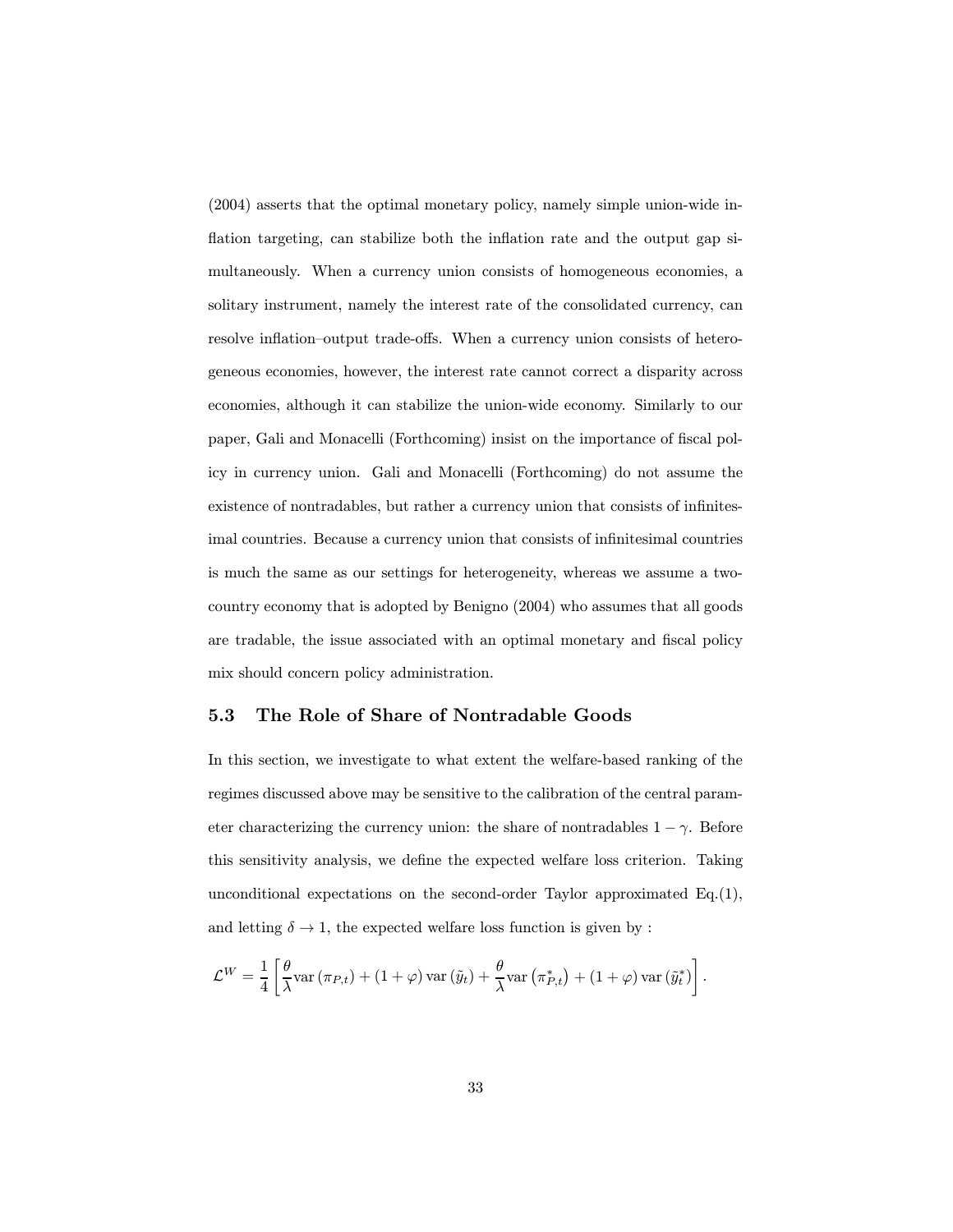This shows that welfare losses can be evaluated by the variance of PPI inflation and output gap.

Figure 3 displays the effect on welfare of varying shares of nontradables. Although PPI inflation in both countries is zero, which applies in any share of nontradables, the volatility of the output gap depends on the share of nontradables. Reflecting the relationship between volatilities and share of nontradables, welfare loss results under optimal monetary policy without a fiscal policy regime while welfare loss does not result under an optimal monetary and fiscal policymix regime. From the viewpoint of dissolving inflation—output trade-offs and of eliminating a well-defined welfare loss, it can be said that an optimal monetary and fiscal policy mix is an important policy issue in an actual currency union, namely, the euro area where the half of goods are nontradable.

Note that in our model,  $\gamma = 1$  corresponds to the case of Bebigno (2004). As shown in Figure 3, welfare loss is zero not only under optimal monetary policy without a fiscal policy regime but also under an optimal monetary and fiscal policy-mix regime if share of nontradables is zero. This implies that solitary monetary policy can maximize social welfare and additional fiscal support is not needed to enhance social welfare. This policy implication corresponds to one derived by Benigno(2004). However, half of goods are nontradable in the euro area. This is the reason why we accept half of the implication derived by him while we deny half of one derived by him.

# 6 Implementing a Cooperative Solution by Selforiented Fiscal Authorities

Some works, such as Benigno (2002), Obstfeld and Rogoff (2002) and Benigno and Benigno (2006), have shown that self-oriented monetary authorities can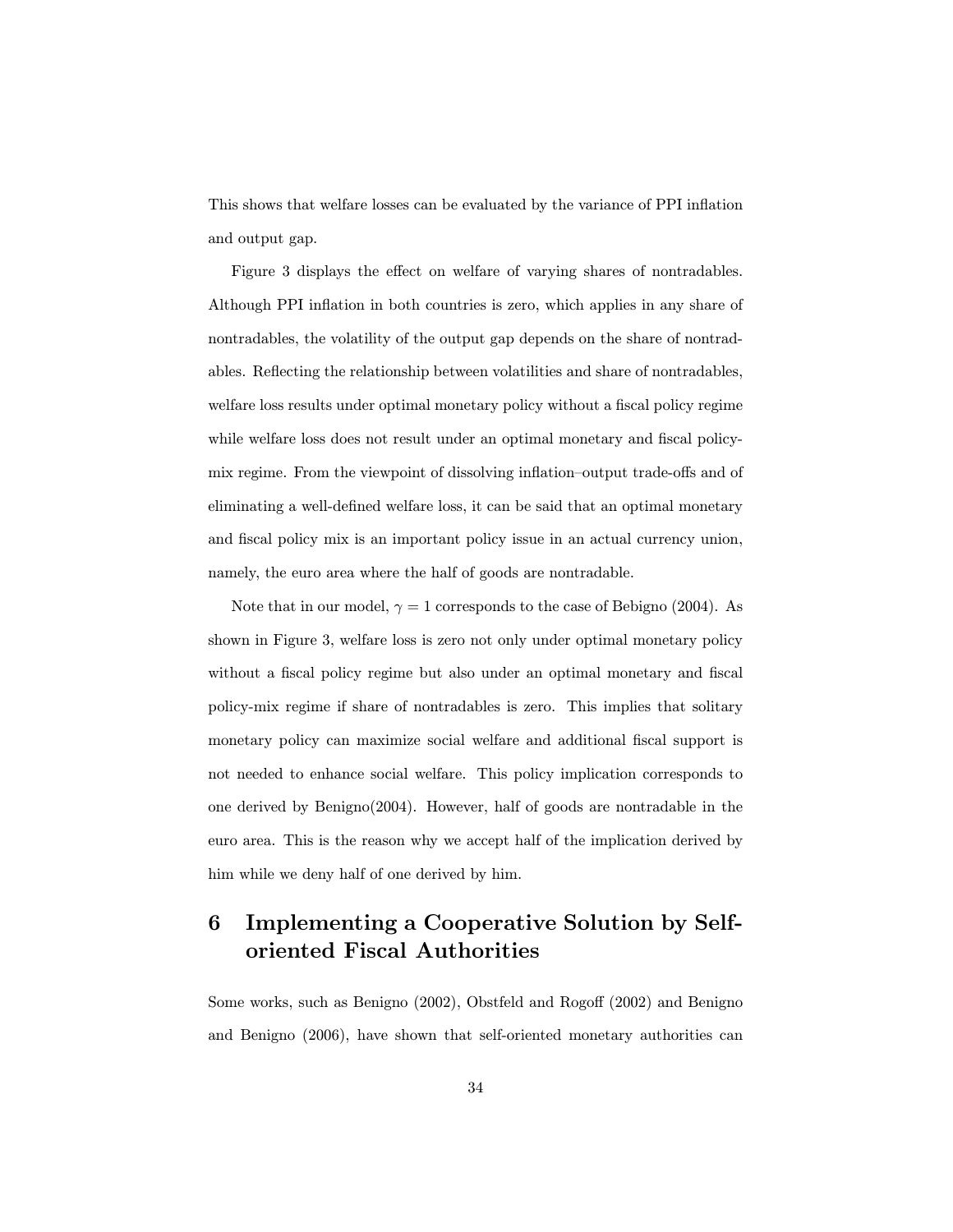replicate the cooperative outcome in a decentralized framework so that there is no need for international monetary policy coordination. Following their context, we investigate whether it is possible that fiscal policies taken in a noncooperative environment can implement the optimal cooperative solution in this section.

While the central bank commits to minimizing union-wide social loss  $\mathcal{L}^W$ , we assume that each fiscal authority commits to minimizing its respective losses as follows:

$$
\mathcal{L}^{NC} \equiv \mathcal{E}_0 \sum_{t=0}^{\infty} \delta^t L_t^{NC} \; ; \; \mathcal{L}^{NC*} \equiv \mathcal{E}_0 \sum_{t=0}^{\infty} \delta^t L_t^{NC*},
$$

subject to structural model with:

$$
L_t^{NC} \equiv \frac{1}{2} \left[ \frac{\theta}{\kappa} \pi_{P,t}^2 + (1+\varphi) \, \tilde{y}_t^2 \right] \; ; \; L_t^{NC*} \equiv \frac{1}{2} \left[ \frac{\theta}{\kappa} \left( \pi_{P,t}^* \right)^2 + (1+\varphi) \left( \tilde{y}_t^* \right)^2 \right], \; (50)
$$

where  $L_t^{NC}$  denotes social losses assigned to fiscal authority to replicate cooperative outcome in country  $H.^{17}$ 

Next, we seek to find expected union wide social losses,  $\mathcal{L}^W$  and  $\mathcal{L}^{NCW}$   $\equiv$  $\frac{1}{2}$   $(\mathcal{L}^{NC} + \mathcal{L}^{NC*})$  being the union-wide social loss brought about by self-oriented fiscal authorities in both countries. It can be said that  $\mathcal{L}^{NCW}$  is the union-wide social loss in the Nash equilibrium under optimal monetary policy. When the noncooperative solution brings about the social loss that is brought about by cooperative solution,  $\mathcal{L}^W = \mathcal{L}^{NCW}$  is applied. Let us assume that there are cost push shocks that prevent the central bank from being able to stabilize inflation and the output gap simultaneously. For simplicity, we assume the cost shock has i.i.d. and constant variance  $\sigma_{\varepsilon}^2$  and  $(\sigma_{\varepsilon}^*)^2$  which are variance of costpush shocks in country  $H$  and country  $F$ , respectively. This assumption helps us to

<sup>&</sup>lt;sup>17</sup>Following Beetsma and Jensen (2005), we split the per period union-wide social loss function Eq.(??) as follows:  $L_t^W = \frac{1}{2} \left( L_t + L_t^* \right)$  with  $L_t \equiv \frac{1}{2} \left[ \frac{\theta}{\kappa} \pi_{P,t}^2 + (1 + \varphi) \tilde{y}_t^2 \right]$  and  $L_t^* \equiv$  $\frac{1}{2} \left[ \frac{\theta}{\kappa} \left( \pi_{P,t}^* \right)^2 + (1+\varphi) \left( \tilde{y}_t^* \right)^2 \right].$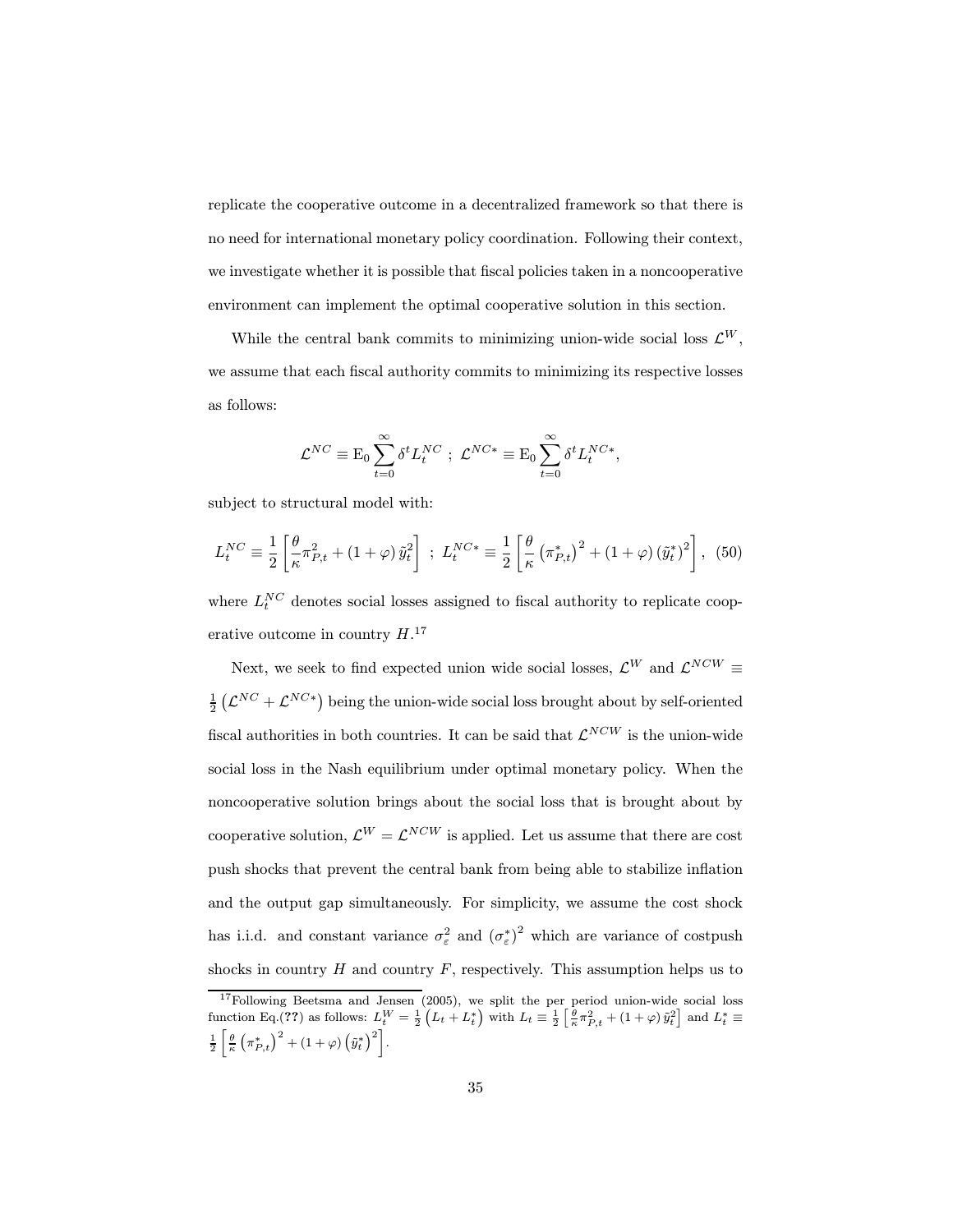calculate the social loss analytically.<sup>18</sup> With tedious calculations, we have  $\mathcal{L}^W$ and  $\mathcal{L}^{NCW}$  as follows:

$$
\mathcal{L}^{W} = \frac{1}{4} \left\{ \left[ \frac{1}{(1 + \kappa \theta)^2} \right]^2 \left[ \left( 1 + \frac{1}{1 + \kappa \theta} \right)^2 + \left( 1 - \frac{1}{1 + \kappa \theta} \right)^2 \right] \left[ \frac{\theta}{\kappa} + (1 + \varphi) \theta^2 \right] \right\}
$$

$$
= \left[ \sigma_{\varepsilon}^2 + (\sigma_{\varepsilon}^*)^2 \right] \right\}
$$

$$
= \mathcal{L}^{NCW}
$$

This implies that social loses brought about by centralized setting is equal to one brought about by self-oriented setting. In the other word, self-oriented fiscal authority can achieve the cooperative allocation in the Nash equilibrium without any forged work. As mentioned in introduction, we support half of policy implications derived by canonical authors, McKinon (1963). Fiscal policy is essential to enhance social welfare in a currency union with non-tradable goods. However, we deny the rest of policy implications that centralized government is essential to enhance social welfare in a currency union with non-tradable goods. Self-oriented fiscal authority can maximize social welfare if domestic welfare based loss finction is imposed.

Our result partially defferent from result of Benigno and Benigno (Forthcoming), Benigno and Benigno (2006) and Beetsma and Jensen (2005) who analyzes necesity of policy coodination under two-country version DSGE model investigate how self-oriented setting bring about the cooperative allocation in the Nash equilibrium. They show that allocation derived by centralized setting can be replicated by self-oriented setting. However, they do not necessarily deny gains from cooperative setting because of TOT externality. Thus, to replicate allocation under cooperative setting, they propose somewhat forged individuall or respective loss function whose sum do not become equal to union-wide loss

<sup>18</sup>Following Walsh (2003) and Monacelli (2004), we calculate period losses.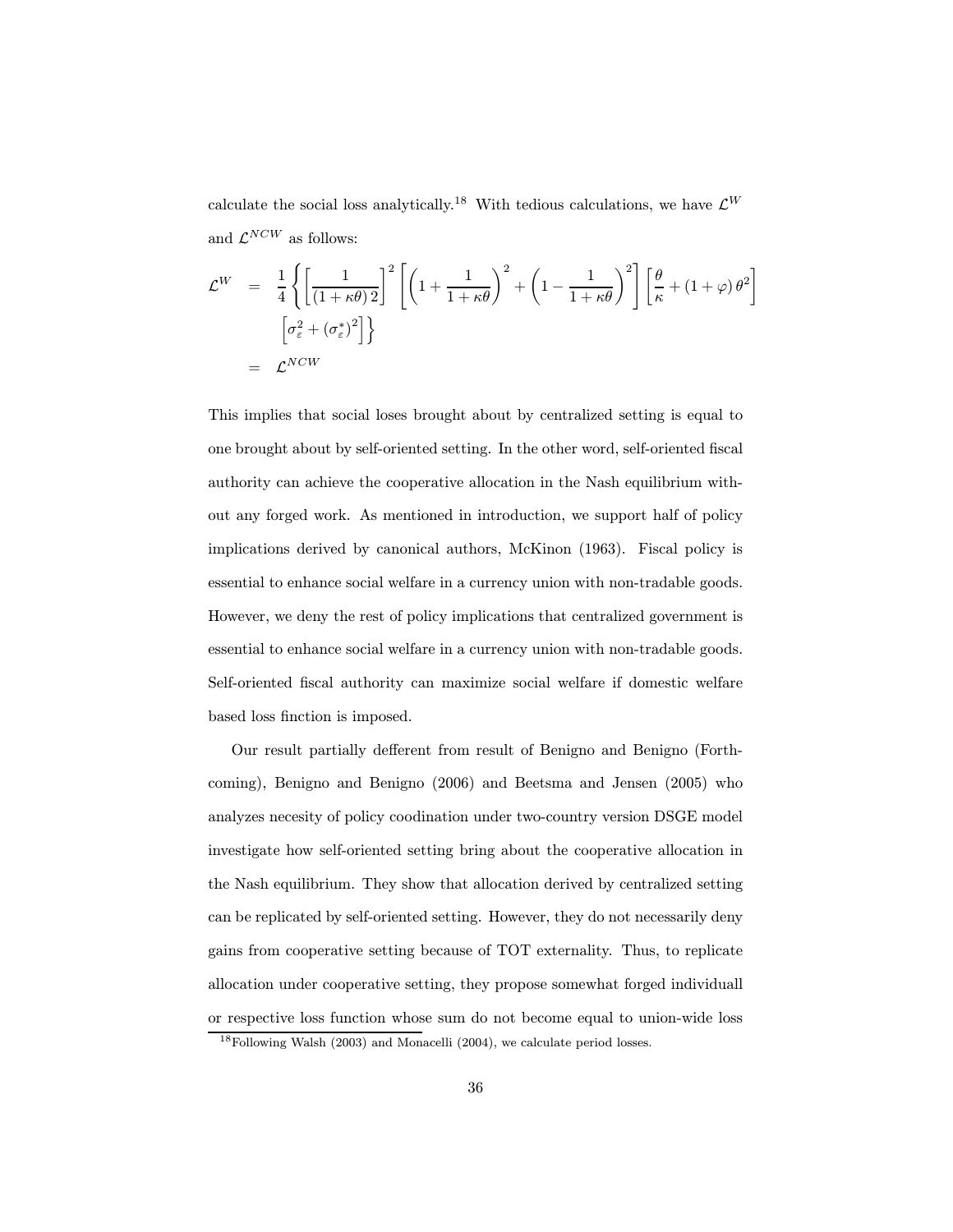function. Our result implies that forged respective loss function is not needed. There are contradictory policy implications between our paper and those papers, at glance. However, Benigno and Benigno (Forthcoming) and Benigno and Benigno (2006) show that there are no need to cooperate internationally under special circumstance while some gains from policy cooperaition is proven.<sup>19</sup> Our utility function does not include any exogenous shifter. Because of this, the suare terms of TOT does not appear in the second-order approximated utility function which implies that there is no TOT externality. On the contrary, second-order approximated utility function derived by Benigno and Benigno (Forthcoming), Benigno and Benigno (2006) and Beetsma and Jensen (2005) imply TOT externality which dissapear under only special circumstances. Our case corresponds to special cases of these papers. Thus, our policy implication is not necessarily inconsistent with tese papers.

### 7 Conclusion

We investigate an optimal monetary and fiscal policy mix, which has been forgotten for a long time. Some implications can be derived from our paper, the greatest contribution being that it indicates the importance of a monetary and fiscal policy mix in a currency union with nontradables because of the Balassa— Samuelson Theorem. Whereas perfect risk sharing in assets markets is formed in a union-wide economy, the existence of nontradable goods makes optimal monetary policy insufficient to eliminate welfare loss. Both monetary policy and fiscal policy conducted by the centralized government play parts in achieving

 $19$ Benigno and Benigno (2006) show that there are no gains from cooperation when there are no mark-up shocks and government purcahses. Benigno and Benigno (Forthcoming) that sum of respevtive loss functions to replicate cooperative allocation become strictly equal to unionwide loss function when both degree of relative risk sversion and the elasticity of substitution between goods produced in both countries are unity.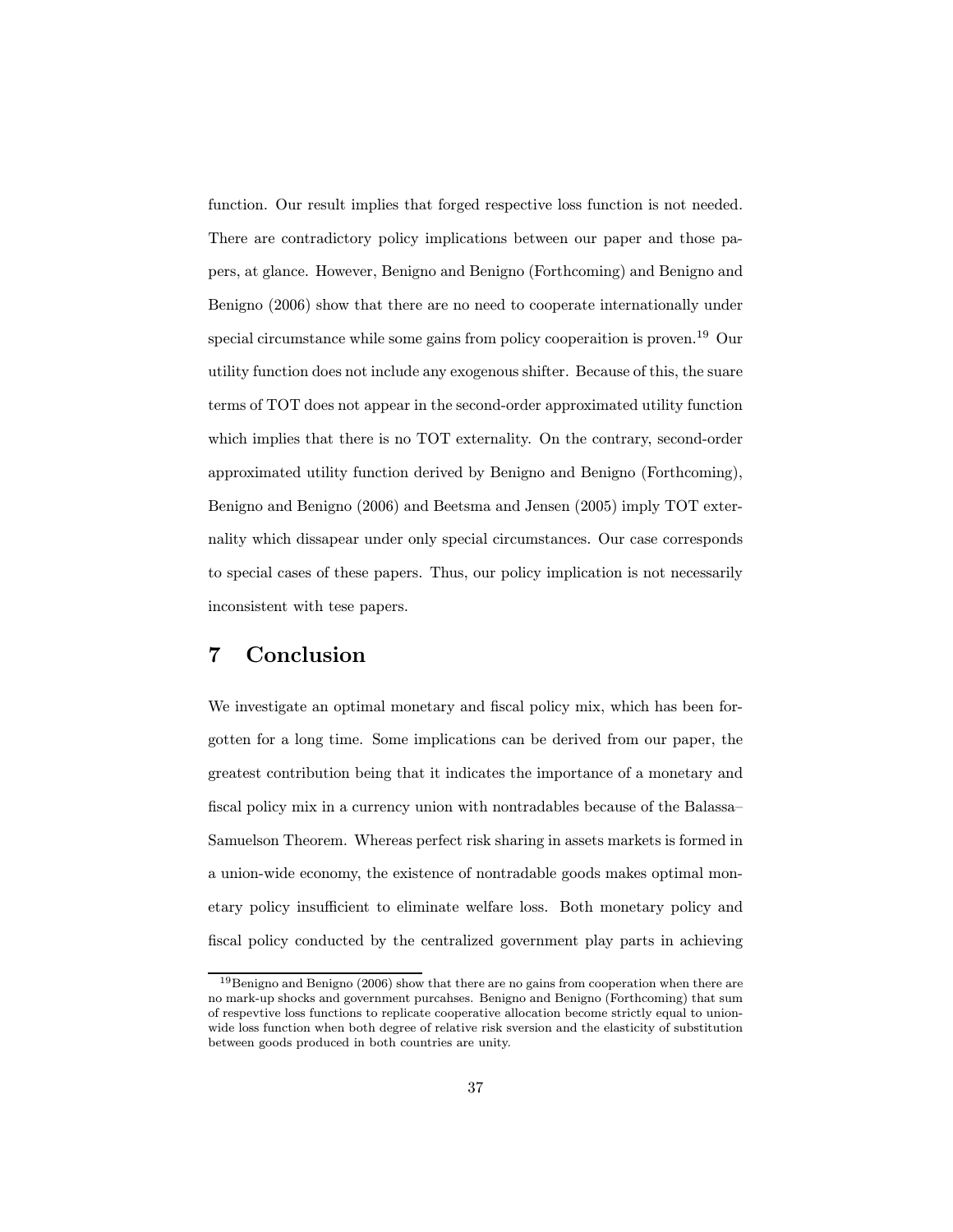zero welfare loss in a currency union with nontradables. In connection with the necessity of a policy mix, our paper agrees with the proposal made by Gali and Monacelli (Forthcoming). From another viewpoint, this paper justifies approximately a canonical argument associated with policy mix in a currency union. While we agree with the canonical argument, the necessity of a centralized fiscal policy is denied.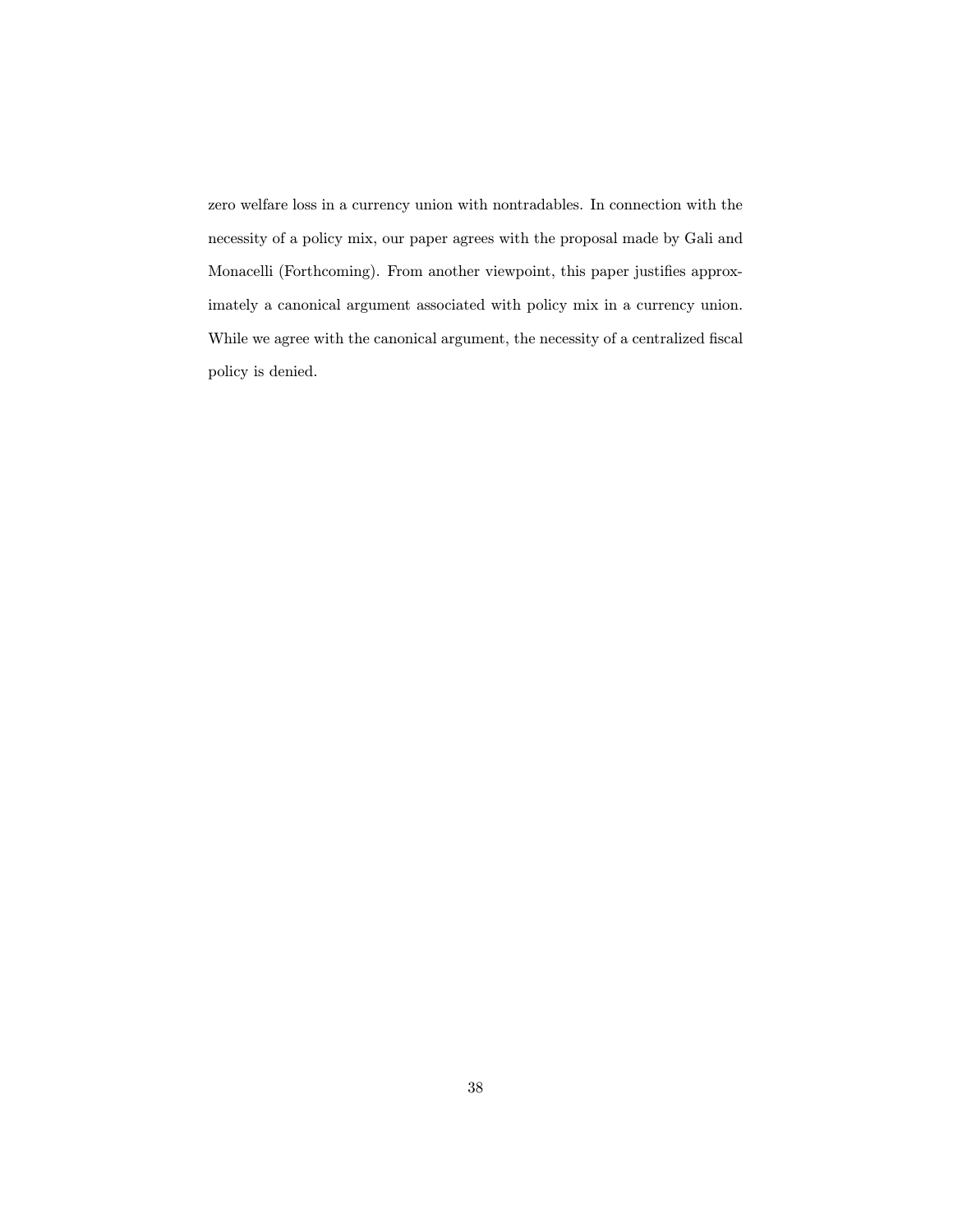# References

Batini, N., Harrison, R., Millard, S.P., 2001. Monetary Policy Rules for an Open Economy, Bank of England Working Papers No. 149.

Beetsma, R.M.W.J. and Jensen, H. (2005) Monetary and fiscal policy interactions in a micro-founded model of a monetary union. Journal of International Economics, 67, 320—352.

Benigno, G. and Thoenissen, C. (2005) On the Consumption-Real Exchange Rate Anomaly, Bank of England Working Paper, No. 254.

Benigno, P. and Benigno, B. (Forthcoming) Implementing International Monetary Cooperation through Inflation Targeting, textitMacroeconomics Dynamics.

Benigno, P. and Benigno, B. (2006) Designing Targeting Rules for International Monetary Policy Cooperation, textitJournal of Monetary Economics, 53, 473-506.

Benigno, P. (2004) Optimal Monetary Policy in a Currency Area. Journal of International Economics, 63, 293—320.

Benigno, P. and Woodford, M. (2005) Inflation Stabilization and Welfare: The Case of a Distorted Steady State, Journal of the European Economics Association, 3, 1185-1236.

Canzoneri, M. B., Cumby, R. E. and Diba, B. (1999) Relative Labor Productivity and the Real Exchange Rate in the Long Run: Evidence of Panel of OECD Countries. Journal of International Economics, 47, 245—266.

Chari, V. V., Kehoe, P. and McGrattan, E. (2002) Can Sticky Prices Generate Volatile and Persistent Real Exchange Rates? Review of Economic Studies, 69, 533—563.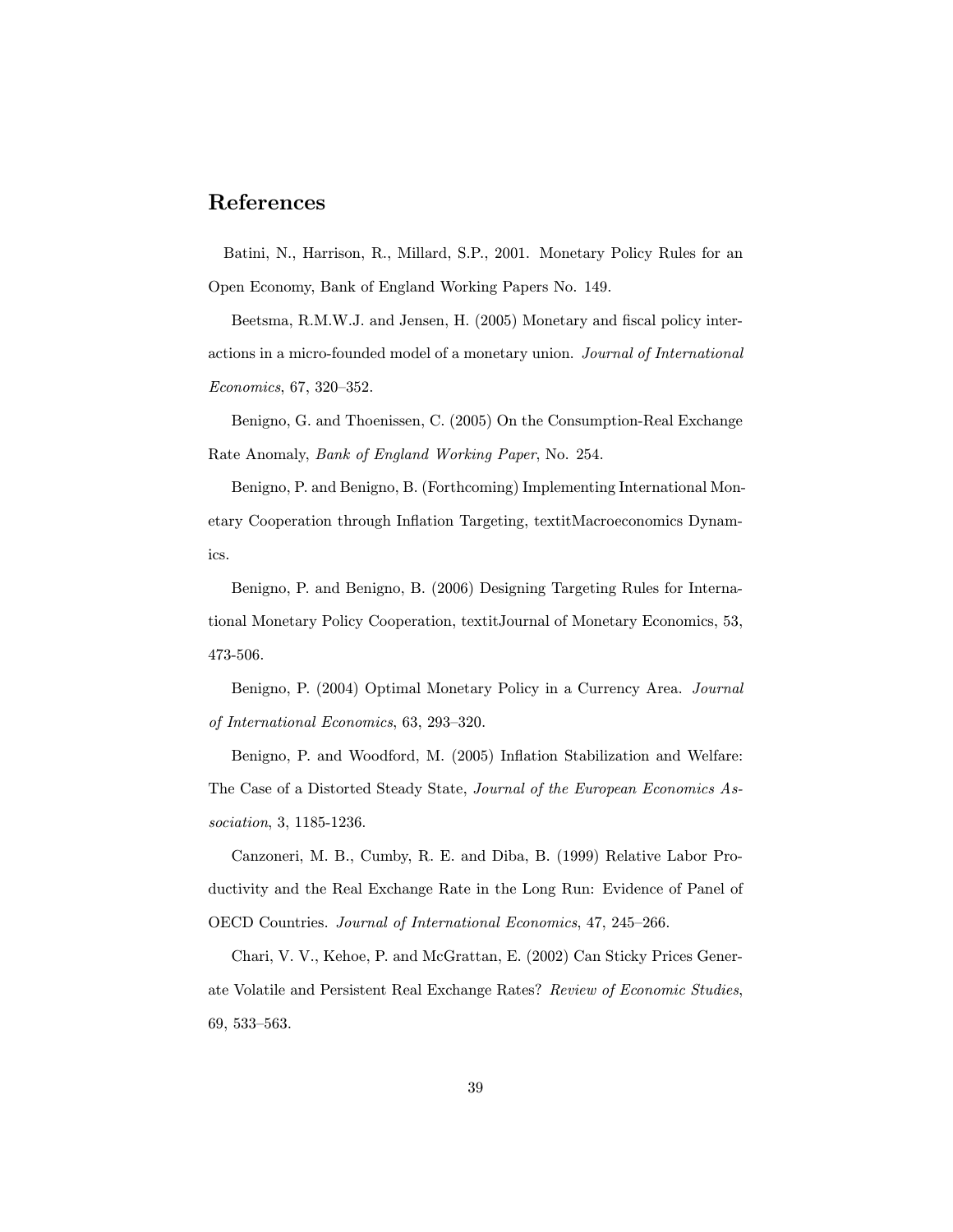Ferrero, A. (2005) Fiscal and Monetary Rules for a Currency Union. European Central Bank Working Paper, No. 502.

Gali, J. and Monacelli, T. (Forthcoming) Optimal Monetary and Fiscal Policy in a Currency Union. Journal of International Economics.

Gali, J. and Monacelli, T. (2005) Monetary Policy and Exchange Rate Volatility in a Small Open Economy. Review of Economic Studies, 72, 707— 734.

Grauwe, P. D. (1992) The Economics of Monetary Integration, Oxford University Press.

Kenen, P. (1969) The Theory of Optimal Currency Areas: An Eclectic View. In: Mundel, R. and A. Swoboda (Eds.), Monetary Problems of the International Economy, University of Chicago Press.

McKinnon, R. I. (1963) Optimum Currency Areas. American Economic Review, 53, 717—725.

Mundel, R. A. (1961) A Theory of Optimum Currency Areas. American Economic Review, 51, 657—665.

Obstfeld, M. and Rogoff, K. (2000) New Directions for Stochastic Open Economy Models. Journal of International Economics, 50, 117—153.

Okano, E. (2007) The Choice of the Inflation Rate as a Target in an Economy with Pricing to Market. Japan and the World Economy, 19, 48–76.

Rotemberg, J, J. and Woodford, M. (1997) An Optimization-Based Econometric Framework for the Evaluation of Monetary Policy, In: Bernanke, B. S. and Rotemberg, J. J. (Eds.), NBER Macroeconomic Annual, 12, 297—346.

Selaive, J. and Tuesta, V. (2006) The Consumption-Real Exchange Rate Anomaly: Non Tradable Goods, Incomplete Markets and Distribution Services.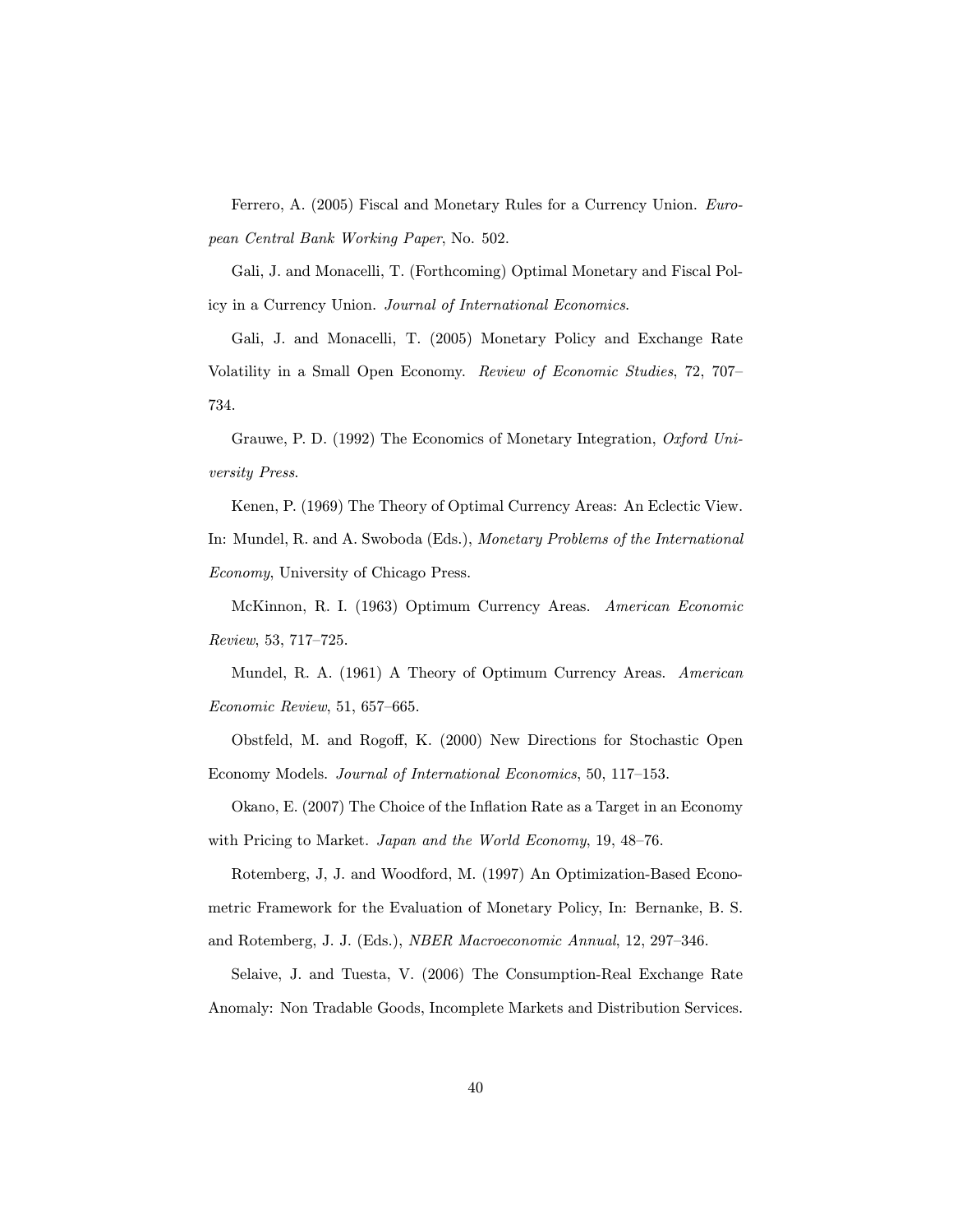Central Bank of Chile Working Papers, No. 359.

Stockman, A. C. and Tesar, L. L. (1995) Tastes and Technology in a Two-Country Model of the Business Cycle: Expanding International Comovements. American Economic Review, 85, 168—185.

Woodford, M. (2001) Inflation Stabilization and Welfare. NBER Working Paper, No. 8071.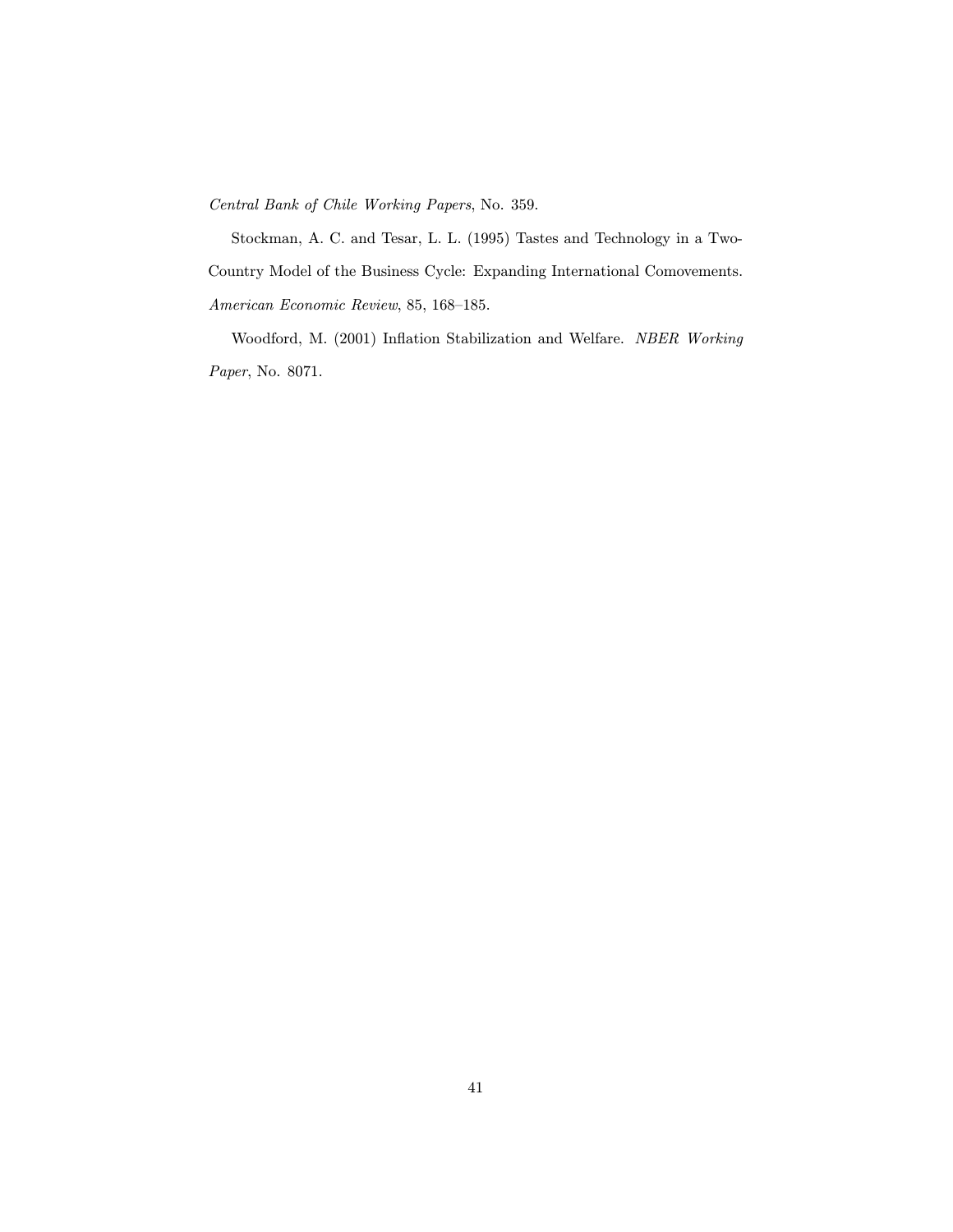| Variable                 | Regime                  | Shocks    |           |           |                        |
|--------------------------|-------------------------|-----------|-----------|-----------|------------------------|
|                          |                         | $a_{H,t}$ | $a_{N,t}$ | $a_{F,t}$ | $\overline{a_{N,t}^*}$ |
| $\overline{\tilde{y}_t}$ | MP                      | 0.0000    | 0.0207    | 0.0000    | 0.0207                 |
|                          | Mix                     | 0.0000    | 0.0000    | 0.0000    | 0.0000                 |
| $\tilde{y}_t^*$          | MP                      | 0.0000    | 0.0207    | 0.0000    | 0.0348                 |
|                          | Mix                     | 0.0000    | 0.0000    | 0.0000    | 0.0000                 |
| $\pi_{P,t}$              | MΡ                      | 0.0000    | 0.0000    | 0.0000    | 0.0000                 |
|                          | $\overline{\text{Mix}}$ | 0.0000    | 0.0000    | 0.0000    | 0.0000                 |
| $\pi^*_{P,t}$            | MP                      | 0.0000    | 0.0000    | 0.0000    | 0.0000                 |
|                          | Mix                     | 0.0000    | 0.0000    | 0.0000    | 0.0000                 |
| $\hat{r}_t$              | MΡ                      | 0.0467    | 0.0467    | 0.0467    | 0.0467                 |
|                          | $\overline{\text{Mix}}$ | 0.0467    | 0.0467    | 0.0467    | 0.0467                 |
| $n_t$                    | MP                      | 0.0000    | 1.1808    | 0.0000    | 1.1808                 |
|                          | Mix                     | 0.0000    | 0.0000    | 0.0000    | 0.0000                 |
| $\mathsf{q}_t$           | MP                      | 0.0000    | 0.5904    | 0.0000    | 0.5904                 |
|                          | Mix                     | 0.0000    | 0.0000    | 0.0000    | 0.0000                 |
| $\hat{g}_t$              | MΡ                      | 0.0000    | 0.0000    | 0.0000    | 0.0000                 |
|                          | Mix                     | 0.0000    | 0.1245    | 0.0000    | 0.1245                 |
| $\overline{\hat{g}^*_t}$ | MΡ                      | 0.0000    | 0.0000    | 0.0000    | 0.0000                 |
|                          | Mix                     | 0.0000    | 0.1245    | 0.0000    | 0.1245                 |

Table 1: Macroeconomic Volatility under Alternative Regimes

MP: Monetary Policy without Fiscal Policy

Mix: Optimal Monetary and Fiscal Policy Mix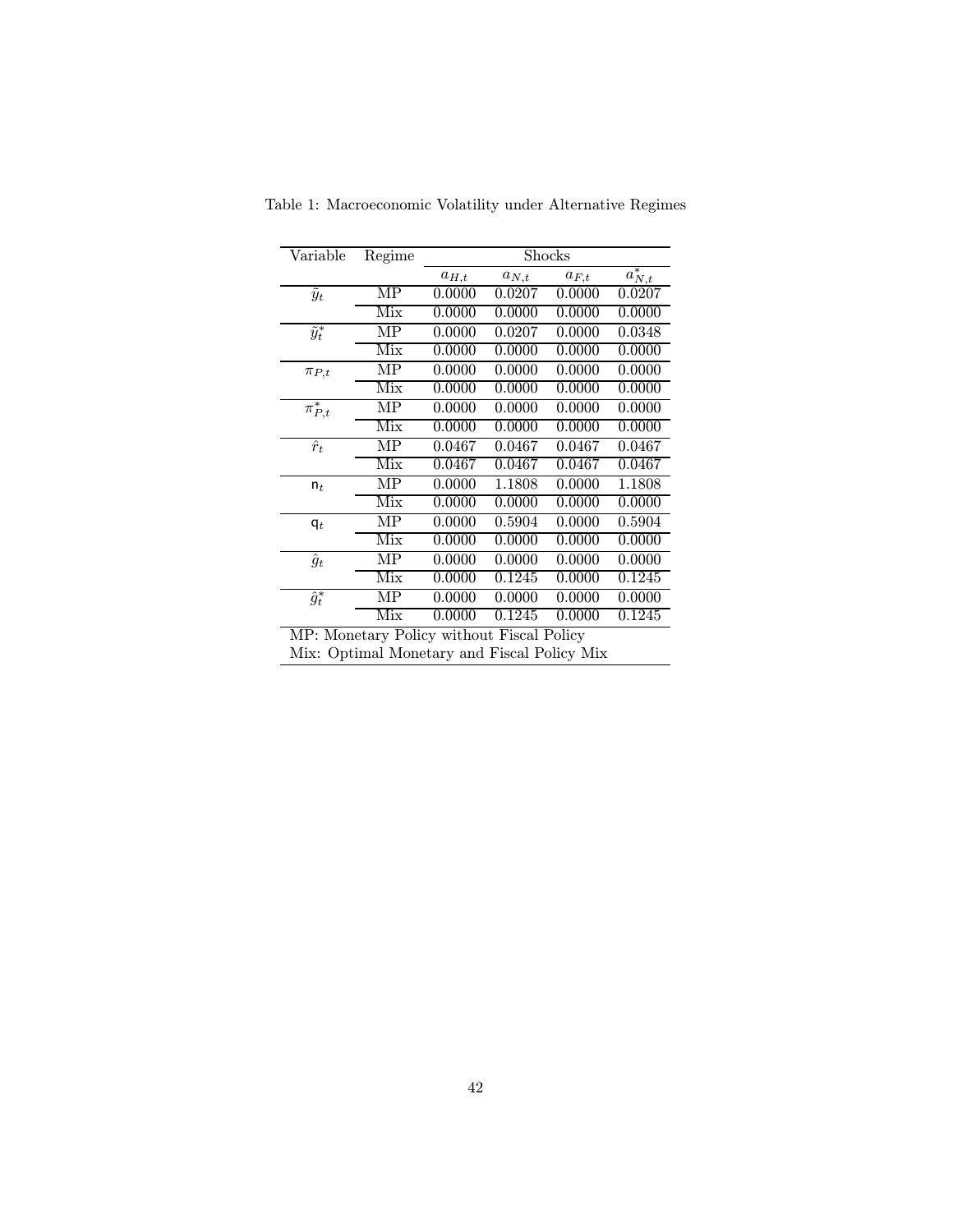

Figure 1: Impulse Responses to Shocks under Optimal Monetary Policy without Fiscal Policy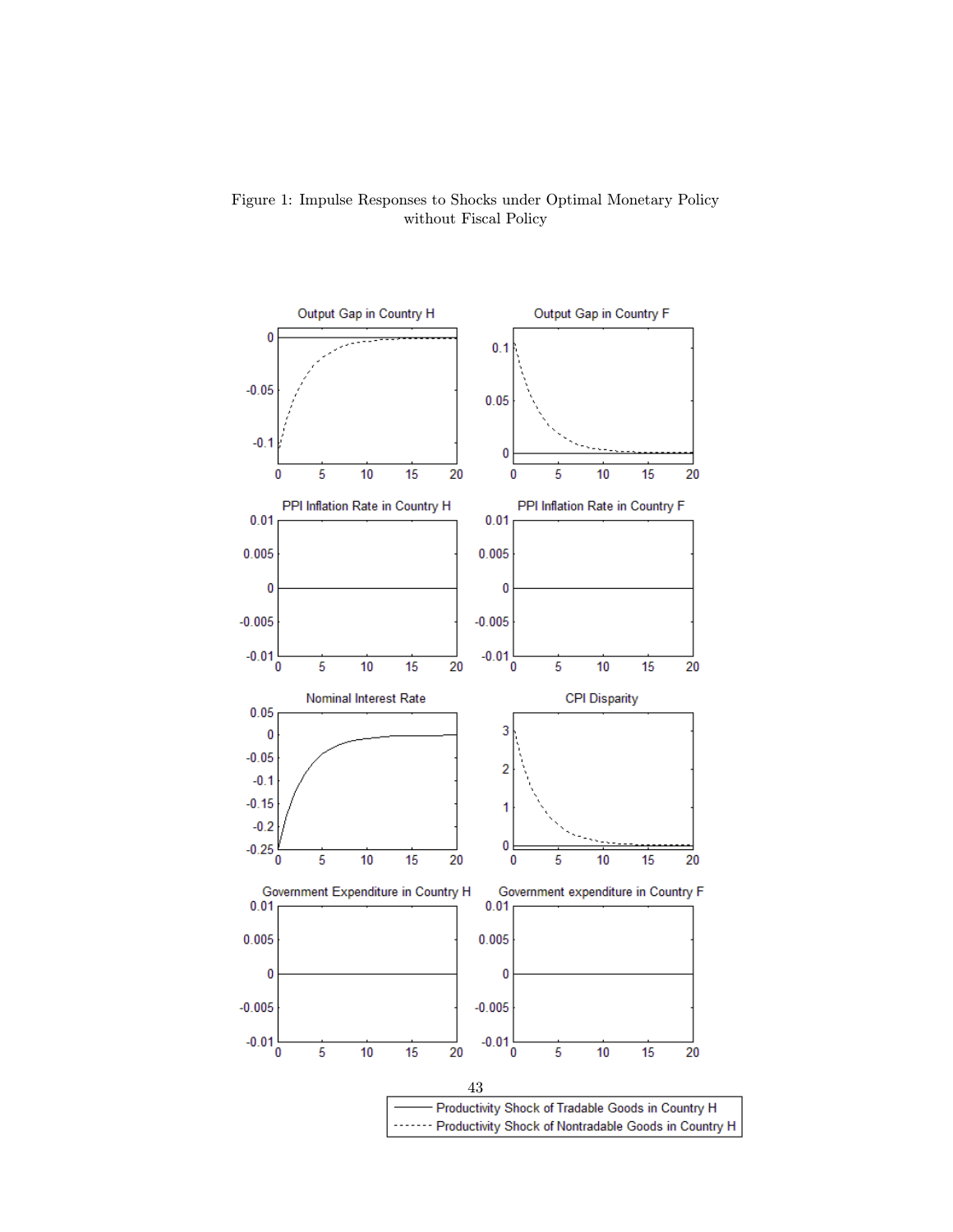